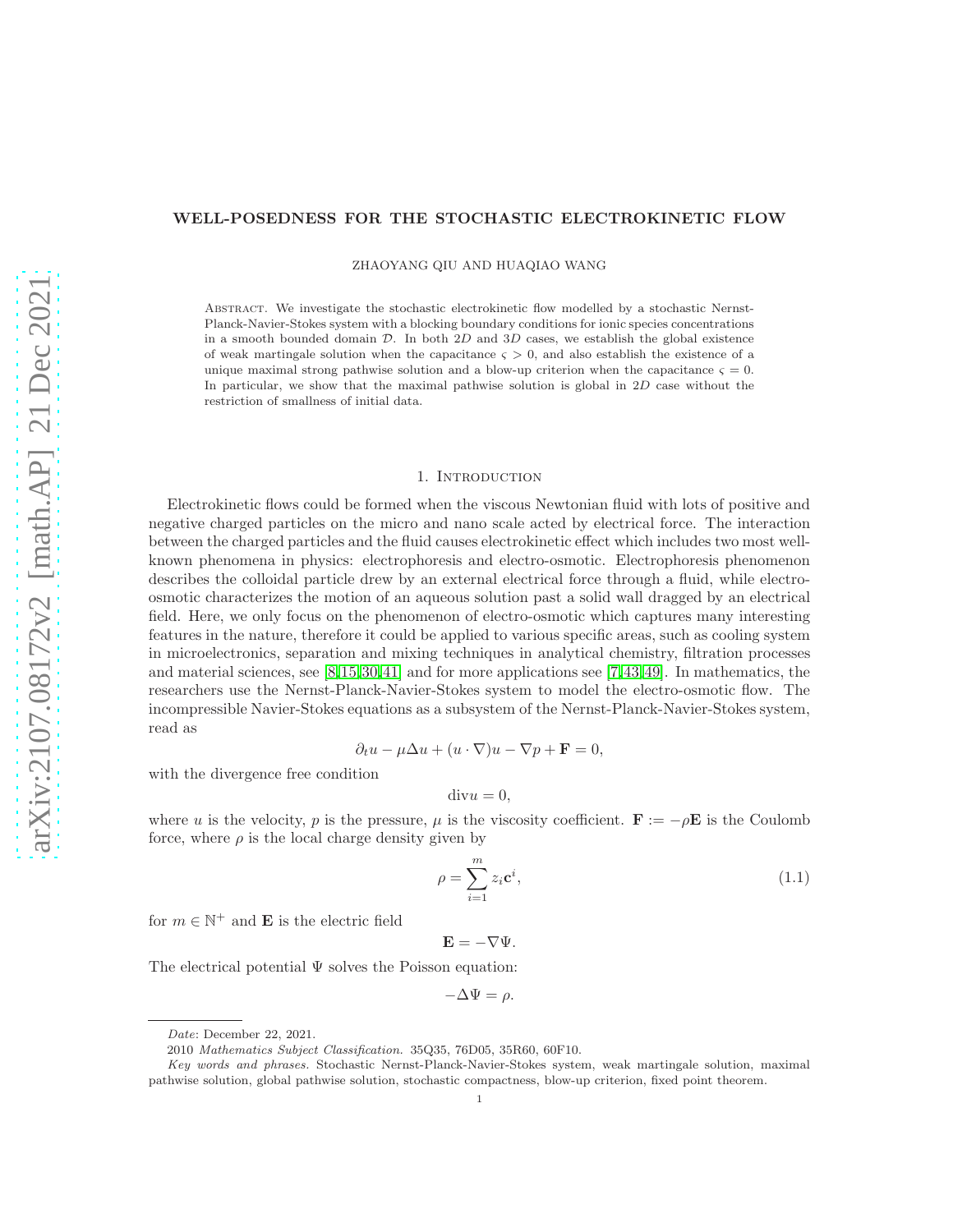The non-negative function  $\mathbf{c}^i, i = 1, 2, \cdots, m$ , in [\(1.1\)](#page-0-0) is the *i*-th ionic species concentrations satisfying the following Nernst-Planck equations:

<span id="page-1-0"></span>
$$
\partial_t \mathbf{c}^i + \text{div} b^i = 0,\tag{1.2}
$$

where the fluxes  $b^i$  is given by

$$
u\mathbf{c}^i - a_i\nabla \mathbf{c}^i - a_i\frac{ez_i}{\mathbf{B}T}\mathbf{c}^i\nabla\Psi,
$$

here,  $T$  is temperature,  $\bf{B}$  is the Boltzmann constant,  $e$  is the elementary charge, the constants  $a_i > 0, i = 1, 2, \dots, m$  are the ionic diffusivity,  $z_i \in \mathbb{R}$  represent the valence. The single Nernst-Planck equations [\(1.2\)](#page-1-0) also have wide range of applications. One of applications is in the area of semiconductor theory. In addition, the equations make it possible to characterize the function of neurons with the influence of electrical and chemical conduction which will conduce to wellunderstand the behaviour of neurons membrane, see [\[6,](#page-40-2) [19,](#page-41-4) [31\]](#page-41-5) for more details. For the related results of system [\(1.2\)](#page-1-0), in the literatures [\[5,](#page-40-3) [16,](#page-41-6) [32\]](#page-41-7), the global existence and stability of solution have been investigated.

The transport of particles is easily affected by external random noise. Therefore, equations influenced by a random fluctuation contribute to the uncertainty in modelling the fluid dynamical systems, the uncertainty and randomness have a far-reaching impact for our understanding of the complex dynamical phenomenon, especially in biology, climate dynamics, gene regulation system. The monograph [\[24\]](#page-41-8) gives more introduction of the stochastic dynamics and their applications. Therefore, to rigorous understand the turbulence and study stochastic PDEs, the randomness must be taken into account, which has been commonly accepted as an important research field both in theoretical analysis and practical application in the last decades. Here, we perturb the Navier-Stokes equations governing the fluids by a multiplicative noise, therefore the stochastic Nernst-Planck-Navier-Stokes system reads as the following:

<span id="page-1-1"></span>
$$
\begin{cases} \partial_t \mathbf{c}^i + u \cdot \nabla \mathbf{c}^i = a_i \text{div}(\nabla \mathbf{c}^i + z_i \mathbf{c}^i \nabla \Psi), \ i = 1, 2, \cdots, m, \\ -\Delta \Psi = \sum_{i=1}^m z_i \mathbf{c}^i = \rho, \\ \partial_t u - \mu \Delta u + (u \cdot \nabla) u - \nabla p + \kappa \rho \nabla \Psi = f(u, \nabla \Psi) \frac{d \mathcal{W}}{dt}, \\ \nabla \cdot u = 0, \end{cases} \tag{1.3}
$$

where f is a noise intensity operator,  $\kappa$  is a constant related to the temperature T and the Boltzmann constant  $B, W$  is a cylindrical Wiener process, the specific definition will be given in Section 2. System [\(1.3\)](#page-1-1) is imposed on the following initial data:

$$
u(0, x) = u_0, \ \mathbf{c}^i(0, x) = \mathbf{c}_0^i,
$$
\n(1.4)

where we omit the random element  $\omega$ . The velocity u is equipped with the no-flux boundary condition:

<span id="page-1-4"></span><span id="page-1-3"></span><span id="page-1-2"></span>
$$
u|_{\partial \mathcal{D}} = 0,\tag{1.5}
$$

and the Poisson equation is equipped with the Robin boundary condition:

$$
(\partial_{\vec{n}}\Psi(x,t)+\varsigma\Psi(x,t))|_{\partial\mathcal{D}}=\eta,
$$
\n(1.6)

where  $\eta = \eta(x)$  is a given smooth function that is an externally applied potential on the boundary in physics, the constant  $\varsigma$  represents the capacitance of the double layer and  $\vec{n}$  is the unit outward normal vector to the boundary  $\partial \mathcal{D}$ . The elliptic boundary value problem  $(1.3)_2$ ,  $(1.6)$  originated from the Maxwell equations of electrostatics. For the ionic concentrations  $c^i$  we consider blocking boundary condition:

$$
(\partial_{\vec{n}} \mathbf{c}^i + z_i \mathbf{c}^i \partial_{\vec{n}} \Psi)|_{\partial \mathcal{D}} = 0,\tag{1.7}
$$

where boundary condition [\(1.7\)](#page-1-3) is closely related to the occurrence of electrochemical double layers in physics.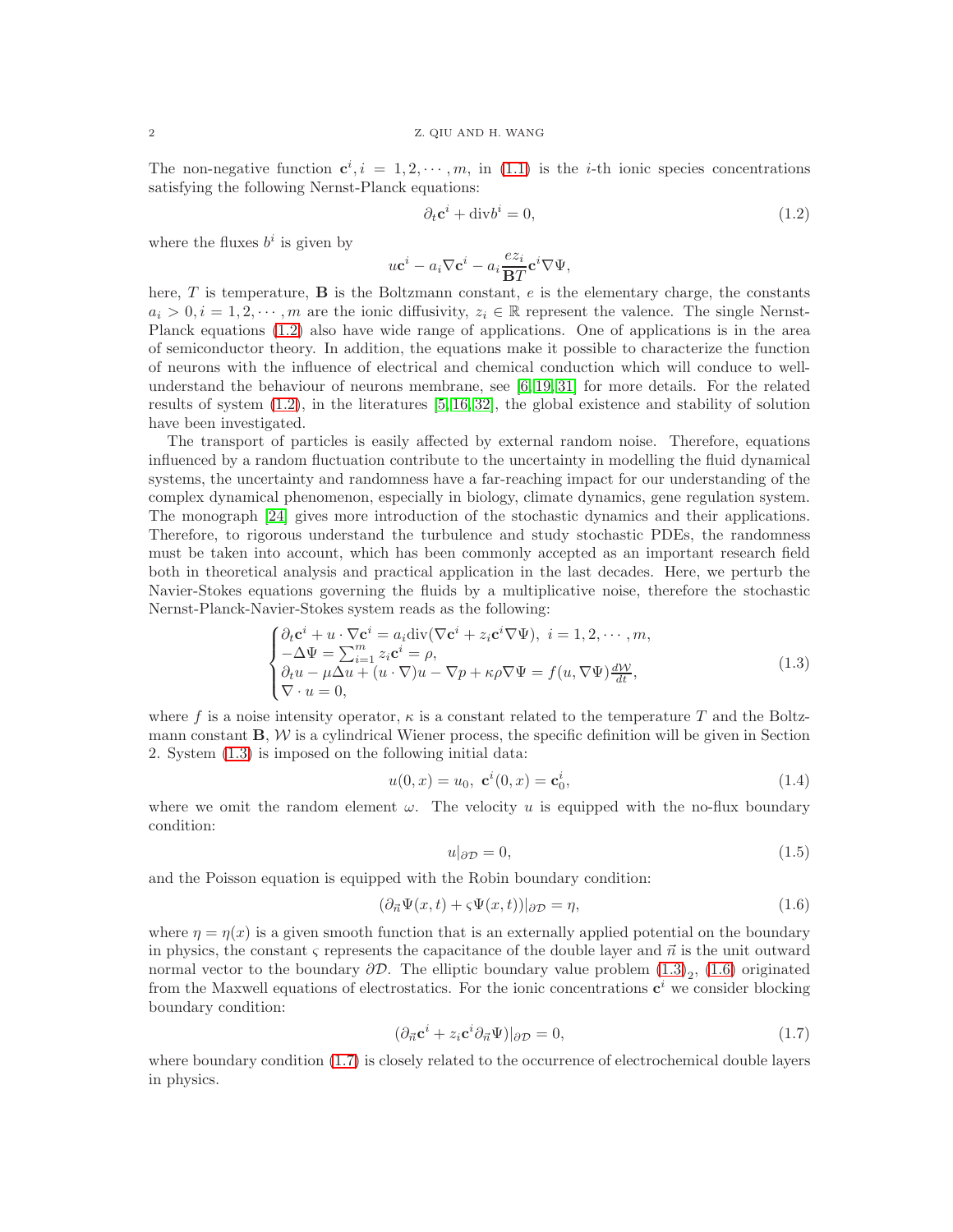Taking integral on both sides of equation  $(1.3)<sub>1</sub>$ , using the boundary conditions  $(1.5)$  and  $(1.7)$ , from the physical point of view it is significant to find that the function  $c^i$  satisfies the conservation form:

<span id="page-2-0"></span>
$$
\int_{\mathcal{D}} \mathbf{c}^i dx = \int_{\mathcal{D}} \mathbf{c}_0^i dx, \text{ for all } t \ge 0.
$$
\n(1.8)

Since the function  $\mathbf{c}^i$  is non-negative, we infer that  $\|\mathbf{c}^i(t)\|_{L^1} = \|\mathbf{c}_0^i\|_{L^1}$  for all  $t \geq 0$ .

Corresponding to different boundary conditions with different physical meanings, the deterministic Nernst-Planck-Navier-Stokes system has been investigated extensively in many literatures. The existence and in some cases uniqueness of weak solution with homogeneous Neumann bound-ary condition was proved in [\[46\]](#page-42-1) for dimension  $d \leq 3$ , in addition, the local strong solution was verified under the assumption of no-flux boundary condition of ionic species concentrations. With respect to different species diffusivity and the magnitudes of the valences, many outstanding results were built in recent years. The global existence of weak solution with blocking boundary condition in 3D was proved in [\[26\]](#page-41-9). In [\[7\]](#page-40-1), the authors proved the existence and uniqueness of local strong solution for any  $d \geq 2$ , and when  $d = 2$ , the existence of unique global strong solution and exponential convergence to uniquely determined steady states with blocking boundary condition for the ions and a Robin boundary condition for the electric potential were built. For ionic concentrations that satisfy both blocking and selective boundary conditions, [\[17\]](#page-41-10) proved the global existence of strong solution in  $2D$ , and in the case of uniform selective boundary conditions, the solution was proved unconditional global stability, which converged to unique selected Boltzmann states. For more publications, we refer the readers to [\[2,](#page-40-4) [18,](#page-41-11) [36,](#page-41-12) [37,](#page-41-13) [42\]](#page-41-14) which dealt with different physical boundary situations and the references therein.

Note that there is no work available on the stochastic version of system  $(1.3)-(1.7)$  $(1.3)-(1.7)$ , we are the first to consider the stochastic issues. However, for the stochastic Navier-Stokes equations, many remarkable literatures have been published, see [\[3,](#page-40-5)[4,](#page-40-6)[9,](#page-40-7)[10,](#page-40-8)[12–](#page-41-15)[14,](#page-41-16)[27–](#page-41-17)[29,](#page-41-18)[33,](#page-41-19)[40,](#page-41-20)[50\]](#page-42-2). In this paper, the existence of global weak martingale solution is proved in  $2D$  and  $3D$  cases under the assumption that two valences are opposite, also the existence of unique maximal strong pathwise solution is proved for arbitrary valences, species diffusivity, and then the blow-up criterion is established. In particular, we prove that the maximal strong pathwise solution is global in time for large initial data in 2D case.

Since the Navier-Stokes equations as a subsystem, we can not expect any better result than it. But in our case, coupled constitution and the boundary conditions representing the presence of an electrical double layer are more complex, making the proof technically especially in constructing the approximate solutions and the a priori estimates. We adopt different strategy to build the approximate solutions. For one thing, in the process of proving weak martingale solution, we use the mixed method to build the approximate solutions. In this step, a two-layer approximate scheme is developed to surmount the obstacle stemming from stochastic integral. For another, in the process of proving strong pathwise solution, due to the restriction of blocking boundary conditions, we construct the smooth approximate solutions by linearizing the modified stochastic system to a linear system with additive noise and Neumann boundary condition. Therefore, after defining a suitable mapping, proving the well-posedness of approximate solutions of original system is equivalent to finding a fixed point of the mapping. The random element  $\omega$  brings difficulties in closing the estimate of the mapping, we will further develop a stopping time technique to overcome it. Besides, we have to handle estimate of the boundary integral arising from the blocking boundary.

The rest of paper is organized as follows. In Section 2, we give some preliminaries, classical results and assumptions. Section 3 is devote to establishing the global existence of weak martingale solution by three steps for two oppositely charged ionic species. In Section 4, we establish the existence and uniqueness of maximal strong pathwise solution following the line of Yamada-Watanabe argument, and establish a blow-up criterion. In Section 5, we extend the maximal strong pathwise solution to a global solution in 2D case.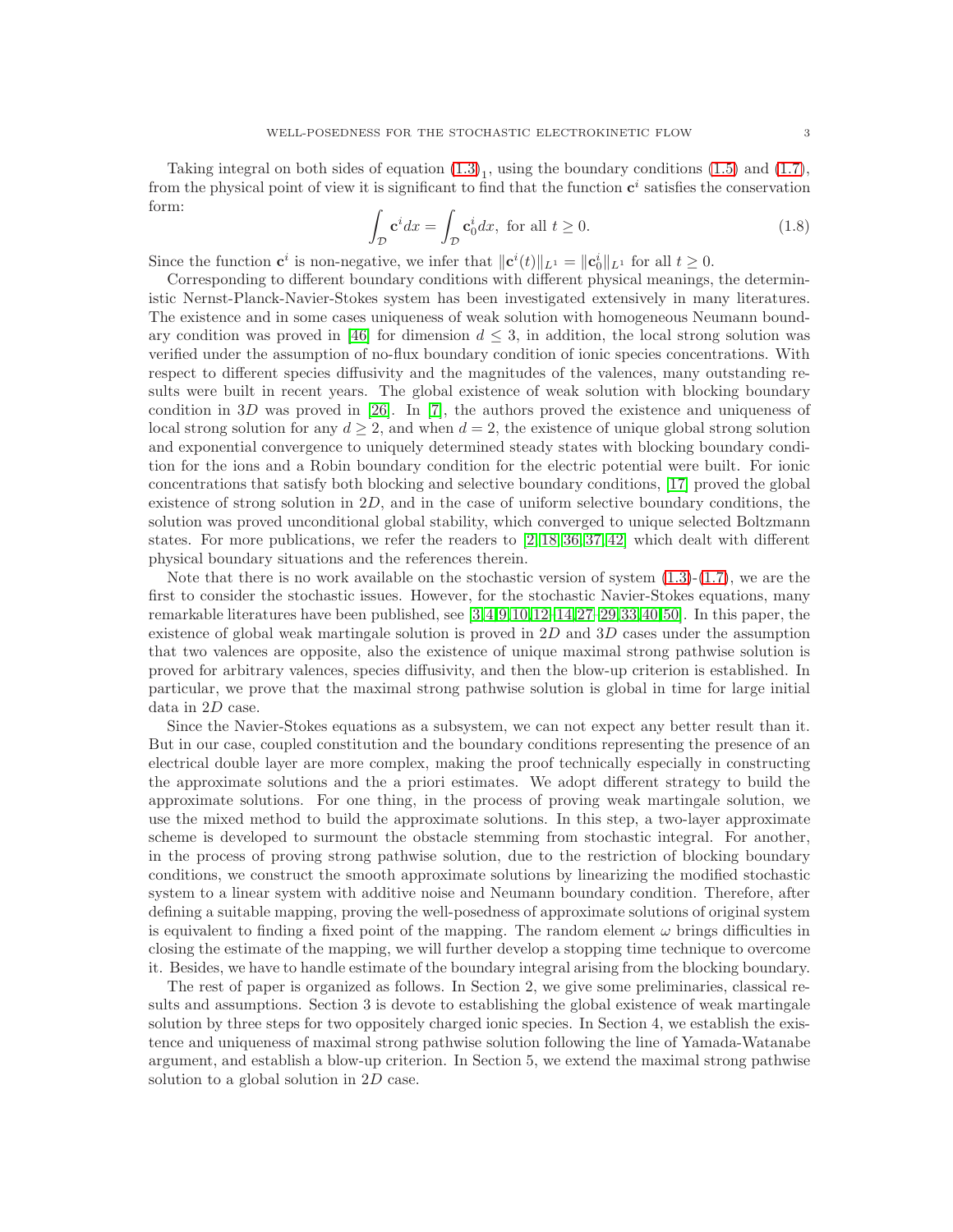## 4 Z. QIU AND H. WANG

## 2. Preliminaries

In this section, we recall some deterministic, stochastic preliminaries and results used throughout this paper.

For the smooth bounded domain  $\mathcal{D}$ , let  $W^{k,p}(\mathcal{D}), k \in \mathbb{N}, p \in [1,\infty)$  be the Sobolev space having distributional derivatives up to k, and the derivatives are integrable in  $L^p(\mathcal{D})$ . When  $p = 2$ , we denote by  $H^k(\mathcal{D}) = W^{k,2}(\mathcal{D})$ . For  $\alpha \in (0,1)$ , let  $C^{\alpha}([0,T];X)$  be the X-valued  $\alpha$ -order Hölder continuous space with respect to time t,  $L_w^p(0,T;X)$  be the space  $L^p(0,T;X)$  with the weak topology, where X is a Banach space. The notations  $\mathcal{B}(X)$ ,  $X^*$  represent the Borel  $\sigma$ -algebra of  $X$  and the dual space of  $X$ , respectively.

To define the variational setting, we introduce the following spaces:

$$
\mathcal{V} := \{ u : u \in C_c^{\infty}(\mathcal{D}), \text{ div } u = 0 \},\
$$
  

$$
\mathbb{L}^p(\mathcal{D}) := \overline{\mathcal{V}}^{\|\cdot\|_{L^p(\mathcal{D})}}, \ \mathbb{H}^1(\mathcal{D}) := \overline{\mathcal{V}}^{\|\cdot\|_{H^1(\mathcal{D})}},
$$

for  $p \in [1, \infty)$ , endowed with the norms

$$
\|\cdot\|_{\mathbb{L}^p} := \|\cdot\|_{L^p(\mathcal{D})},\ \|\cdot\|_{\mathbb{H}^1} := \|\nabla \cdot\|_{L^2(\mathcal{D})}.
$$

When  $p = 2$ ,  $\|\cdot\|_{\mathbb{L}^2} = \|\cdot\|_{L^2(\mathcal{D})} = (\cdot, \cdot)$  where  $(\cdot, \cdot)$  means the inner product of  $L^2(\mathcal{D})$ . Thanks to the Poincaré inequality and the no-flux boundary condition of u, the norm of  $\mathbb{H}^1(\mathcal{D})$  is equivalent to the norm of  $H^1(\mathcal{D})$ .

The elliptic Neumann problem takes the form:

<span id="page-3-1"></span>
$$
\begin{cases} -\Delta \pi = h, & \text{in } \mathcal{D}, \\ \partial_{\vec{n}} \pi = g, & \text{on } \partial \mathcal{D}, \end{cases}
$$

where  $h, g$  are given smooth functions. We recall the result in [\[1\]](#page-40-9) giving the estimate

$$
\|\nabla \pi\|_{W^{k,p}(\mathcal{D})} \le C \left( \|h\|_{W^{k-1,p}(\mathcal{D})} + \|g\|_{W^{k-\frac{1}{p},p}(\partial \mathcal{D})} \right),\tag{2.1}
$$

where  $C = C(k, p, \mathcal{D}) > 0$  is a constant.

Introducing the following lemma (see [\[45\]](#page-42-3)), it could be applied for the time regularity estimate.

<span id="page-3-2"></span>**Lemma 2.1.** *Let*  $r^* =$  $\sqrt{ }$  $\frac{1}{2}$  $\mathcal{L}$  $\frac{dr}{d-r}$ , if  $r < d$ , any finite nonnegetive real number, if  $r = d$ ,  $\infty$ , if  $r > d$ , *where*  $d = 2, 3$ *. For*  $1 \leq r \leq \infty, 1 \leq s \leq \infty, \text{ if } \frac{1}{r} + \frac{1}{s} \leq 1, \text{ and } \frac{1}{r^*} + \frac{1}{s} = \frac{1}{t}, f \in W^{1,r} \text{ and } g \in W^{-1,s}, \text{ then } fg \in W^{-1,t},$ *that is,*

 $||fg||_{W^{-1,t}} \leq ||f||_{W^{1,r}} ||g||_{W^{-1,s}}.$ 

To control the boundary integral, we introduce the following trace inequality (see [\[39,](#page-41-21) Lemma 1]).

<span id="page-3-0"></span>**Lemma 2.2.** Let D be a smooth bounded domain, for any  $p \in [2, 4]$ , there exist constants  $C_1, C_2$ *such that*

$$
||g||_{L^{p}(\partial \mathcal{D})} \leq C_{1} ||\nabla g||_{L^{2}(\mathcal{D})}^{\frac{1}{p}} ||g||_{L^{2(p-1)}(\mathcal{D})}^{\frac{p-1}{p}} + C_{2} ||g||_{L^{p}(\mathcal{D})}.
$$
\n(2.2)

*If*  $p \in [2, 4)$ *, for any*  $\delta > 0$  *there exists constant*  $C_{\delta}$  *depending on*  $\mathcal{D}, p, \delta$  *such that* 

$$
||g||_{L^{p}(\partial \mathcal{D})}^{2} \leq \delta ||\nabla g||_{L^{2}(\mathcal{D})}^{2} + C_{\delta} ||g||_{L^{1}(\mathcal{D})}^{2}.
$$
\n(2.3)

<span id="page-3-3"></span>**Lemma 2.3** ([\[47\]](#page-42-4)). Let D be a smooth bounded domain and  $s \geq 0$ . For every  $\varepsilon > 0$ , the mollifier *operator*  $\mathcal{J}_{\varepsilon}$  *maps*  $H^{s}(\mathcal{D})$  *into*  $H^{s'}(\mathcal{D})$  *where*  $s' > s$  *and has the following properties:*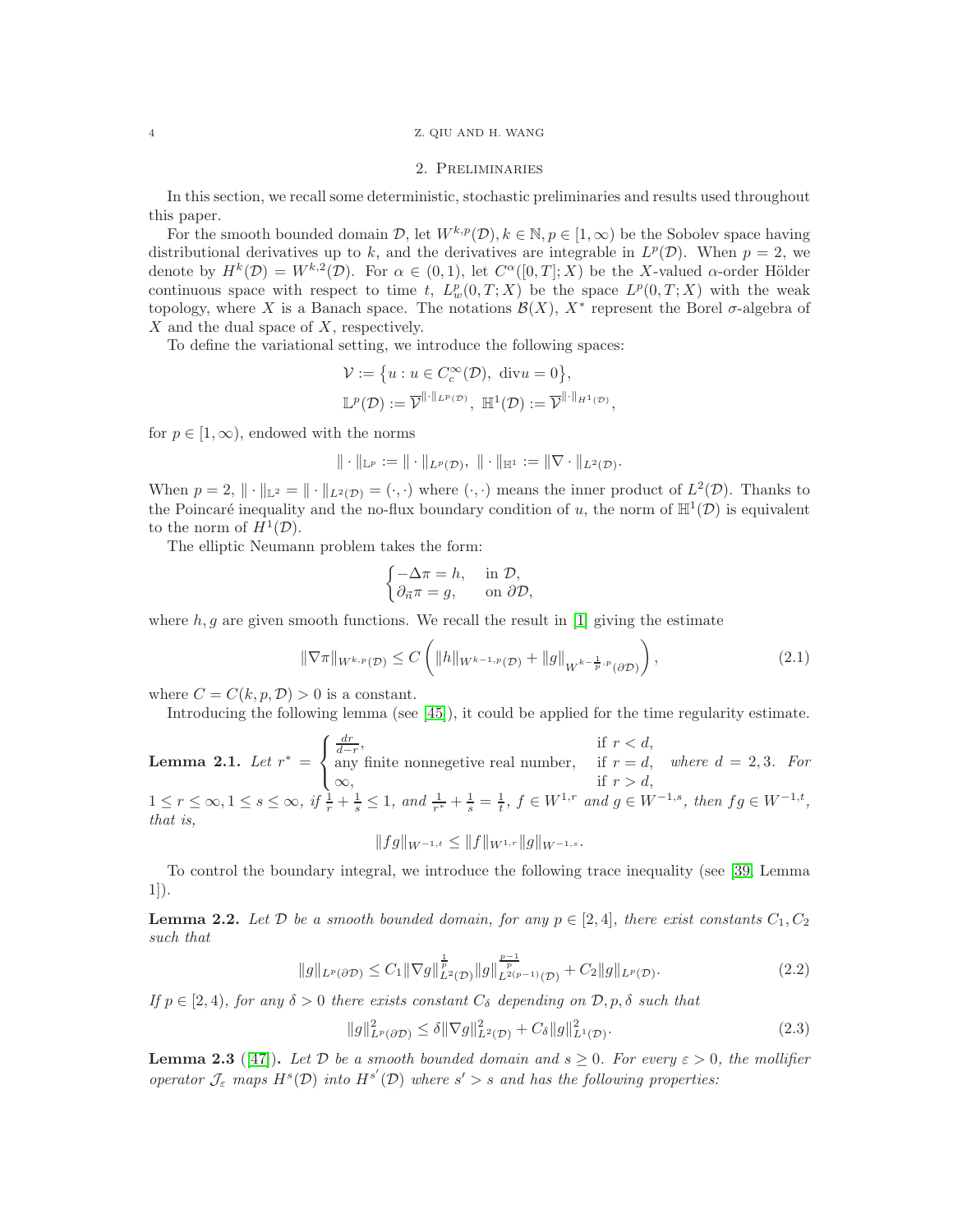*i*) *the collection*  $\{\mathcal{J}_{\varepsilon}\}_{\varepsilon>0}$  *is uniformly bounded in*  $H^s(\mathcal{D})$  *independence of*  $\varepsilon$ *, i.e., there exists a positive constant C=C(s) such that,*

$$
\|\mathcal{J}_{\varepsilon}f\|_{H^s}\leq C\|f\|_{H^s},\ f\in H^s(\mathcal{D});
$$

*ii*) *for every*  $\varepsilon > 0$ *, if*  $s \ge 1$  *then for*  $f \in H^s(\mathcal{D})$ *,* 

$$
\|\mathcal{J}_{\varepsilon}f\|_{H^{s'}}\leq \frac{C}{\varepsilon^{s'-s}}\|f\|_{H^s};
$$

*iii*) *sequence*  $\mathcal{J}_{\varepsilon} f$  *converges to*  $f$ *, for*  $f \in H^s(\mathcal{D})$ *, that is,* 

$$
\lim_{\varepsilon \to 0} \|\mathcal{J}_{\varepsilon}f - f\|_{H^s} = 0.
$$

<span id="page-4-1"></span>*Remark* 2.1. The mollifier operator  $\mathcal{J}_{\varepsilon}$  could be defined as  $\mathcal{J}_{\varepsilon}u = \mathcal{R}\widetilde{\mathcal{J}_{\varepsilon}}Eu$ , where  $\widetilde{\mathcal{J}_{\varepsilon}}$  is a standard Friedrich's mollifier on  $D$  which is the un-boundary extend of smooth domain  $D$ , E is a extension operator from  $H^s(\mathcal{D})$  into  $H^s(\tilde{\mathcal{D}})$ , and  $\mathcal R$  is a restriction operator from  $H^s(\tilde{\mathcal{D}})$  into  $H^s(\mathcal{D})$  (see [\[25,](#page-41-22) Chapter 5] for more details).

Next, we introduce the stochastic background. Let  $\mathbf{S} := (\Omega, \mathcal{F}, \{\mathcal{F}_t\}_{t\geq0}, \mathbb{P}, \mathcal{W})$  be a fixed stochastic basis and  $(\Omega, \mathcal{F}, \mathbb{P})$  be a complete probability space.  $\{\mathcal{F}_t\}_{t\geq 0}$  is a filtration satisfying all usual conditions. Denote by  $L^p(\Omega; L^q(0,T;X)), p \in [1,\infty), q \in [1,\infty]$  the space of processes with values in X defined on  $\Omega \times [0, T]$  such that

i. u is measurable with respect to  $(\omega, t)$ , and for each t,  $u(t)$  is  $\mathcal{F}_t$ -measurable.

ii. For almost all  $(\omega, t)$ ,  $u \in X$  and

$$
||u||_{L^p(\Omega;L^q(0,T;X))}^p=\begin{cases} \mathbb{E}\left(\int_0^T\|u\|_X^qdt\right)^{\frac{p}{q}}, &\text{if } q\in[1,\infty),\\ \mathbb{E}\left(\sup_{t\in[0,T]}\|u\|_X^p\right), &\text{if } q=\infty.\end{cases}
$$

Here, E denotes the mathematical expectation.

To control the stochastic term, we introduce the following well-known Burkholder-Davis-Gundy inequality: for any  $\sigma \in L^2(\Omega; L^2_{loc}([0,\infty), L_2(\mathcal{H},X)))$  (the definition of space  $L_2(\mathcal{H}, X)$  see below), by taking  $\sigma_k = \sigma e_k$ , it holds

$$
\mathbb{E}\left(\sup_{t\in[0,T]}\left\|\int_0^t\sigma d\mathcal{W}\right\|_X^p\right)\leq c_p\mathbb{E}\left(\int_0^T\|\sigma\|_{L_2(\mathcal{H},X)}^2dt\right)^{\frac{p}{2}}=c_p\mathbb{E}\left(\int_0^T\sum_{k\geq 1}\|\sigma_k\|_X^2dt\right)^{\frac{p}{2}},
$$

for any  $p \in [1,\infty)$ . Here, W is the cylindrical Wiener process in system [\(1.3\)](#page-1-1) defined on an Hilbert space H, which is adapted to the filtration  $\{\mathcal{F}_t\}_{t\geq 0}$ . Namely,  $\mathcal{W} = \sum_{k\geq 1} e_k \beta_k$  with  $\{e_k\}_{k\geq 1}$ is a complete orthonormal basis of H and  $\{\beta_k\}_{k>1}$  is a sequence of independent standard onedimensional Brownian motions.

We consider an auxiliary space  $\mathcal{H}_0 \supset \mathcal{H}$ , defined by

$$
\mathcal{H}_0 = \left\{ h = \sum\nolimits_{k \geq 1} \alpha_k e_k : \sum\nolimits_{k \geq 1} \alpha_k^2 k^{-2} < \infty \right\},\,
$$

with the norm  $||h||_{\mathcal{H}_0}^2 = \sum_{k\geq 1} \alpha_k^2 k^{-2}$ . We have that  $\mathcal{W} \in C([0,\infty), \mathcal{H}_0)$  almost all  $\omega$ , see [\[21\]](#page-41-23).

To pass the limit in stochastic integral of approximate sequence, we need the following result from [\[22,](#page-41-24) Lemma 2.1].

<span id="page-4-0"></span>**Lemma 2.4.** *Assume that*  $f_{\varepsilon}$  *is a sequence of* X-valued  $\mathcal{F}_{t}^{\varepsilon}$ -predictable processes such that

 $f_{\varepsilon} \to f$  in probability in  $L^2(0,T;L_2(\mathcal{H};X)),$ 

and the cylindrical Wiener process sequence  $W_{\varepsilon}$  satisfies

 $W_{\varepsilon} \to W$  in probability in  $C([0,\infty);\mathcal{H}_0)$ ,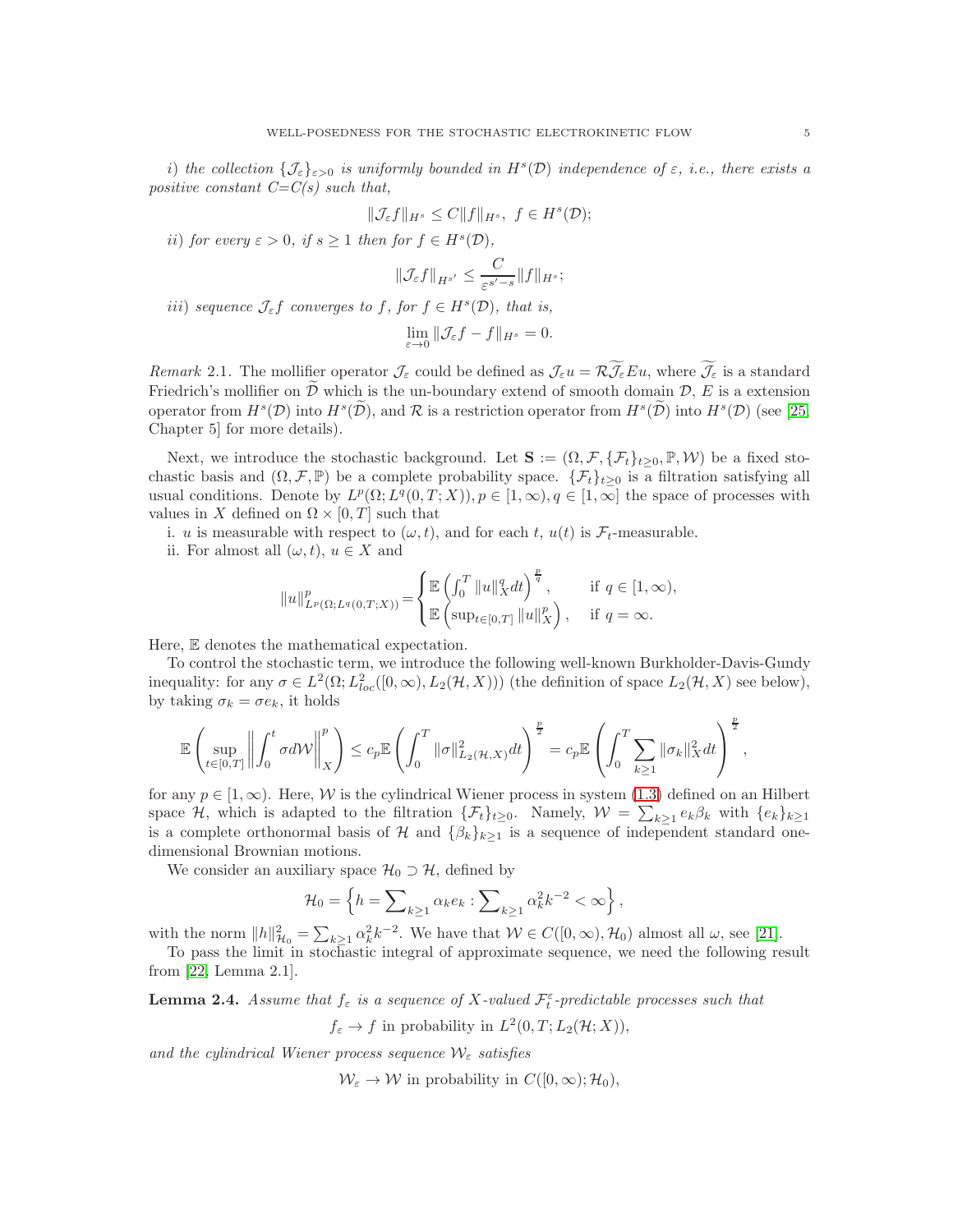*then,*

$$
\int_0^t f_{\varepsilon} d\mathcal{W}_{\varepsilon} \to \int_0^t f d\mathcal{W} \text{ in probability in } L^2(0, T; X).
$$

At the end of this section, we give several assumptions of noise operator  $f$ .

**Assumptions.** Assume that the noise operator  $f : H \to L_2(\mathcal{H}; L^2)$  satisfies the usual Lipschitz and linear growth conditions, that is, there exist two positive constants  $\ell_1, \ell_2$  such that

<span id="page-5-1"></span><span id="page-5-0"></span>
$$
|| f(u, \nabla \Psi)||_{L_2(\mathcal{H}; L^2)}^2 \le \ell_1(||u||_{\mathbb{L}^2}^2 + ||\nabla \Psi||_{L^2}^2),
$$
\n(2.4)

$$
||f(u_1, \nabla\Psi_1) - f(u_2, \nabla\Psi_2)||_{L_2(\mathcal{H}; L^2)}^2 \le \ell_2(||u_1 - u_2||_{\mathbb{L}^2}^2 + ||\nabla\Psi_1 - \nabla\Psi_2||_{L^2}^2),\tag{2.5}
$$

for  $u \in \mathbb{L}^2$ ,  $\nabla \Psi \in L^2$ , where  $L_2(\mathcal{H}, X)$  denotes the collection of Hilbert-Schmidt operators, that is, the set of all linear operators G from  $\mathcal H$  to a Banach space X, with the norm  $||G||_{L_2(\mathcal H,X)}^2 = \sum_{k>1} ||Ge_k||_{X}^2$ . The assumptions (2.4), (2.5) will be used for establishing the existence of weak  $\|k_k\|_{X}^2$ . The assumptions [\(2.4\)](#page-5-0), [\(2.5\)](#page-5-1) will be used for establishing the existence of weak martingale solution and the uniqueness of pathwise strong solution.

Moreover, to get the existence of strong pathwise solution, we need further assumptions: there exist two positive constants  $\ell_3, \ell_4$  such that the operator  $f: H \to L_2(\mathcal{H}; H^1)$  satisfies

<span id="page-5-4"></span><span id="page-5-3"></span>
$$
||f(u, \nabla \Psi)||_{L_2(\mathcal{H}; H^1)}^2 \le \ell_3(||u||_{\mathbb{H}^1}^2 + ||\nabla \Psi||_{H^1}^2),
$$
\n(2.6)

$$
|| f(u_1, \nabla \Psi_1) - f(u_2, \nabla \Psi_2)||_{L_2(\mathcal{H}; H^1)}^2 \le \ell_4(||u_1 - u_2||_{\mathbb{H}^1}^2 + ||\nabla \Psi_1 - \nabla \Psi_2||_{H^1}^2),
$$
 (2.7)

for any  $u \in \mathbb{H}^1, \nabla \Psi \in H^1$ .

We arrange the definition of solutions and main results to the forthcoming sections.

## 3. Global existence of weak martingale solution

In this section, we consider the case of two charge species (i.e.  $i = 1, 2$ ) and establish the global existence of weak martingale solution in both  $2D$  and  $3D$  cases. The proof could be completed by constructing the approximate solutions, proving the uniform estimates and stochastic compactness, and identifying the limit. Hereafter, we take  $\zeta = 1$  for simplicity.

First, we give the definition of a weak martingale solution.

<span id="page-5-2"></span>**Definition 3.1** (weak martingale solution). Let  $\lambda$  be a Borel probability measure on space  $L^2(\mathcal{D}) \times$  $\mathbb{L}^2(\mathcal{D})$  with

$$
\int_{L^2(\mathcal{D})\times \mathbb{L}^2(\mathcal{D})} |x|^p d\lambda \leq C,
$$

for a positive constant C. We call  $(\Omega, \mathcal{F}, \{\mathcal{F}_t\}_{t\geq 0}, \mathbb{P}, u, \mathbf{c}^i, \mathcal{W}), i = 1, 2$  is a weak martingale solution to system  $(1.3)-(1.7)$  $(1.3)-(1.7)$  with the initial data  $\lambda$  if

i.  $(\Omega, \mathcal{F}, {\{\mathcal{F}_t\}_{t>0}, \mathbb{P}})$  is a stochastic basis with a complete right-continuous filtration, W is a Wiener process relative to the filtration  $\mathcal{F}_t$ ;

ii. the process u is an  $\mathbb{L}^2$ -valued  $\mathcal{F}_t$ -progressively measurable satisfying

$$
u \in L^p(\Omega; L^\infty(0,T;\mathbb{L}^2) \cap L^2(0,T;\mathbb{H}^1))
$$
 for any  $p \in [2,\infty)$ ;

iii. the processes  $\mathbf{c}^i$ ,  $i = 1, 2$  are  $L^2$ -valued  $\mathcal{F}_t$ -progressively measurable satisfying

$$
\mathbf{c}^i \geq 0
$$
, a.e. and  $\mathbf{c}^i \in L^p(\Omega; L^{\infty}(0,T; L^2) \cap L^2(0,T; H^1))$  for any  $p \in [2, \infty)$ ,

and  $\Psi$  is an  $H^2$ -valued  $\mathcal{F}_t$ -progressively measurable process with

$$
\Psi \in L^p(\Omega; L^\infty(0,T;H^2) \cap L^2(0,T;H^3));
$$

iv. the initial law  $\lambda = \mathbb{P} \circ (u_0, \mathbf{c}_0^i)^{-1};$ 

v. for  $\varphi \in \mathbb{H}^1, \phi \in H^1$ , it holds  $\mathbb{P}\text{-a.s.}$ 

$$
(\mathbf{c}^i(t), \phi) = (\mathbf{c}^i(0), \phi) - \int_0^t (u \cdot \nabla \mathbf{c}^i, \phi) ds - \int_0^t a_i (\nabla \mathbf{c}^i + z_i \mathbf{c}^i \nabla \Psi, \nabla \phi) ds, \ i = 1, 2,
$$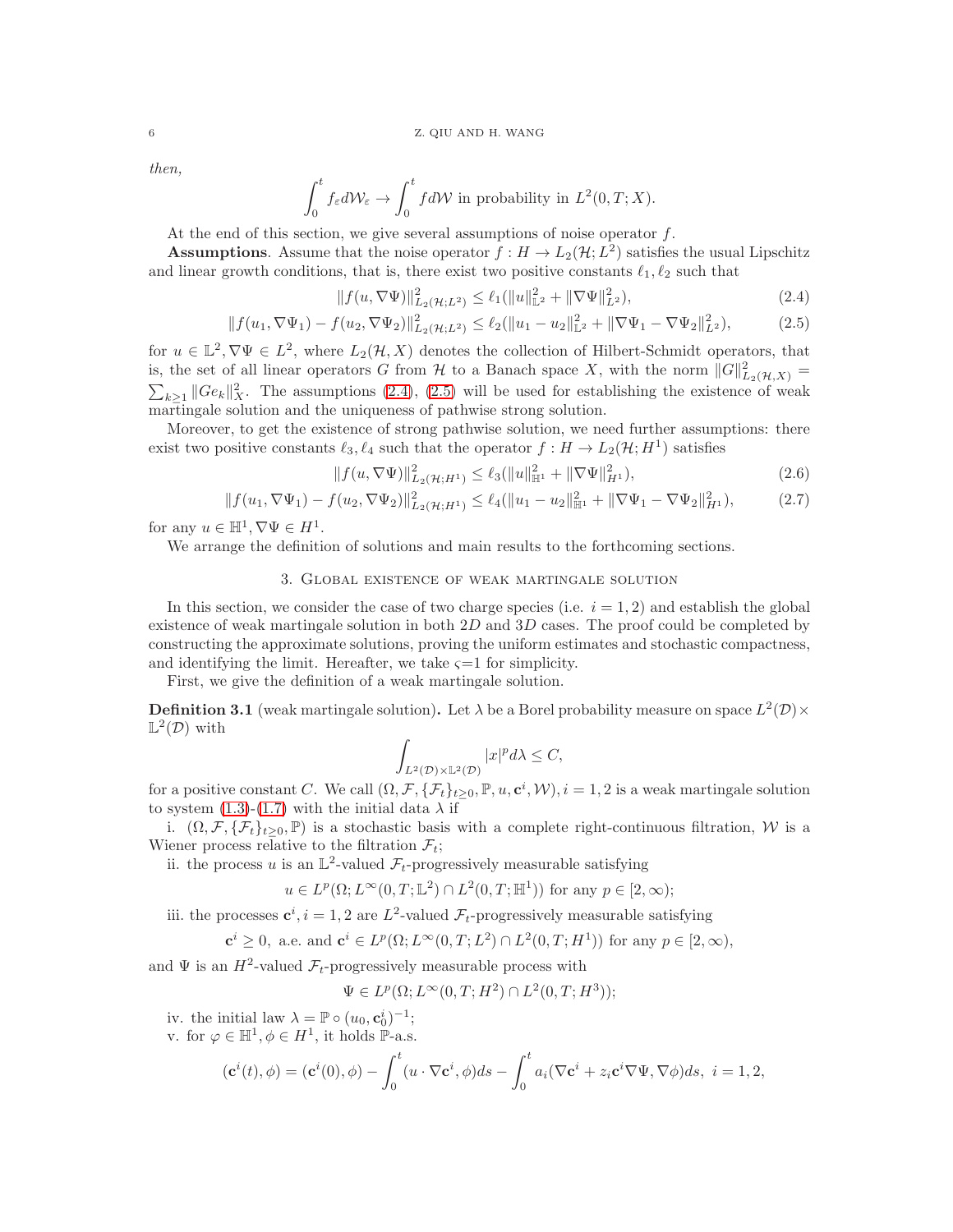$$
(u(t), \varphi) = (u(0), \varphi) - \mu \int_0^t (\nabla u, \nabla \varphi) ds - \int_0^t (u \cdot \nabla u, \varphi) ds - \int_0^t (\kappa \rho \nabla \Psi, \varphi) ds
$$

$$
+ \int_0^t (f(u, \nabla \Psi), \varphi) d\mathcal{W},
$$

$$
- \Delta \Psi = \sum_{i=1}^2 z_i \mathbf{c}^i = \rho, \text{ a.e.}
$$

for all  $t > 0$ .

The following theorem is the main result of this section.

**Theorem 3.1.** Assume that the initial data  $(u_0, \mathbf{c}_0^i)$ ,  $i = 1, 2$  are  $\mathcal{F}_0$ -measurable random variables *satisfying*

$$
u_0 \in L^p(\Omega; \mathbb{L}^2)
$$
,  $\mathbf{c}_0^i \in L^p(\Omega; L^2)$  and  $\mathbf{c}_0^i \geq 0$ ,  $\mathbb{P}\text{-}a.s.$ 

*for all*  $p \in [2,\infty)$ *. Suppose that f satisfies the assumptions* [\(2.4\)](#page-5-0)*,* [\(2.5\)](#page-5-1) *and the two valence*  $z_i$ ,  $i = 1, 2$  are opposite  $(z_1 > 0 > z_2)$ . Moreover, the given smooth function  $\eta$  belongs to  $H^{\frac{3}{2}}(\partial \mathcal{D})$ . *Then, there exists a global weak martingale solution of system* [\(1.3\)](#page-1-1)*-*[\(1.7\)](#page-1-3) *for* 2D *and* 3D *cases in the sense of Definition [3.1.](#page-5-2)*

*Remark* 3.1*.* In 2D case, using the estimate

$$
|| (u \cdot \nabla v, u) || \leq \varepsilon ||\nabla u||_{\mathbb{L}^2}^2 + C(\varepsilon) ||u||_{\mathbb{L}^2}^2 ||\nabla v||_{\mathbb{L}^2}^2, \ u, v \in \mathbb{H}^1
$$

to nonlinear terms and an easier argument than that of in Step 4.2, we can also deduce that the solution is unique.

*Remark* 3.2*.* Here we only consider the case of the two opposite charged species. Under this case, it holds

<span id="page-6-0"></span>
$$
\rho(z_1^2(\mathbf{c}^1)^2 - z_2^2(\mathbf{c}^2)^2) = \rho^2(|z_1|\mathbf{c}^1 + |z_2|\mathbf{c}^2) > 0,
$$
\n(3.1)

see [\(3.22\)](#page-12-0) in Lemma [3.2,](#page-11-0) which is an essential element in achieving the uniform  $L^2(\mathcal{D})$  estimate of  $c^i$ . A natural question is: Can we extend the result to the multiple species setting, that is  $m > 2$ ? Unfortunately, inequality [\(3.1\)](#page-6-0) fails for the multiple species case, therefore we have trouble in obtaining the uniform  $L^2(\mathcal{D})$  estimate. However, under the following special multiple species setting: all diffusivities are equal, i.e.,  $a_1 = a_2 = \cdots = a_m = a$  and all valences have the same magnitude, i.e.,  $|z_1| = |z_2| = \cdots = |z_m| = z$ , we could give a positive answer of the problem analogues to the deterministic case [\[18,](#page-41-11)39]. Indeed, let  $\chi = z(\mathbf{c}^1 + \cdots + \mathbf{c}^m)$ , then  $\chi$  and  $\rho$  satisfy equation  $(1.3)<sub>1</sub>$ , that is

$$
\partial_t \rho + u \cdot \rho = a \text{div}(\nabla \rho + z \chi \nabla \Psi), \ \partial_t \chi + u \cdot \chi = a \text{div}(\nabla \chi + z \rho \nabla \Psi).
$$

After taking inner product with  $\chi$  and  $\rho$  respectively, we have

<span id="page-6-1"></span>
$$
z(\chi \nabla \Psi, \nabla \rho) \le -z(\rho \nabla \Psi, \nabla \chi) + z \int_{\partial \mathcal{D}} \sigma \rho (\Psi - \eta) d\mathcal{S}.
$$
 (3.2)

Noted that the first term on the right-hand side of [\(3.2\)](#page-6-1) could be cancelled, and the second term could be estimated as Lemma [3.2.](#page-11-0) Consequently, we can obtain the desired  $L^2$  estimate.

3.1. Approximate solutions and uniform estimates. At first, we try to find the approximate solutions to the following approximate system:

<span id="page-6-2"></span>
$$
\begin{cases} \partial_t \mathbf{c}_n^i + u_n \cdot \nabla \mathbf{c}_n^i = a_i \text{div}(\nabla \mathbf{c}_n^i + z_i \mathbf{c}_n^i \nabla \Psi_n), \ i = 1, 2, \\ -\Delta \Psi_n = \sum_{i=1}^2 z_i \mathbf{c}_n^i = \rho_n, \\ \partial_t u_n - \mu P \Delta u_n + P_n P(u_n \cdot \nabla) u_n + \kappa P_n P \rho_n \nabla \Psi_n = P_n P f(u_n, \nabla \Psi_n) \frac{d\mathcal{W}}{dt}, \end{cases} \tag{3.3}
$$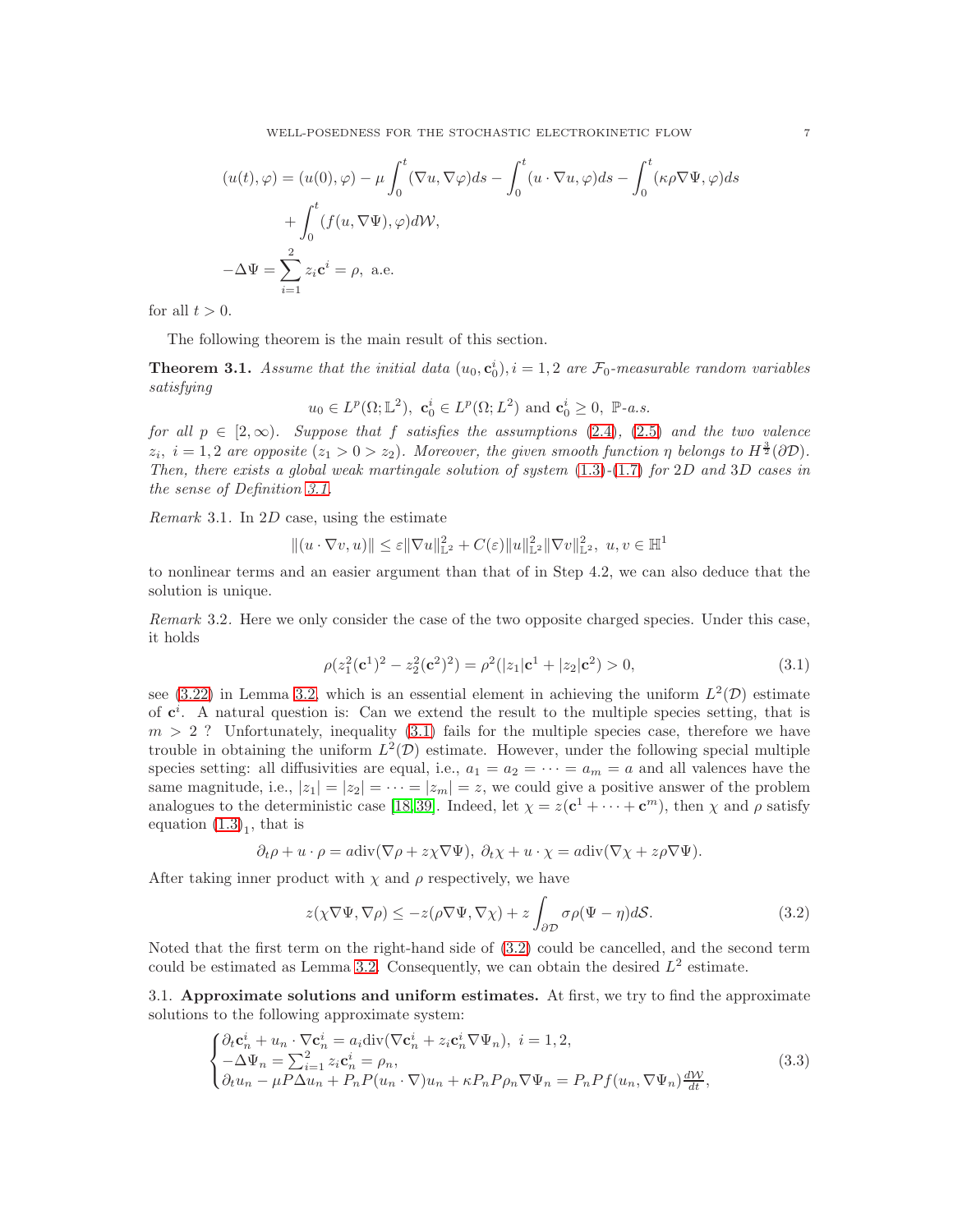### 8 Z. QIU AND H. WANG

with the initial data  $\mathbf{c}_n^i(0) = \mathbf{c}_0^i, u_n(0) = P_n u_0$ , where P is the Helmholtz-Leray projection from  $L^2$  into  $\mathbb{L}^2$  and  $P_n$  is an orthogonal projection from  $\mathbb{L}^2$  into  $X_n$ . The space  $X_n$  is defined by

$$
X_n = \text{span}\{\psi_1, \dots, \psi_n\},\
$$

where the sequence  $\{\psi_n\}_{n\geq 1}$  is an orthonormal basis for  $\mathbb{L}^2$  of the Stokes operator  $A := -P\Delta$ .

For the deterministic system, the global existence and uniqueness of approximate solutions are established in [\[26,](#page-41-9) Lemma 4.1]. The proof was implemented by a combined method, the ionic species concentrations equation was solved by the Leray-Schauder fixed-point theorem, while the approximate solutions of the velocity equation were established by fixed point theorem. In our case, we still solve the first equation following same line of [\[26\]](#page-41-9) to obtain that for any smooth function  $u$ , the solution

$$
\mathbf{c}^i \in L^{\infty}(0, T; L^p) \cap L^2(0, T; H^1) \text{ for } p \in [1, \infty),
$$

P-a.s. Since the initial data  $c_n^i(0) \geq 0$ , then the solution  $c_n^i$  remains positive a.e. for all  $t \geq 0$ using the maximal principle (for the proof, see [\[17,](#page-41-10) [46\]](#page-42-1)).

Furthermore, defining a solution mapping  $\mathcal{T}$ , we show that the mapping  $\mathbf{c}^i = \mathcal{T}(u)$  is continuous in  $L^{\infty}(0,T; L^2) \cap L^2(0,T; H^1)$ . Indeed, for  $\mathbf{c}_m^i := \mathcal{T}(u_m)$  where  $u_m$  is a sequence in  $L^{\infty}(0,T; C^1(\mathcal{D}))$ and  $\mathbf{c}^i$ , the difference  $\hat{\mathbf{c}}^i = \mathbf{c}^i - \mathbf{c}_m^i$ ,  $\hat{u} = u - u_m$  with

<span id="page-7-1"></span><span id="page-7-0"></span>
$$
\lim_{m \to \infty} \|u_m - u\|_{L^{\infty}(0,T;C^1(\mathcal{D}))} = 0,
$$
\n(3.4)

satisfies (in the weak sense)

$$
\partial_t \hat{\mathbf{c}}^i + (\hat{u} \cdot \nabla) \mathbf{c}^i + (u_m \cdot \nabla) \hat{\mathbf{c}}^i = a_i \text{div}(\nabla \hat{\mathbf{c}}^i + z_i \hat{\mathbf{c}}^i \nabla \Psi_1 + \mathbf{c}_m^i \nabla \hat{\Psi}).
$$

Taking inner product with  $\hat{\mathbf{c}}^i$ , using the boundary condition, we obtain

$$
\frac{1}{2} \|\hat{\mathbf{c}}^i\|_{L^2}^2 + \int_0^t (\hat{u} \cdot \nabla \mathbf{c}^i, \hat{\mathbf{c}}^i) ds = -\int_0^t a_i (\nabla \hat{\mathbf{c}}^i + z_i \hat{\mathbf{c}}^i \nabla \Psi_1 + \mathbf{c}_m^i \nabla \hat{\Psi}, \nabla \hat{\mathbf{c}}^i) ds. \tag{3.5}
$$

Using the Hölder inequality and the embedding  $H^1 \hookrightarrow L^6$ , we get

$$
\begin{split}\n&\left|-\int_{0}^{t}(\hat{u}\cdot\nabla\mathbf{c}_{1}^{i},\hat{\mathbf{c}}^{i})ds\right| \leq \int_{0}^{t}\|\nabla\mathbf{c}^{i}\|_{L^{2}}^{2}\|\hat{\mathbf{c}}^{i}\|_{L^{2}}^{2} + C\|\hat{u}\|_{L^{\infty}}^{2}ds, \\
&\left|-\int_{0}^{t}a_{i}(z_{i}\hat{\mathbf{c}}^{i}\nabla\Psi_{1}+\mathbf{c}_{m}^{i}\nabla\hat{\Psi},\nabla\hat{\mathbf{c}}^{i})ds\right| \\
&\leq \frac{a_{i}}{2}\int_{0}^{t}\|\nabla\hat{\mathbf{c}}^{i}\|_{L^{2}}^{2}ds + C\int_{0}^{t}(\|\hat{\mathbf{c}}^{i}\|_{L^{2}}^{2}\|\nabla\Psi_{1}\|_{W^{1,3+}}^{2} + \|\nabla\hat{\Psi}\|_{L^{6}}^{2}\|\mathbf{c}_{m}^{i}\|_{L^{3}}^{2})ds \\
&\leq \frac{a_{i}}{2}\int_{0}^{t}\|\nabla\hat{\mathbf{c}}^{i}\|_{L^{2}}^{2}ds + C\int_{0}^{t}(\|\hat{\mathbf{c}}^{i}\|_{L^{2}}^{2}\|\nabla\Psi_{1}\|_{W^{1,3+}}^{2} + \|\hat{\mathbf{c}}^{i}\|_{L^{2}}^{2}\|\mathbf{c}_{m}^{i}\|_{L^{3}}^{2})ds,\n\end{split}
$$

where the constant  $3^+ := 3 + \delta$  for small  $\delta > 0$ . Combining the above estimates, by the Gronwall lemma and the bound of  $\mathbf{c}^i$ , [\(3.4\)](#page-7-0) and [\(3.5\)](#page-7-1), we have

$$
\lim_{m \to \infty} \left( \sup_{t \in [0,T]} \| \hat{\mathbf{c}}^i \|_{L^2}^2 + a_i \int_0^T \| \nabla \hat{\mathbf{c}}^i \|_{L^2}^2 dt \right) = 0.
$$

Now, we proceed to solve the velocity equation by the Banach fixed point theorem in the space  $L^p(\Omega; L^{\infty}(0,T;X_n))$  for small T. For the stochastic issue, we have to further cut-off the velocity  $u_n$ . If not, we can not close the estimate caused by the integral  $L^p(\Omega)$ .

Define  $C^{\infty}$ -smooth cut-off function

$$
\Theta_M(z) = \begin{cases} 1, & |z| \le M, \\ 0, & |z| > 2M. \end{cases}
$$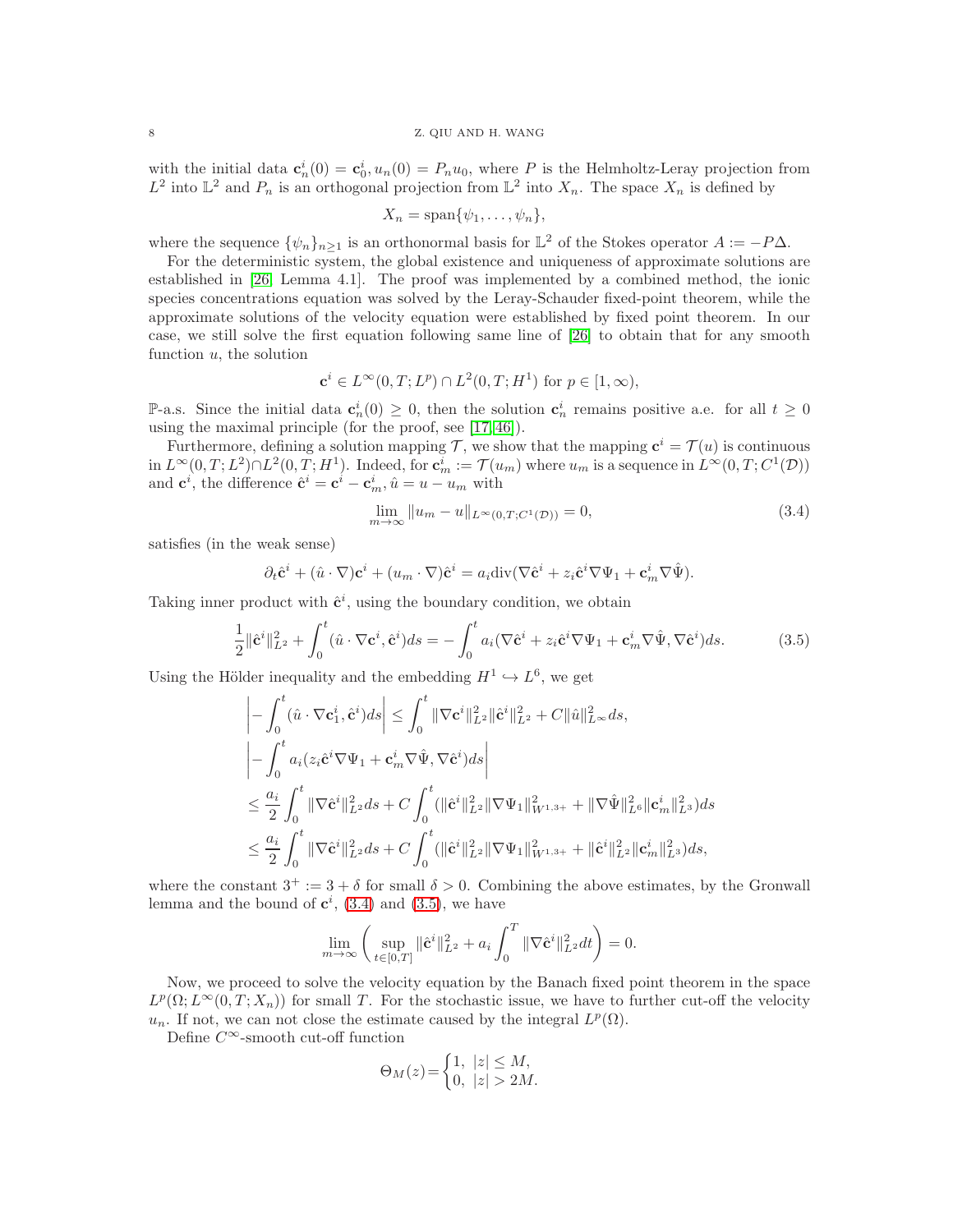For any 
$$
\mathbf{v} = \sum_{i=1}^{n} \mathbf{v}_i \psi_i \in X_n
$$
, defining  $\mathbf{v}^M = \sum_{i=1}^{n} \Theta_M(\mathbf{v}_i) \mathbf{v}_i \psi_i$  as [11], then we have  

$$
\|\mathbf{v}^M\|_{C([0,T];X_n)} \le 2M,
$$

and

<span id="page-8-1"></span><span id="page-8-0"></span>
$$
\|\mathbf{v}_1^M - \mathbf{v}_2^M\|_{X_n} \le C(n) \|\mathbf{v}_1 - \mathbf{v}_2\|_{X_n}.
$$

Define the functional

$$
\langle \mathcal{U}[\rho, u], \psi_i \rangle = \int_{\mathcal{D}} (\mu \Delta u - u \cdot \nabla u - \kappa \rho \nabla \Psi) \psi_i dx, \tag{3.6}
$$

for  $\psi_i \in X_n$ .

We now find the approximate velocity field  $u_n$  of the following momentum equation:

$$
u(t) = u_0^M + \int_0^t \mathcal{U}[\rho(u^M), u^M]ds + \int_0^t f(u^M, \nabla \Psi(u^M))d\mathcal{W}.
$$
 (3.7)

Observe that, here  $u_0 = u_0^M$ . Define by the mapping  $\mathfrak{M}$  the right-hand side of [\(3.7\)](#page-8-0), and we prove that the mapping is a contraction.

Denote 
$$
\rho_n^l = \rho(u_n^{M,l}), \Psi_n^l = \Psi(u_n^{M,l}), \mathbf{c}_n^{i,l} = \mathcal{T}(u_n^{M,l}), l = 1, 2.
$$
 After the truncation, we obtain\n
$$
\sup_{t \in [0,T]} \| \mathbf{c}_n^i \|_{L^2}^2 \le C(M),
$$
\n(3.8)

where the constant  $C(M)$  does not depend on w. Applying the continuity of mapping  $\mathcal{T}(u)$ , bound [\(3.8\)](#page-8-1) and the equivalence of finite-dimensional norm, we have

$$
\begin{split} &\mathbb{E}\left(\sup_{t\in[0,T]}\left\|\int_{0}^{t}P_{n}P(\rho_{n}^{1}\nabla\Psi_{n}^{1}-\rho_{n}^{2}\nabla\Psi_{n}^{2})ds\right\|^{p}_{X_{n}}\right) \\ &\leq C\mathbb{E}\left[\sup_{t\in[0,T]}\left(\int_{0}^{t}\left\|P_{n}P(\rho_{n}^{1}\nabla\Psi_{n}^{1}-\rho_{n}^{2}\nabla\Psi_{n}^{2})\right\|_{\mathbb{L}^{\frac{3}{2}}}ds\right)^{p}\right] \\ &\leq C\mathbb{E}\left[\sup_{t\in[0,T]}\left(\int_{0}^{t}\|\rho_{n}^{1}-\rho_{n}^{2}\|_{L^{2}}\|\nabla\Psi_{n}^{1}\|_{L^{6}}+\|\rho_{n}^{2}\|_{L^{2}}\|\nabla\Psi_{n}^{1}-\nabla\Psi_{n}^{2}\|_{L^{6}}ds\right)^{p}\right] \\ &\leq C T^{p} \mathbb{E}\left[\sup_{t\in[0,T]}\left(\sum_{i=1}^{2}\|\mathbf{c}_{n}^{i,1}-\mathbf{c}_{n}^{i,2}\|_{L^{2}}^{p}\sum_{i=1}^{2}\|(\mathbf{c}_{n}^{i,1},\mathbf{c}_{n}^{i,2})\|_{L^{2}}^{p}\right)\right] \\ &\leq C(M) T^{p} \mathbb{E}\left(\sup_{t\in[0,T]}\sum_{i=1}^{2}\|\mathbf{c}_{n}^{i,1}-\mathbf{c}_{n}^{i,2}\|_{L^{2}}^{p}\right) \\ &\leq C(M) T^{p} \mathbb{E}\left(\sup_{t\in[0,T]}\|\mathbf{u}_{n}^{M,1}-\mathbf{u}_{n}^{M,2}\|_{X_{n}}^{p}\right) \\ &\leq C(n,M) T^{p} \mathbb{E}\left(\sup_{t\in[0,T]}\|u_{n}^{1}-u_{n}^{2}\|_{X_{n}}^{p}\right) \\ &\leq C(n,M) T^{p} \mathbb{E}\left(\sup_{t\in[0,T]}\|u_{n}^{1}-u_{n}^{2}\|_{X_{n}}^{p}\right). \end{split}
$$

By the global Lipschitz assumption on the noise operator  $f$ , the equivalence of finite-dimensional norm and the Burkholder-Davis-Gundy inequality, we have

$$
\mathbb{E}\left(\sup_{t\in[0,T]}\left\|\int_0^t P_nPf(u_n^{M,1}, \nabla\Psi_n^1) - P_nPf(u_n^{M,2}, \nabla\Psi_n^2)d\mathcal{W}\right\|_{X_n}^p\right) \n\leq C\mathbb{E}\left(\int_0^T \left\|P_nPf(u_n^{M,1}, \nabla\Psi_n^1) - P_nPf(u_n^{M,2}, \nabla\Psi_n^2)\right\|_{X_n}^2 dt\right)^{\frac{p}{2}}
$$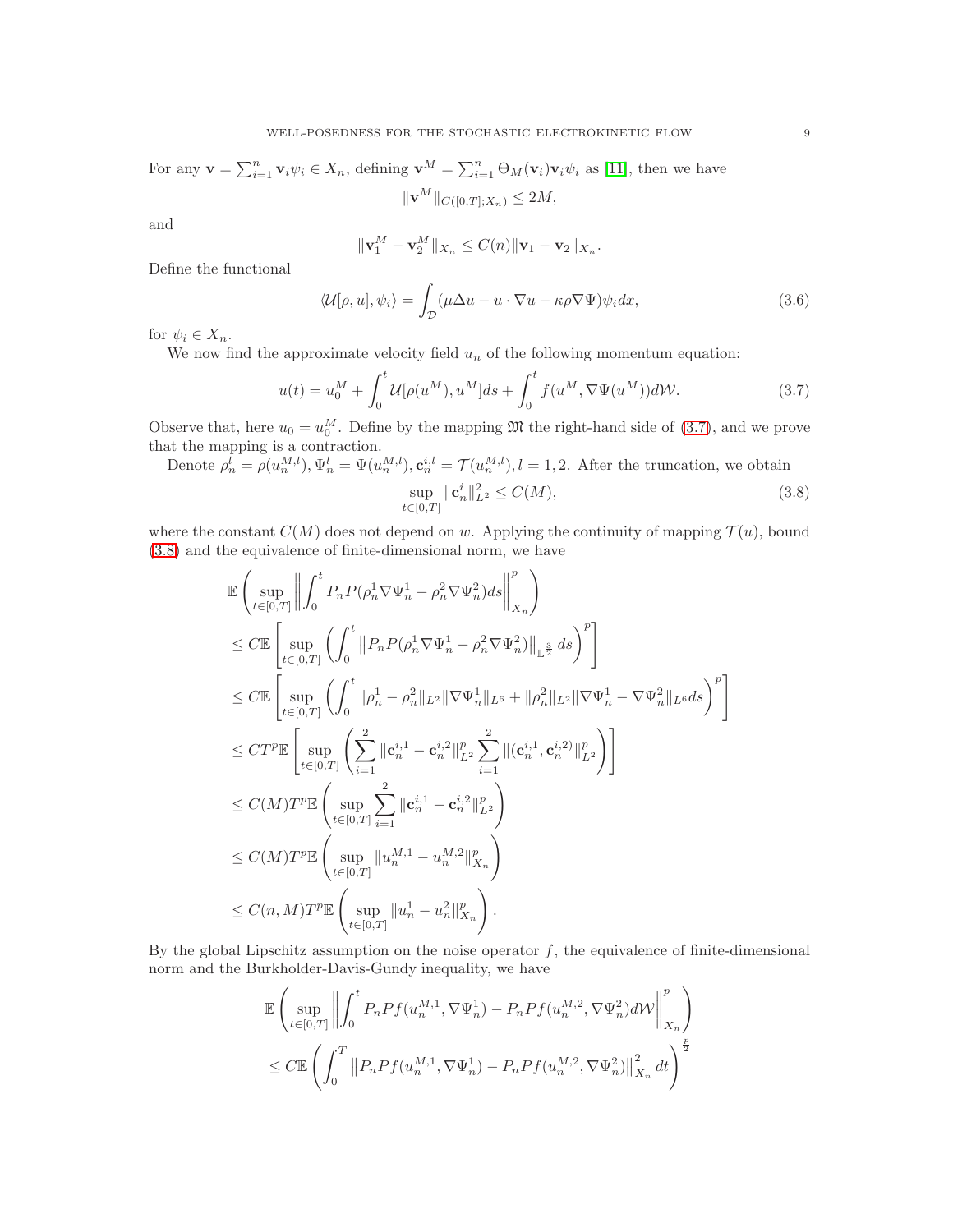$$
\leq C \mathbb{E} \left( \int_0^T \left\| P_n P f(u_n^{M,1}, \nabla \Psi_n^1) - P_n P f(u_n^{M,2}, \nabla \Psi_n^2) \right\|_{\mathbb{L}^2}^2 dt \right)^{\frac{p}{2}} \n\leq C(n) \ell_2^p T^{\frac{p}{2}} \mathbb{E} \left( \sup_{t \in [0,T]} \|u_n^1 - u_n^2\|_{X_n}^p \right).
$$

For the rest of nonlinear term, we could estimate it by same argument as the Navier-Stokes equations. Considering these estimates, for a small time  $T$ , we build the contraction of  $\mathfrak{M}$ . Then, the local existence and uniqueness of approximate solutions to equation [\(3.7\)](#page-8-0) follows by the Banach fixed point theorem for any fixed  $n, M$ .

Now, for fixed n, we can pass  $M \to \infty$  to establish the existence of unique approximate solutions to system [\(3.3\)](#page-6-2). Using Lemma [3.1,](#page-9-0) and a standard extension theory [\[11,](#page-41-25) Corollary 3.2], we could complete the proof. Next, we verify the following necessary uniform a priori estimates.

<span id="page-9-0"></span>**Lemma 3.1.** The approximate solutions  $(c_n^i, u_n)$  have the following a priori estimate for any  $p \in [1,\infty), T > 0$ 

$$
\mathbb{E}\left[\sup_{t\in[0,T]}\left(\|u_{n}\|_{\mathbb{L}^{2}}^{2}+\sum_{i=1}^{2}\int_{\mathcal{D}}\mathbf{c}_{n}^{i}\log\mathbf{c}_{n}^{i}dx+\|\nabla\Psi_{n}\|_{L^{2}}^{2}+\|\Psi_{n}\|_{L^{2}(\partial\mathcal{D})}^{2}\right)^{p}\right] + \mathbb{E}\left(\int_{0}^{T}\int_{\mathcal{D}}\mathbf{c}_{n}^{i}|\nabla\theta_{n}^{i}|^{2}dxdt\right)^{p}+\mathbb{E}\left(\int_{0}^{T}\mu\|\nabla u_{n}\|_{\mathbb{L}^{2}}^{2}dt\right)^{p}\leq C, \tag{3.9}
$$

where  $\theta_n^i = \log c_n^i + z_i \Psi_n$ , the constant *C* is independent of *n*, *M*.

*Proof.* To simplify the notation, we use  $(u, c^i)$  instead of  $(u_n, c_n^i)$ . Define the stopping time  $\tau_M$  as

$$
\tau_M = \inf \left\{ t \ge 0; \sup_{s \in [0,t]} \|u\|_{\mathbb{L}^2}^2 \ge M \right\}.
$$

If the set is empty, we take  $\tau_M = T$ . Notice that  $\tau_M$  is an increasing sequence with  $\lim_{M\to\infty} \tau_M = T$ and equation [\(3.7\)](#page-8-0) coincides with the original equation on interval  $[0, \tau_M)$ .

We use the Itô formula to the function  $\frac{1}{2}||u||_{\mathbb{L}^2}^2$ , and apply the fact that  $(u \cdot \nabla u, u) = 0$  to find

$$
\frac{1}{2}d||u||_{\mathbb{L}^{2}}^{2} + \mu||\nabla u||_{\mathbb{L}^{2}}^{2}dt = -(\kappa\rho\nabla\Psi, u)dt + (f(u, \nabla\Psi), u)dW
$$

$$
+ \frac{1}{2}||P_{n}Pf(u, \nabla\Psi)||_{L_{2}(\mathcal{H};\mathbb{L}^{2}(\mathcal{D}))}^{2}dt.
$$
(3.10)

Note that, equation  $(3.3)<sub>1</sub>$  could be rewritten as

<span id="page-9-3"></span><span id="page-9-2"></span><span id="page-9-1"></span>
$$
\partial_t \mathbf{c}^i + u \cdot \nabla \mathbf{c}^i = a_i \text{div}(\mathbf{c}^i \nabla \theta_i). \tag{3.11}
$$

Taking the inner product with  $\theta_i$  on both sides of [\(3.11\)](#page-9-1), we have

$$
(\partial_t \mathbf{c}^i, \theta_i) + (u \cdot \nabla \mathbf{c}^i, \theta_i) = -a_i \|\sqrt{\mathbf{c}^i} \nabla \theta_i\|_{L^2}^2.
$$
 (3.12)

For the first term on the left-hand side of [\(3.12\)](#page-9-2), integrating by parts and using the Robin boundary condition [\(1.6\)](#page-1-2), we obtain

$$
\sum_{i=1}^{2} (\partial_t \mathbf{c}^i, \theta_i) = \sum_{i=1}^{2} (\partial_t \mathbf{c}^i, \log \mathbf{c}^i + z_i \Psi)
$$

$$
= \sum_{i=1}^{2} \frac{d}{dt} \int_{\mathcal{D}} \mathbf{c}^i \log \mathbf{c}^i - \mathbf{c}^i dx - (\partial_t \Delta \Psi, \Psi)
$$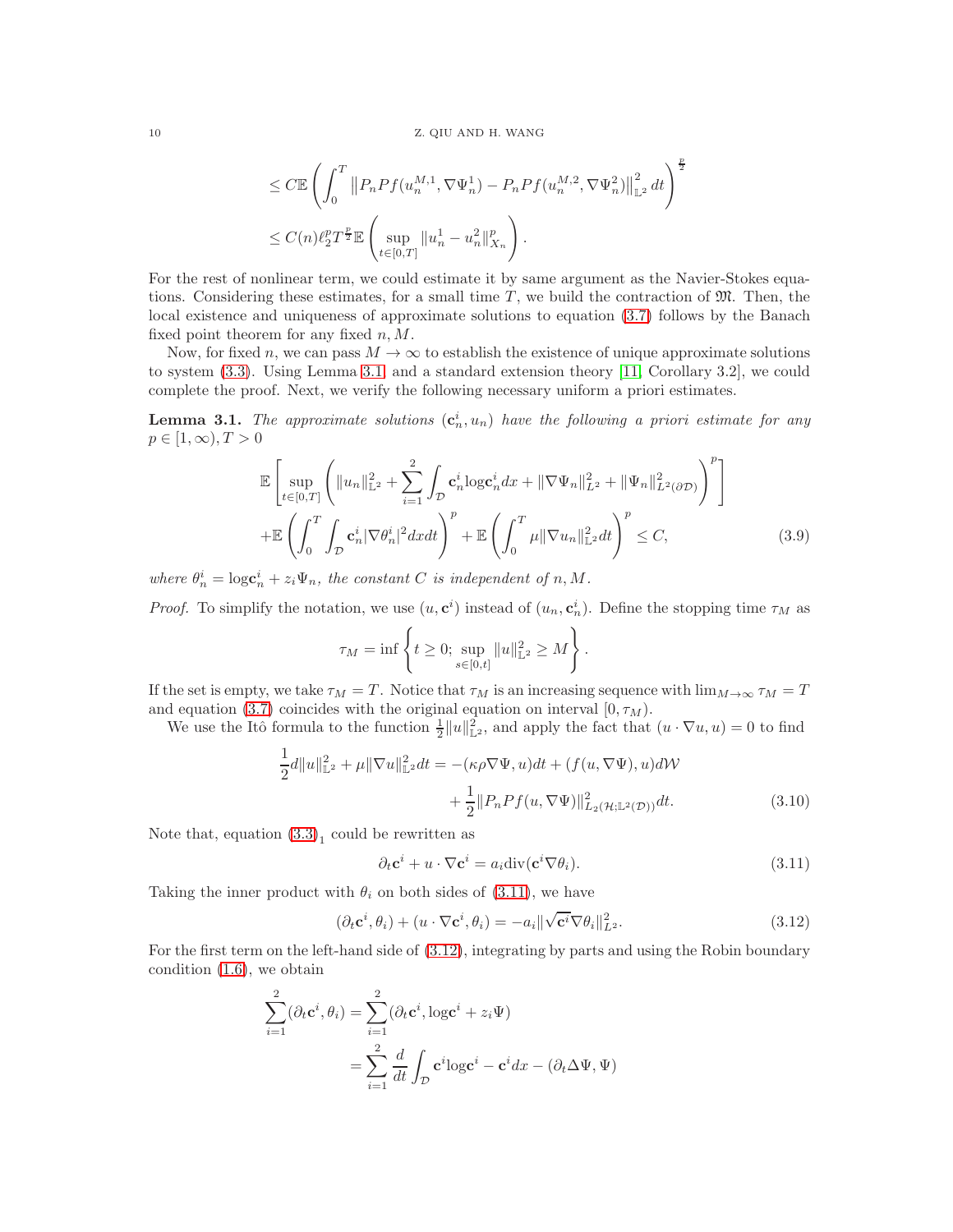$$
= \sum_{i=1}^{2} \frac{d}{dt} \int_{\mathcal{D}} \mathbf{c}^{i} \log \mathbf{c}^{i} + \frac{d}{dt} \|\nabla \Psi\|_{L^{2}}^{2} - (\partial_{t} \partial_{n} \Psi, \Psi)
$$
  

$$
= \sum_{i=1}^{2} \frac{d}{dt} \int_{\mathcal{D}} \mathbf{c}^{i} \log \mathbf{c}^{i} + \frac{d}{dt} \|\nabla \Psi\|_{L^{2}}^{2} + \frac{1}{2} \frac{d}{dt} \|\Psi\|_{L^{2}(\partial \mathcal{D})}^{2}.
$$
 (3.13)

In the second line, we have used

<span id="page-10-1"></span><span id="page-10-0"></span>
$$
\frac{d}{dt} \int_{\mathcal{D}} \mathbf{c}^i \log \mathbf{c}^i - \mathbf{c}^i dx = \frac{d}{dt} \int_{\mathcal{D}} \mathbf{c}^i \log \mathbf{c}^i dx,
$$

due to the fact that  $c^i$  satisfies the quantity of mass conservation, see [\(1.8\)](#page-2-0).

For the second term on the left-hand side of  $(3.12)$ , using the non-slip boundary condition of  $u$ , taking sum over  $i$ , we have

$$
\sum_{i=1}^{2} (u \cdot \nabla \mathbf{c}^i, \theta_i) = \sum_{i=1}^{2} \int_{\mathcal{D}} u \cdot \nabla (\mathbf{c}^i \log \mathbf{c}^i - \mathbf{c}^i) dx + \sum_{i=1}^{2} (u \cdot \nabla \mathbf{c}^i, z_i \Psi)
$$
  
=  $(u \cdot \nabla \rho, \Psi) = -(u \cdot \nabla \Psi, \rho).$  (3.14)

Combining  $(3.10)-(3.14)$  $(3.10)-(3.14)$ , we arrive at

$$
d\left(\frac{1}{2}\|u\|_{\mathbb{L}^{2}}^{2} + \sum_{i=1}^{2} \int_{\mathcal{D}} \mathbf{c}^{i} \log \mathbf{c}^{i} dx + \frac{1}{2} \|\nabla \Psi\|_{L^{2}}^{2} + \frac{1}{2} \|\Psi\|_{L^{2}(\partial \mathcal{D})}^{2} \right) + \left(\sum_{i=1}^{2} a_{i} \|\sqrt{\mathbf{c}^{i}} \nabla \theta_{i}\|_{L^{2}}^{2} + \mu \|\nabla u\|_{L^{2}}^{2}\right) dt
$$
  
=  $(f(u, \nabla \Psi), u)d\mathcal{W} + \frac{1}{2} \|P_{n}Pf(u, \nabla \Psi)\|_{L^{2}(\mathcal{H}; \mathbb{L}^{2}(\mathcal{D}))}^{2} dt.$  (3.15)

By the Burkholder-Davis-Gundy inequality and assumption [\(2.4\)](#page-5-0), we get

$$
\mathbb{E}\left(\sup_{t\in[0,T]}\left|\int_{0}^{t\wedge\tau_{M}}(f(u,\nabla\Psi),u)d\mathcal{W}\right|^{p}\right) \n\leq C\mathbb{E}\left(\int_{0}^{T\wedge\tau_{M}}\sum_{k\geq 1}\left(\int_{\mathcal{D}}u\cdot f(u,\nabla\Psi)e_{k}dx\right)^{2}dt\right)^{\frac{p}{2}} \n\leq C\mathbb{E}\left(\int_{0}^{T\wedge\tau_{M}}\|u\|_{\mathbb{L}^{2}}^{2}\sum_{k\geq 1}\left(\int_{\mathcal{D}}Pf^{2}(u,\nabla\Psi)e_{k}^{2}dx\right)dt\right)^{\frac{p}{2}} \n\leq \frac{1}{2}\mathbb{E}\left(\sup_{t\in[0,T\wedge\tau_{M}]}\|u\|_{\mathbb{L}^{2}}^{2p}\right) + C\mathbb{E}\left(\int_{0}^{T\wedge\tau_{M}}\|u\|_{\mathbb{L}^{2}}^{2}+\|\nabla\Psi\|_{L^{2}}^{2}dt\right)^{p}.
$$
\n(3.16)

Assumption [\(2.4\)](#page-5-0) yields

<span id="page-10-3"></span><span id="page-10-2"></span>
$$
||P_nPf(u,\nabla\Psi)||_{L_2(\mathcal{H};\mathbb{L}^2(\mathcal{D}))}^2 \le \ell_1(||u||_{\mathbb{L}^2}^2 + ||\nabla\Psi||_{L^2}^2). \tag{3.17}
$$

Taking integral of time t, then supremum over  $t \in [0, T \wedge \tau_M]$  and power p, finally taking expectation in  $(3.15)$ , combining estimates  $(3.16)-(3.17)$  $(3.16)-(3.17)$  and using the Gronwall lemma, we conclude

<span id="page-10-4"></span>
$$
\mathbb{E}\left[\sup_{t\in[0,T\wedge\tau_{M}]} \left(\|u\|_{\mathbb{L}^{2}}^{2} + \sum_{i=1}^{2} \int_{\mathcal{D}} \mathbf{c}^{i} \log \mathbf{c}^{i} dx + \|\nabla \Psi\|_{L^{2}}^{2} + \|\Psi\|_{L^{2}(\partial \mathcal{D})}^{2}\right)^{p}\right] + \mathbb{E}\left(\int_{0}^{T\wedge\tau_{M}} \int_{\mathcal{D}} \mathbf{c}^{i} |\nabla \theta_{i}|^{2} dxdt\right)^{p} + \mathbb{E}\left(\int_{0}^{T\wedge\tau_{M}} \mu \|\nabla u\|_{\mathbb{L}^{2}}^{2} dt\right)^{p} \leq C, \tag{3.18}
$$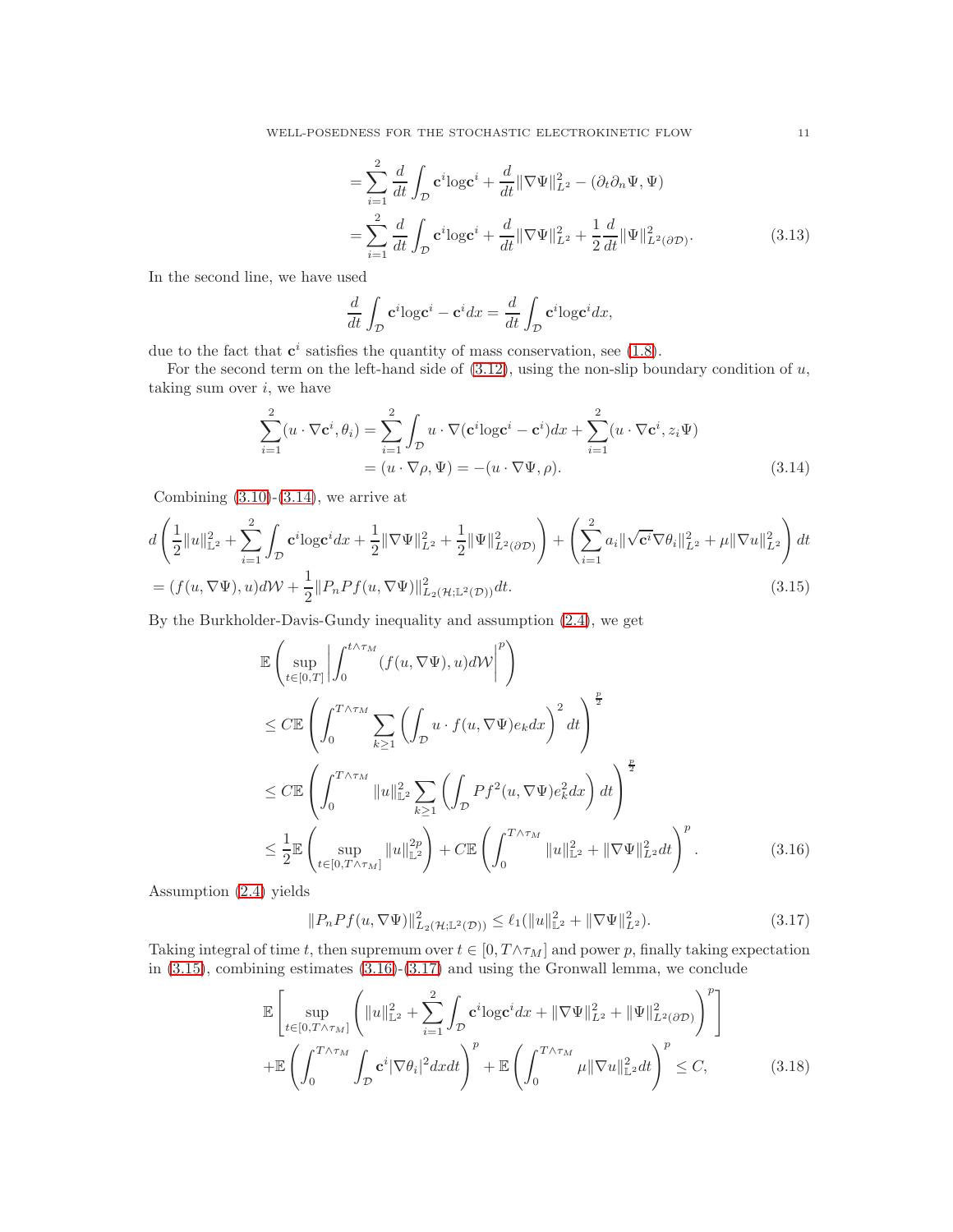where the constant C is independent of n, M. Letting  $M \to \infty$ , by the monotone convergence theorem, we complete the proof. theorem, we complete the proof.

*Remark* 3.3. Notice that  $log c^i$  has no meaning when  $c^i$  attains the value 0. To be rigorous, we should work with the quantity  $\log(e^i + \delta)$ , and then pass  $\delta \to 0$ .

*Remark* 3.4*.* The quantity in the first brackets of [\(3.18\)](#page-10-4) is the total free energy, including three parts  $||u||_{\mathbb{L}^2}^2$ ,  $\int_{\mathcal{D}} c^i \overline{\log} c^i dx$ ,  $||\nabla \Psi||_{L^2}^2 + ||\Psi||_{L^2(\partial \mathcal{D})}^2$  which stand for the kinetic energy, the Gibbs free energy and the electrical energy, respectively.

By the estimates  $\nabla \Psi_n \in L^p(\Omega; L^\infty(0,T; L^2)), \Psi_n \in L^p(\Omega; L^\infty(0,T; L^2(\partial \mathcal{D})))$  and the generalized Poincaré inequality:  $||f||_{L^2(D)} \leq C(||\nabla f||_{L^2(D)} + ||f||_{L^2(\partial D)})$ , we have

<span id="page-11-3"></span><span id="page-11-2"></span>
$$
\Psi_n \in L^p(\Omega; L^\infty(0, T; H^1)).\tag{3.19}
$$

<span id="page-11-0"></span>**Lemma 3.2.** For the approximate solutions sequence  $\mathbf{c}_n^i$ , it holds for all  $p \in [1,\infty), T > 0$ 

$$
\mathbb{E}\left(\sup_{t\in[0,T]}\|\mathbf{c}_n^i\|_{L^2}^{2p}\right) + \mathbb{E}\left(\int_0^T a_i \|\nabla \mathbf{c}_n^i\|_{L^2}^2 dt\right)^p \le C,\tag{3.20}
$$

*where the constant* C *is independent of* n*.*

*Proof.* Taking inner product with  $|z_i| \mathbf{c}^i$  in equation  $(3.3)_1$ , using the Robin boundary condition  $(1.6)$ , we have

$$
\frac{|z_i|}{2}d\|\mathbf{c}^i\|_{L^2}^2 + a_i|z_i|\|\nabla\mathbf{c}^i\|_{L^2}^2dt = -z_i|z_i|(\mathbf{c}^i\nabla\mathbf{c}^i,\nabla\Psi)dt = \frac{-z_i|z_i|}{2}(\nabla(\mathbf{c}^i)^2,\nabla\Psi)dt
$$

$$
= \frac{-z_i|z_i|}{2}((\mathbf{c}^i)^2,\rho)dt - \frac{z_i|z_i|}{2}\int_{\partial\mathcal{D}}(\mathbf{c}^i)^2\partial_n\Psi dS dt
$$

$$
= \frac{-z_i|z_i|}{2}((\mathbf{c}^i)^2,\rho)dt - \frac{z_i|z_i|}{2}\int_{\partial\mathcal{D}}(\mathbf{c}^i)^2(\eta-\Psi)dS dt.
$$

Choosing  $p = \frac{8}{3}$  in Lemma [2.2,](#page-3-0) then by the Gagliardo-Nirenberg inequality, we get when  $d = 3$ 

$$
\begin{split} \|\mathbf{c}^{i}\|_{L^{\frac{8}{3}}(\partial\mathcal{D})} &\leq C \|\nabla \mathbf{c}^{i}\|_{L^{2}}^{\frac{3}{3}} \|\mathbf{c}^{i}\|_{L^{\frac{10}{3}}}^{\frac{5}{3}} + C \|\mathbf{c}^{i}\|_{L^{\frac{8}{3}}} \\ &\leq C \|\nabla \mathbf{c}^{i}\|_{L^{2}}^{\frac{3}{3}} \|\nabla \mathbf{c}^{i}\|_{L^{2}}^{\frac{3}{3}} \|\mathbf{c}^{i}\|_{L^{2}}^{\frac{1}{4}} + C \|\mathbf{c}^{i}\|_{L^{1}}^{\frac{1}{4}} \|\nabla \mathbf{c}^{i}\|_{L^{2}}^{\frac{3}{4}} \\ &\leq C \|\nabla \mathbf{c}^{i}\|_{L^{2}}^{\frac{3}{4}} \|\mathbf{c}^{i}\|_{L^{2}}^{\frac{1}{4}} + C \|\mathbf{c}^{i}\|_{L^{1}}^{\frac{1}{4}} \|\nabla \mathbf{c}^{i}\|_{L^{2}}^{\frac{3}{4}}, \end{split} \tag{3.21}
$$

then from [\(3.21\)](#page-11-1), we bound

$$
\begin{aligned}&\left|-\frac{z_i|z_i|}{2}\int_{\partial\mathcal{D}} (\mathbf{c}^i)^2 (\eta-\Psi) d\mathcal{S}\right|\\&\leq C \|\eta\|_{L^\infty(\partial\mathcal{D})} \|\mathbf{c}^i\|_{L^2(\partial\mathcal{D})}^2 + \|\Psi\|_{L^4(\partial\mathcal{D})} \|\mathbf{c}^i\|_{L^{\frac{8}{3}}(\partial\mathcal{D})}\\&\leq C (\|\eta\|_{L^\infty(\partial\mathcal{D})} + \|\Psi\|_{H^1}) (\|\nabla \mathbf{c}^i\|_{L^2}^{\frac{3}{4}} \|\mathbf{c}^i\|_{L^2}^{\frac{1}{4}} + \|\mathbf{c}^i\|_{L^1}^{\frac{1}{4}} \|\nabla \mathbf{c}^i\|_{L^2}^{\frac{3}{4}})\\&\leq C \varepsilon_1 \|\nabla \mathbf{c}^i\|_{L^2}^2 + C(\varepsilon_1) (\|\eta\|_{L^\infty(\partial\mathcal{D})} + \|\Psi\|_{H^1})^{\frac{8}{5}} (\|\mathbf{c}^i\|_{L^2}^{\frac{2}{5}} + \|\mathbf{c}^i\|_{L^1}^{\frac{2}{5}})\\&\leq C \varepsilon_1 \|\nabla \mathbf{c}^i\|_{L^2}^2 + C(\varepsilon_1) (\|\eta\|_{L^\infty(\partial\mathcal{D})}^2 + \|\Psi\|_{H^1}) + C(\varepsilon_1) (\|\mathbf{c}^i\|_{L^2}^2 + \|\mathbf{c}^i\|_{L^1}^2). \end{aligned}
$$

Choose  $\varepsilon_1$  small enough such that

<span id="page-11-1"></span>
$$
C\varepsilon_1 < \frac{1}{2}a_i|z_i|.
$$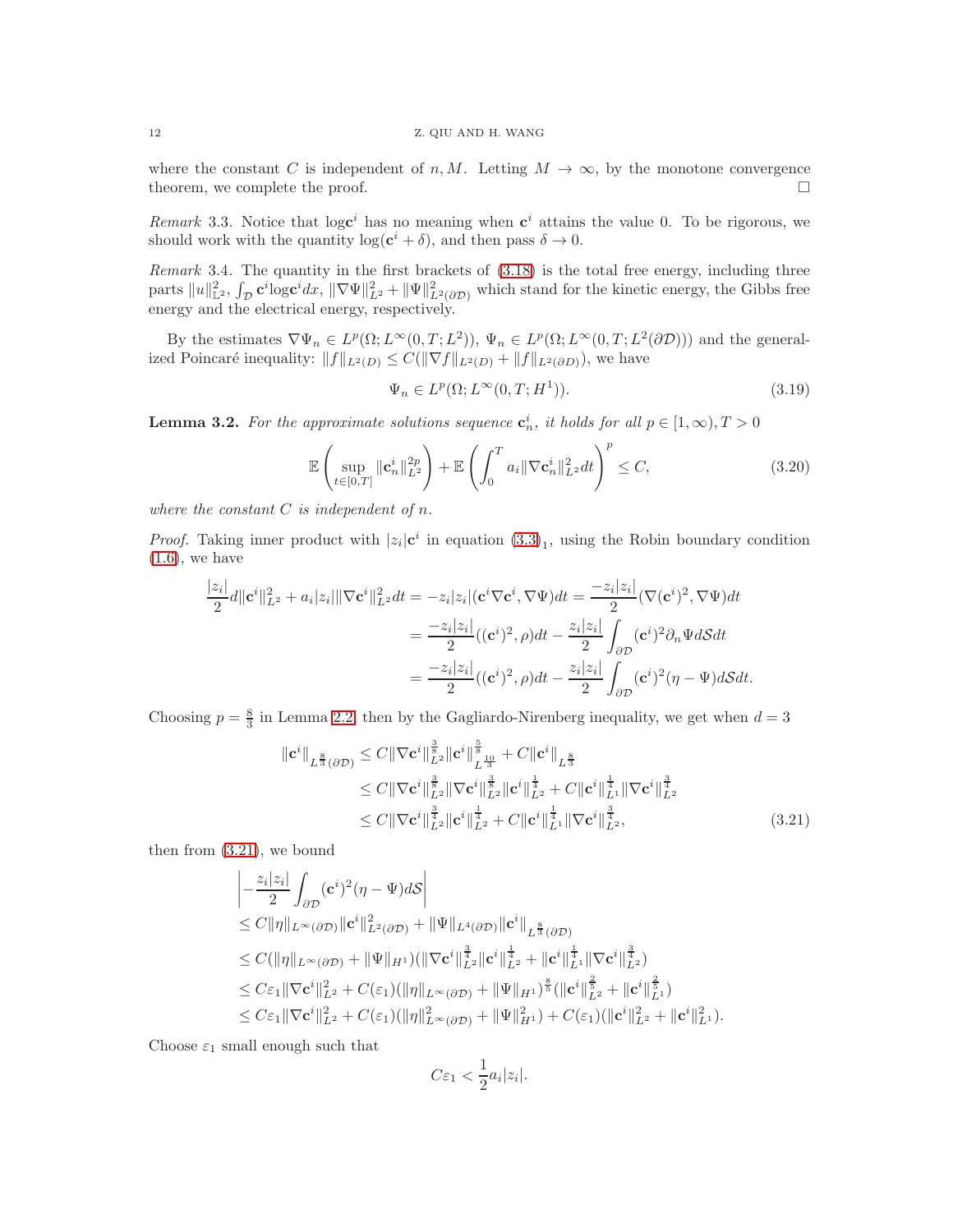Taking integral of time t, then supremum over  $t \in [0, T]$  and power p, taking expectation, finally taking sum of i, using assumption  $z_1 > 0 > z_2$ , [\(3.19\)](#page-11-2) as well as [\(1.8\)](#page-2-0), we have

$$
\mathbb{E}\left(\sup_{t\in[0,T]}\|\mathbf{c}^{i}\|_{L^{2}}^{2p}\right)+a_{i}|z_{i}|\mathbb{E}\left(\int_{0}^{T}\|\nabla\mathbf{c}^{i}\|_{L^{2}}^{2}dt\right)^{p}
$$
\n
$$
\leq \left(C+ C\mathbb{E}\int_{0}^{T}\|\mathbf{c}^{i}\|_{L^{2}}^{2}dt-\frac{1}{2}\mathbb{E}\int_{0}^{T}\int_{\mathcal{D}}\rho(z_{1}^{2}(\mathbf{c}^{1})^{2}-z_{2}^{2}(\mathbf{c}^{2})^{2})dxdt\right)^{p}
$$
\n
$$
=\left(C+ C\mathbb{E}\int_{0}^{T}\|\mathbf{c}^{i}\|_{L^{2}}^{2}dt-\frac{1}{2}\mathbb{E}\int_{0}^{T}\int_{\mathcal{D}}\rho^{2}(|z_{1}|\mathbf{c}^{1}+|z_{2}|\mathbf{c}^{2})dxdt\right)^{p}
$$
\n
$$
\leq \left(C+ C\mathbb{E}\int_{0}^{T}\|\mathbf{c}^{i}\|_{L^{2}}^{2}dt\right)^{p}.
$$

Then, using the Gronwall lemma, we conclude for  $d = 3$ 

$$
\mathbb{E}\left(\sup_{t\in[0,T]}\|\mathbf{c}^i\|_{L^2}^{2p}\right) + \mathbb{E}\left(\int_0^T \|\nabla \mathbf{c}^i\|_{L^2}^2 dt\right)^p \le C,\tag{3.22}
$$

where C is a constant independence of n. By a same argument, we have that estimate  $(3.20)$  holds for  $d = 2$ , completing the proof.

Using the elliptic regularity theory, utilizing  $(2.1)$ ,  $(3.20)$  and the assumption on  $\eta$ , we have the estimate for  $\Psi_n$ :

<span id="page-12-0"></span>
$$
\nabla \Psi_n \in L^p(\Omega; L^\infty(0, T; H^1)),
$$

and

<span id="page-12-1"></span>
$$
\nabla \Psi_n \in L^p(\Omega; L^2(0, T; H^2)),
$$

which together with bound [\(3.19\)](#page-11-2) imply

$$
\Psi_n \in L^p(\Omega; L^\infty(0, T; H^2) \cap L^2(0, T; H^3)).
$$
\n(3.23)

We next improve the time regularity of  $(u_n, \mathbf{c}_n^i)$ .

<span id="page-12-2"></span>**Lemma 3.3.** The sequence of approximate solutions  $(u_n, c_n^i)$  satisfies

$$
\mathbb{E}\left(\left\|u_{n}\right\|_{C^{\alpha}([0,T];W^{-1,\frac{3}{2}})}^{p}\right) \leq C,
$$
  

$$
\mathbb{E}\left(\left\|\mathbf{c}_{n}^{i}\right\|_{C^{\alpha}([0,T];H^{-1})}^{p}\right) \leq C,
$$
  

$$
\mathbb{E}\left(\left\|\Psi_{n}\right\|_{C^{\alpha}([0,T];H^{1})}^{p}\right) \leq C,
$$

*for*  $\alpha > 0$  *small, where the constant* C *is independent of n*.

*Proof.* We still use  $(u, c^i)$  instead of  $(u_n, c^i_n)$  for brevity. Note that for a.s.  $\omega$ , and for any  $\epsilon > 0$ , there exist  $t_1, t_2 \in [0, T]$  such that

$$
\sup_{t_0 \neq t'_0} \frac{\left\| \int_{t_0}^{t'_0} P(u \cdot \nabla u) ds \right\|_{W^{-1, \frac{3}{2}}}}{|t'_0 - t_0|^\alpha} \leq \frac{\left\| \int_{t_1}^{t_2} P(u \cdot \nabla u) ds \right\|_{W^{-1, \frac{3}{2}}}}{|t_2 - t_1|^\alpha} + \epsilon.
$$

Taking  $t = \frac{3}{2}$ ,  $s = 2$ ,  $r = 2$  in Lemma [2.1](#page-3-2) and using Hölder's inequality, for  $\alpha \leq 1$ , we get

$$
\mathbb{E}\left(\sup_{t,t'\in[0,T]}\frac{\left\|\int_{t'}^t P(u\cdot\nabla u)ds\right\|_{W^{-1,\frac{3}{2}}}}{|t-t'|^{\alpha}}\right)
$$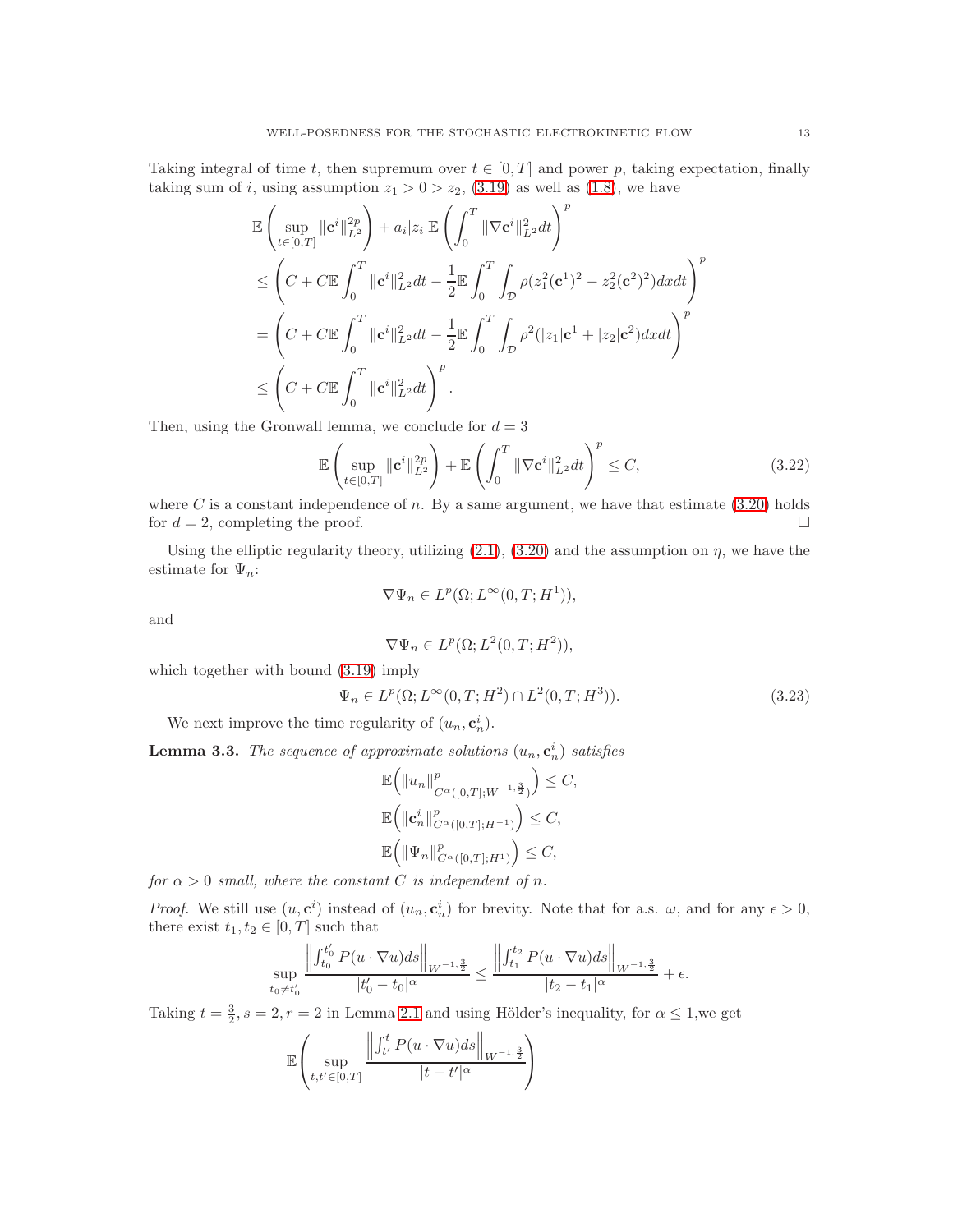$$
\leq \mathbb{E}\left(\frac{\left\|\int_{t_1}^{t_2} P(u \cdot \nabla u) ds\right\|_{W^{-1,\frac{3}{2}}}}{|t_2 - t_1|^\alpha}\right) + \epsilon
$$
\n
$$
\leq \mathbb{E}\left(\frac{\int_{t_1}^{t_2} \|u\|_{\mathbb{H}^1} \|\nabla u\|_{\mathbb{H}^{-1}} ds}{|t_2 - t_1|^\alpha}\right) + \epsilon
$$
\n
$$
\leq \frac{\left(\mathbb{E}\sup_{t \in [0,T]} \|u\|_{\mathbb{L}^2}^2\right)^{\frac{1}{2}} \left(\mathbb{E}\left[\int_{t_1}^{t_2} \|u\|_{\mathbb{H}^1} ds\right]^2\right)^{\frac{1}{2}}}{|t_2 - t_1|^\alpha} + \epsilon
$$
\n
$$
\leq |t_2 - t_1|^{1-\alpha} \left[\mathbb{E}\left(\sup_{t \in [0,T]} \|u\|_{\mathbb{L}^2}^2\right)\right]^{\frac{1}{2}} \left(\mathbb{E}\int_{t_1}^{t_2} \|u\|_{\mathbb{H}^1}^2 ds\right)^{\frac{1}{2}} + \epsilon
$$
\n
$$
\leq C.
$$

Similarly,

$$
\mathbb{E}\left(\sup_{t,t'\in[0,T]}\frac{\left\|\int_{t'}^{t}P(\rho\cdot\nabla\Psi)ds\right\|_{W^{-1,\frac{3}{2}}}}{|t-t'|^{\alpha}}\right)
$$
\n
$$
\leq \mathbb{E}\left(\frac{\int_{t_1}^{t_2} \|\rho\|_{H^1} \|\nabla\Psi\|_{H^{-1}} ds}{|t_2-t_1|^{\alpha}}\right) + \epsilon
$$
\n
$$
\leq \frac{\left(\mathbb{E}\sup_{t\in[0,T]}\|\Psi\|_{L^2}^2\right)^{\frac{1}{2}} \left(\mathbb{E}\left[\int_{t_1}^{t_2} \|\rho\|_{H^1} ds\right]^2\right)^{\frac{1}{2}}}{|t_2-t_1|^{\alpha}} + \epsilon
$$
\n
$$
\leq |t_2-t_1|^{1-\alpha} \left[\mathbb{E}\left(\sup_{t\in[0,T]}\|\Psi\|_{L^2}^2\right)\right]^{\frac{1}{2}} \left(\mathbb{E}\int_{t_1}^{t_2} \|\rho\|_{H^1}^2 ds\right)^{\frac{1}{2}} + \epsilon
$$
\n
$$
\leq C.
$$

By employing the Burkholder-Davis-Gundy inequality and assumption [\(2.4\)](#page-5-0), we obtain

$$
\mathbb{E}\left(\sup_{t_0\neq t'_0}\frac{\left|\int_{t_0}^{t'_0}Pf(u,\nabla\Psi)d\mathcal{W}\right|}{|t'_0-t_0|^\alpha}\right)^p \leq C\mathbb{E}\frac{\left(\int_{t_1}^{t_2}||f(u,\nabla\Psi)||_{L_2(H;L^2)}^2dt\right)^{\frac{p}{2}}}{|t_2-t_1|^{op}} + \epsilon^p
$$
  

$$
\leq \frac{C\ell_1(t_2-t_1)^{\frac{p}{2}}\mathbb{E}(1+\|u\|_{L_t^\infty\mathbb{L}^2}+\|\nabla\Psi\|_{L_t^\infty\mathbb{L}^2})^p}{|t_1-t_2|^{op}} + \epsilon^p
$$
  

$$
\leq C|t_2-t_1|^{(\frac{1}{2}-\alpha)p} + \epsilon^p \leq C,
$$

for any  $\alpha < \frac{1}{2}$ .

Since  $c^i$  has the same regularity with u and the convection term has same nonlinear construction, for  $\alpha\leq 1,$  one has

$$
\mathbb{E}\left(\sup_{t,t'\in[0,T]}\frac{\left\|\int_{t'}^t u\cdot\nabla \mathbf{c}^i ds\right\|_{W^{-1,\frac{3}{2}}}}{|t-t'|^{\alpha}}\right)
$$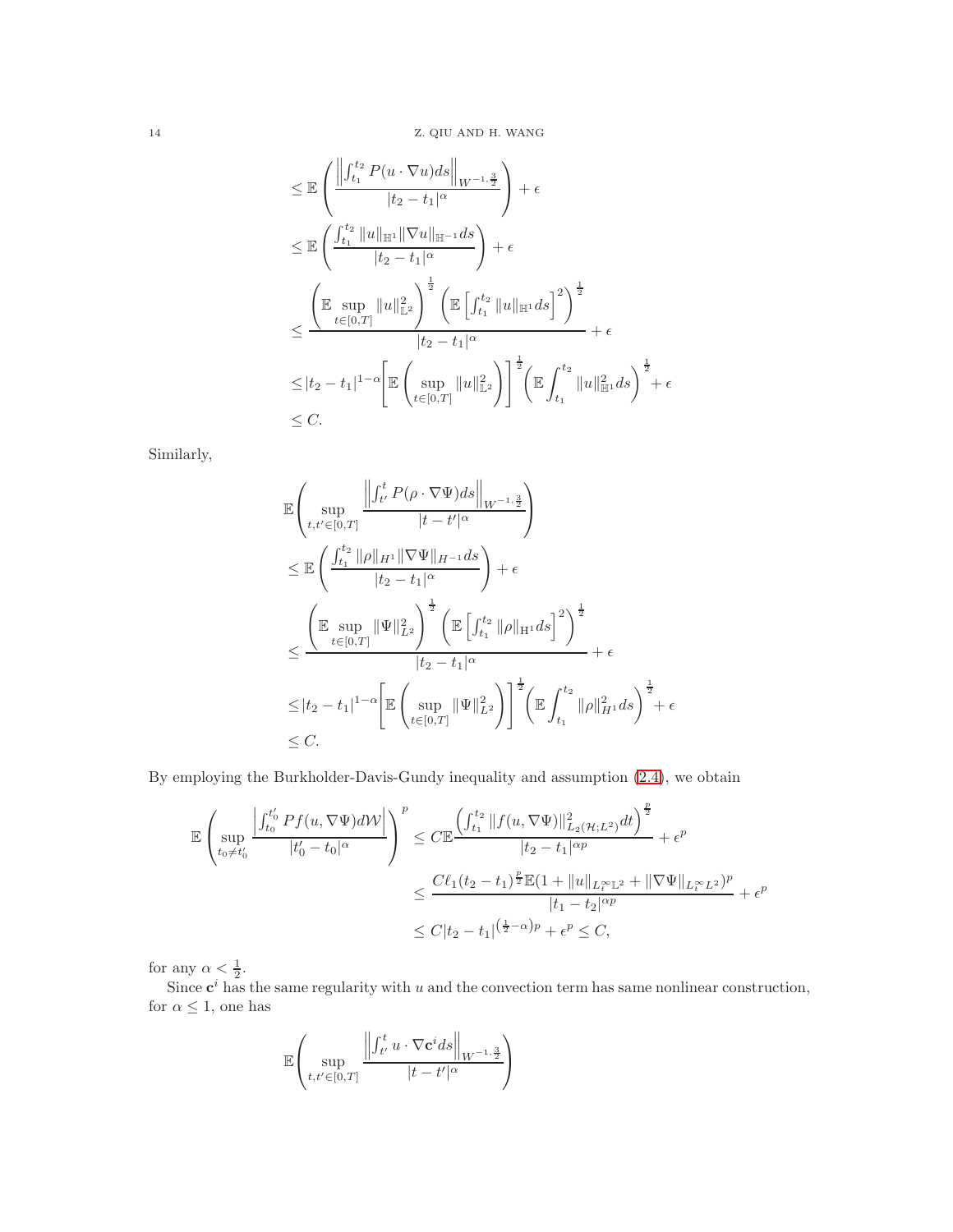$$
\leq |t_2 - t_1|^{1-\alpha} \Biggl[ \mathbb{E} \left( \sup_{t \in [0,T]} \| \mathbf{c}^i \|_{L^2}^2 \right) \Biggr]^{\frac{1}{2}} \Biggl( \mathbb{E} \int_{t_1}^{t_2} \| u \|_{\mathbb{H}^1}^2 ds \Biggr)^{\frac{1}{2}} + \epsilon
$$
  

$$
\leq C.
$$

Using the Hölder inequality and bounds  $(3.20)$ ,  $(3.23)$ , we also have

$$
\mathbb{E}\left(\sup_{t,t'\in[0,T]}\frac{\left\|\int_{t'}^{t}\operatorname{div}(\mathbf{c}^{i}\nabla\Psi)ds\right\|_{H^{-1}}}{|t-t'|^{\alpha}}\right)
$$
\n
$$
\leq \mathbb{E}\left(\frac{\int_{t_1}^{t_2}||\mathbf{c}^{i}||_{L^3}||\nabla\Psi||_{L^6}ds}{|t_2-t_1|^{\alpha}}\right)+\epsilon
$$
\n
$$
\leq |t_2-t_1|^{1-\alpha}\left[\mathbb{E}\left(\sup_{t\in[0,T]}\|\Psi\|_{H^2}^2\right)\right]^{\frac{1}{2}}\left(\mathbb{E}\int_{t_1}^{t_2}\|\mathbf{c}^{i}\|_{H^1}^2ds\right)^{\frac{1}{2}}+\epsilon
$$
\n
$$
\leq C.
$$

We complete the proof following all estimates and the equation itself.  $\Box$ 

3.2. Stochastic compactness argument. Now, we are in position to show the stochastic compactness of the approximate solutions sequence, which relies on the following Aubin-Lions lemma (see [\[44,](#page-41-26) Corollary 5]) and the Skorokhod-Jakubowski theorem (see [\[35,](#page-41-27) Theorem 1]).

<span id="page-14-0"></span>**Lemma 3.4** (The Aubin-Lions lemma). *Suppose that*  $X_1 \subset X_0 \subset X_2$  *are Banach spaces,*  $X_1$  *and*  $X_2$  are reflexive satisfying the embedding of  $X_1$  into  $X_0$  is compact. Then for any  $p \in [1,\infty)$ ,  $\alpha \in$ (0, 1)*, the embedding*

$$
L^p(0,T;X_1) \cap C^{\alpha}([0,T];X_2) \hookrightarrow L^p(0,T;X_0),
$$

*is compact.*

<span id="page-14-2"></span>Theorem 3.2 (The Skorokhod-Jakubowski theorem). *Let* X *be a quasi-Polish space. If the set of probability measures*  $\{\nu_n\}_{n>1}$  *on*  $\mathcal{B}(X)$  *is tight, then there exist a probability space*  $(\Omega, \mathcal{F}, \mathbb{P})$  *and a sequence of random variables*  $u_n, u$  *such that theirs laws are*  $\nu_n, \nu$  *and*  $u_n \to u$ ,  $\mathbb{P}\text{-}a.s.$  *as*  $n \to \infty$ *.* 

Our next aim is to construct a measure set, and then verify its tightness, then the Skorokhod-Jakubowski theorem could be applied.

Define the probability measure

$$
\pounds = \pounds^u * \pounds^{\mathbf{c}^i} * \pounds^{\Psi} * \pounds^{\mathcal{W}},
$$

where  $\mathcal{L}^u$  is the law of u on the path space

$$
\mathbb{X}_u := L^2_w(0,T;\mathbb{H}^1(\mathcal{D})) \cap L^2(0,T;\mathbb{L}^2(\mathcal{D})),
$$

 $\mathcal{L}^{c^i}$  is the law of  $c^i$  on the path space

$$
\mathbb{X}_{\mathbf{c}^i} := L^2_w(0,T;H^1(\mathcal{D})) \cap L^2(0,T;L^2(\mathcal{D})),
$$

 $\mathcal{L}^{\Psi}$  is the law of  $\Psi$  on the path space

$$
\mathbb{X}_{\Psi} := L^2_w(0,T;H^3(\mathcal{D})) \cap L^2(0,T;H^2(\mathcal{D})) \cap C([0,T];H^1(\mathcal{D})),
$$

 $\mathcal{L}^{\mathcal{W}}$  is the law of  $\mathcal{W}$  on the path space

$$
\mathbb{X}_{\mathcal{W}}:=C([0,T];\mathcal{H}_0).
$$

<span id="page-14-1"></span>**Lemma 3.5.** *The set of probability measures*  $\{\mathcal{L}_n^u\}_{n\geq 1}$  *is tight on the path space*  $\mathbb{X}_u$ *.*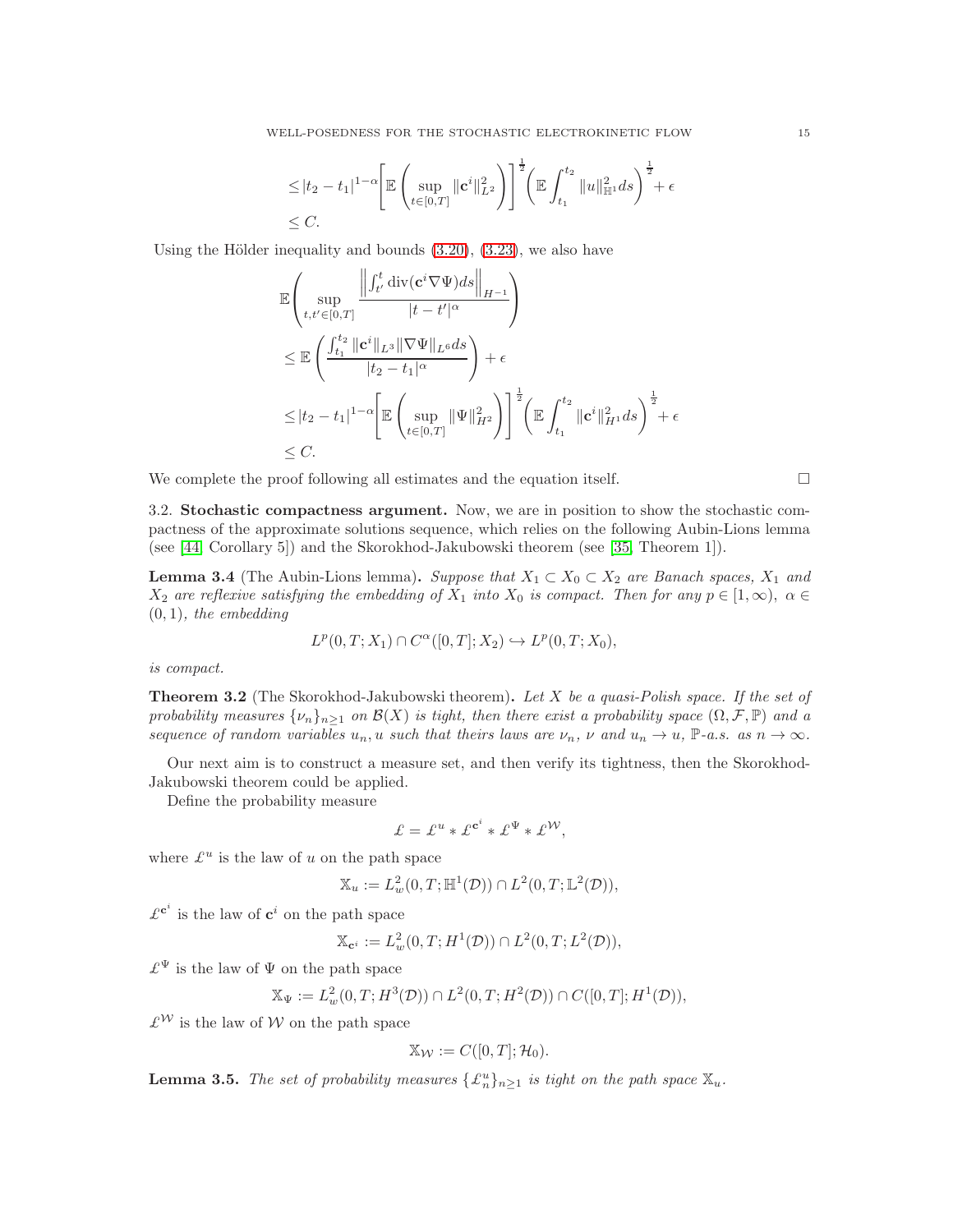*Proof.* The Aubin-Lions lemma [3.4](#page-14-0) yields that for any  $K > 0$ , the set

$$
B_K^1:=\Big\{u: \|u\|_{L^2(0,T;\mathbb{H}^1)}+\|u\|_{C^\alpha(0,T;W^{-1,\frac{3}{2}})}\leq K\Big\}
$$

is compactly embedded into  $L^2(0,T;\mathbb{L}^2)$ . The Banach-Alaoglu theorem yields that

$$
B_K^2 := \left\{ u : \|u\|_{L^2(0,T;\mathbb{H}^1)} \le K \right\}
$$

is relatively compact in  $L^2_w(0,T;\mathbb{H}^1)$ . Therefore,

$$
\mathcal{L}_n^u \left\{ (B_K^1 \cap B_K^2)^c \right\} \leq \mathcal{L}_n^u \left\{ (B_K^1)^c \right\} + \mathcal{L}_n^u \left\{ (B_K^2)^c \right\}
$$
  

$$
\leq \frac{C}{K} \mathbb{E} \left( \|u\|_{L^2(0,T;\mathbb{H}^1)} + \|u\|_{C^{\alpha}(0,T;W^{-1,\frac{3}{2}})} \right)
$$
  

$$
\leq \frac{C}{K}.
$$

In the second line, we used the Chebyshev inequality, in the third line, we used Lemmas [3.1](#page-9-0) and [3.3.](#page-12-2) Since the constant C is independent of n, the desired tightness follows.

Analogous to Lemma [3.5,](#page-14-1) we could show that  $\{\pounds_n^{\mathbf{c}^i}\}_{n\geq 1}, \{\pounds_n^{\Psi}\}_{n\geq 1}$  are tight on the path space  $\mathbb{X}_{c_i}$ ,  $\mathbb{X}_{\Psi}$ , respectively. In particular, the sequence W is only one element, then the set  $\mathcal{L}^{\mathcal{W}}$  is weakly compact. We conclude that  $\{\mathcal{L}_n\}_{n>1}$  is tight on path space X, where

<span id="page-15-2"></span>
$$
\mathbb{X} := \mathbb{X}_u \times \mathbb{X}_{\mathbf{c}^i} \times \mathbb{X}_{\Psi} \times \mathbb{X}_{\mathcal{W}}.
$$

According to Theorem [3.2,](#page-14-2) we have the following proposition.

<span id="page-15-0"></span>**Proposition 3.1.** *There exist a subsequence*  $\{\mathcal{L}_{n_k}\}_{k\geq 1}$ *, a new probability space*  $(\tilde{\Omega}, \tilde{\mathcal{F}}, \tilde{\mathbb{P}})$ *, a new*  $\mathbb{X}\text{-}valued$  measurable random variables sequence  $(\tilde{u}_{n_k}, \tilde{\mathbf{c}}_{n_k}^i, \tilde{\Psi}_{n_k}, \widetilde{W}_{n_k})$  and  $(\tilde{u}, \tilde{\mathbf{c}}^i, \tilde{\Psi}, \widetilde{W})$  such that

- i.  $(\tilde{u}_{n_k}, \tilde{e}_{n_k}^i, \tilde{\Psi}_{n_k}, \widetilde{W}_{n_k}) \rightarrow (\tilde{u}, \tilde{e}^i, \tilde{\Psi}, \widetilde{W}) \; \tilde{\mathbb{P}}$ *-a.s. in the topology of* X,
- ii. the laws of  $(\tilde{u}_{n_k}, \tilde{e}_{n_k}^i, \tilde{\Psi}_{n_k}, \tilde{W}_{n_k})$  and  $(\tilde{u}, \tilde{e}^i, \tilde{\Psi}, \tilde{W})$  are given by  $\{\pounds_{n_k}\}_{k\geq 1}$  and  $\mu$ , respectively, iii.  $\widetilde{\mathcal{W}}_{n_k}$  is a Wiener process, relative to the filtration  $\tilde{\mathcal{F}}_t^{n_k} = \sigma(\tilde{u}_{n_k}, \tilde{\mathbf{c}}_{n_k}^i, \widetilde{\mathcal{W}}_{n_k}).$

In the following, we still use the sequence  $(\tilde{u}_n, \tilde{\mathbf{c}}_n^i, \tilde{\Psi}_n, \tilde{\mathcal{W}}_n)$  representing new subsequence. As a result of Proposition [3.1,](#page-15-0) the sequence  $\tilde{u}_n, \tilde{\mathbf{c}}_n^i, \tilde{\Psi}_n$  also shares the following bounds: for any  $p \in [1,\infty)$ 

$$
\widetilde{\mathbb{E}}\left(\sup_{t\in[0,T]}\|\tilde{\mathbf{c}}_n^i\|_{L^2}^{2p}\right) + \widetilde{\mathbb{E}}\left(\int_0^T a_i \|\nabla \tilde{\mathbf{c}}_n^i\|_{L^2}^2 dt\right)^p \le C,\tag{3.24}
$$

<span id="page-15-3"></span>
$$
\widetilde{\mathbb{E}}\left(\sup_{t\in[0,T]}\|\tilde{u}_n\|_{\mathbb{L}^2}^{2p}\right) + \widetilde{\mathbb{E}}\left(\int_0^T \mu \|\nabla \tilde{u}_n\|_{\mathbb{L}^2}^2 dt\right)^p \le C,\tag{3.25}
$$

<span id="page-15-1"></span>
$$
\widetilde{\mathbb{E}}\left(\sup_{t\in[0,T]}\|\widetilde{\Psi}_n\|_{H^2}^{2p}\right) + \widetilde{\mathbb{E}}\left(\int_0^T\|\widetilde{\Psi}_n\|_{H^3}^2dt\right)^p \le C,\tag{3.26}
$$

where constant  $C$  is independent of  $n$ .

3.3. Identify the limit by passing  $n \to \infty$ . In the following, the Hölder inequality will be frequently applied to estimate all terms, we do not mention it for brevity. Choose  $\phi \in H^1$ , and decompose

$$
\int_0^t \left( a_i \left( \nabla \tilde{\mathbf{c}}_n^i + z_i \tilde{\mathbf{c}}_n^i \nabla \widetilde{\Psi}_n - \nabla \tilde{\mathbf{c}}^i - z_i \tilde{\mathbf{c}}^i \nabla \widetilde{\Psi} \right), \nabla \phi \right) ds
$$
  
= 
$$
\int_0^t \left( a_i \left( \nabla \tilde{\mathbf{c}}_n^i - \nabla \tilde{\mathbf{c}}^i + z_i (\tilde{\mathbf{c}}_n^i - \tilde{\mathbf{c}}^i) \nabla \widetilde{\Psi}_n \right), \nabla \phi \right) ds
$$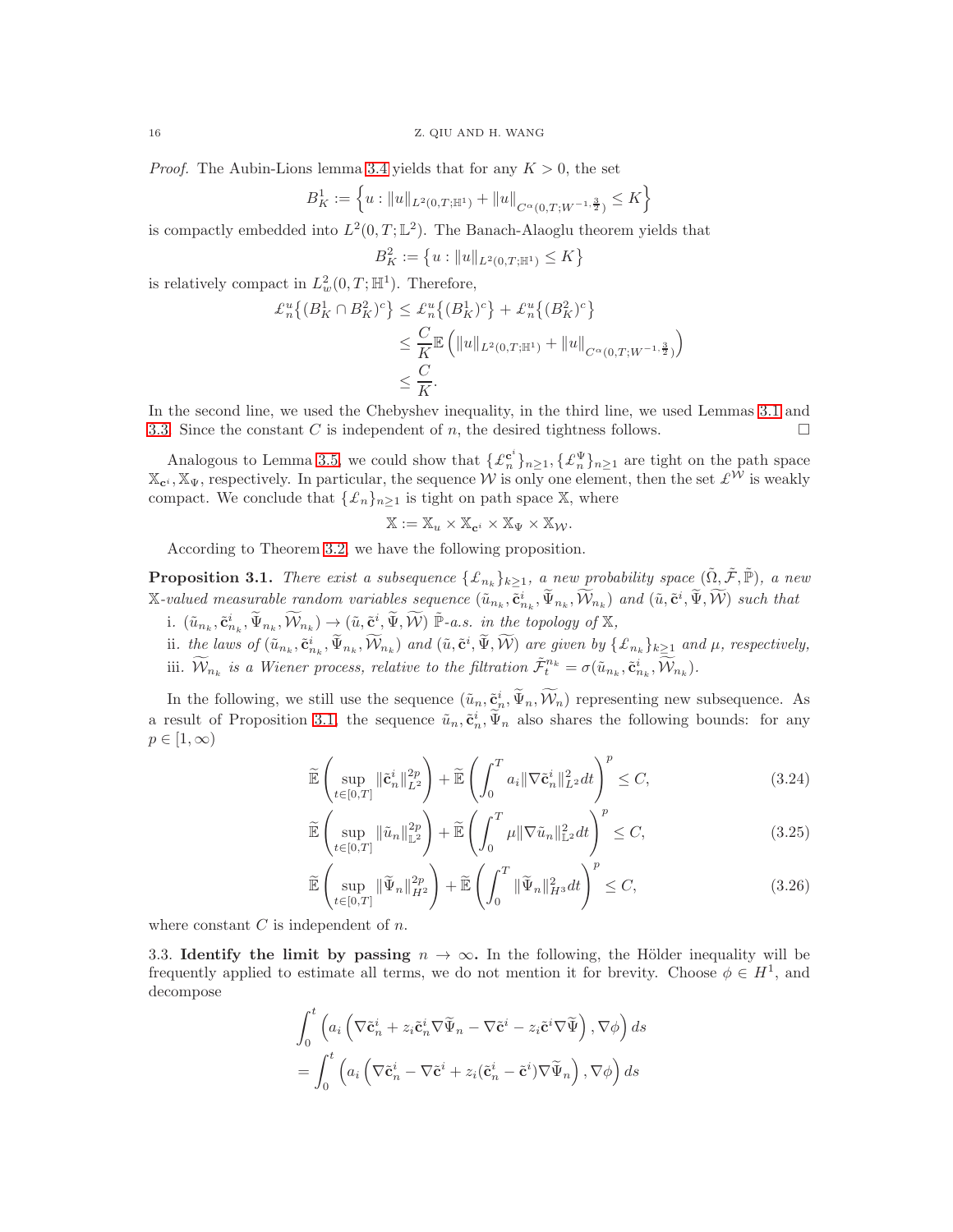WELL-POSEDNESS FOR THE STOCHASTIC ELECTROKINETIC FLOW 17

+ 
$$
\int_0^t \left( a_i \left( \nabla \tilde{\mathbf{c}}_n^i - \nabla \tilde{\mathbf{c}}_n^i + z_i \tilde{\mathbf{c}}^i (\nabla \tilde{\Psi}_n - \nabla \tilde{\Psi}) \right), \nabla \phi \right) ds
$$
  
=:  $I_1 + I_2.$  (3.27)

Next, we show that each term  $I_i$ ,  $i = 1, 2$  goes to zero as  $n \to \infty$ ,  $\tilde{\mathbb{P}}$ -a.s. By the Sobolev embedding  $H^2 \hookrightarrow L^{\infty}$ , we have

$$
|I_1| \leq \int_0^t (a_i \nabla \tilde{\mathbf{c}}_n^i - a_i \nabla \tilde{\mathbf{c}}^i, \nabla \phi) ds + C \|\nabla \phi\|_{L^2} \|\tilde{\mathbf{c}}_n^i - \tilde{\mathbf{c}}^i\|_{L^2(0,T;L^2)} \|\nabla \tilde{\Psi}\|_{L^2(0,T;L^\infty)}
$$
  

$$
\leq \int_0^t (a_i \nabla \tilde{\mathbf{c}}_n^i - a_i \nabla \tilde{\mathbf{c}}^i, \nabla \phi) ds + C \|\nabla \phi\|_{L^2} \|\tilde{\mathbf{c}}_n^i - \tilde{\mathbf{c}}^i\|_{L^2(0,T;L^2)} \|\nabla \tilde{\Psi}\|_{L^2(0,T;H^2)},
$$

and then using the convergence that  $\tilde{\mathbf{c}}_n^i \to \tilde{\mathbf{c}}^i$  in  $L^2(0,T;L^2)$  and weakly in  $L^2(0,T;H^1)$ ,  $\tilde{\mathbb{P}}$ -a.s. and bound [\(3.26\)](#page-15-1), we deduce

<span id="page-16-0"></span>
$$
|I_1| \to 0, \text{ as } n \to \infty, \quad \tilde{\mathbb{P}}\text{-a.s.}
$$
\n
$$
(3.28)
$$

We use the Sobolev embedding  $H^1 \hookrightarrow L^6$  to find

$$
|I_2| \leq \int_0^t (a_i \nabla \tilde{\mathbf{c}}_n^i - a_i \nabla \tilde{\mathbf{c}}^i, \nabla \phi) ds + C \|\nabla \phi\|_{L^2} \|\nabla \tilde{\Psi}_n - \nabla \tilde{\Psi}\|_{L^2(0,T;L^6)} \|\mathbf{c}^i\|_{L^2(0,T;L^3)}
$$
  

$$
\leq \int_0^t (a_i \nabla \tilde{\mathbf{c}}_n^i - a_i \nabla \tilde{\mathbf{c}}^i, \nabla \phi) ds + C \|\nabla \phi\|_{L^2} \|\nabla \tilde{\Psi}_n - \nabla \tilde{\Psi}\|_{L^2(0,T;H^1)} \|\mathbf{c}^i\|_{L^2(0,T;H^1)},
$$

then the convergence  $\tilde{\Psi}_n \to \tilde{\Psi}$  in  $L^2(0,T;H^2)$ ,  $\tilde{\mathbf{c}}_n^i \to \tilde{\mathbf{c}}^i$  weakly in  $L^2(0,T;H^1)$   $\tilde{\mathbb{P}}$ -a.s. and bound [\(3.24\)](#page-15-2) yield

<span id="page-16-2"></span><span id="page-16-1"></span>
$$
|I_2| \to 0, \text{ as } n \to \infty, \quad \tilde{\mathbb{P}}\text{-a.s.}
$$
\n
$$
(3.29)
$$

Therefore, from  $(3.27)-(3.29)$  $(3.27)-(3.29)$ , it holds  $\tilde{\mathbb{P}}$ -a.s.

$$
\lim_{n \to \infty} \int_0^t \left( a_i \left( \nabla \tilde{\mathbf{c}}_n^i + z_i \tilde{\mathbf{c}}_n^i \nabla \tilde{\Psi}_n \right), \nabla \phi \right) ds = \int_0^t \left( a_i \left( \nabla \tilde{\mathbf{c}}^i + z_i \tilde{\mathbf{c}}^i \nabla \tilde{\Psi} \right), \nabla \phi \right) ds.
$$

Decompose

$$
\int_0^t (\tilde{u}_n \cdot \nabla \mathbf{c}_n^i - \tilde{u} \cdot \nabla \tilde{\mathbf{c}}^i, \phi) ds = \int_0^t ((\tilde{u}_n - \tilde{u}) \cdot \nabla \tilde{\mathbf{c}}_n^i, \phi) ds + \int_0^t (\tilde{u} \cdot \nabla (\tilde{\mathbf{c}}_n^i - \tilde{\mathbf{c}}^i), \phi) ds. \tag{3.30}
$$

For the first term on the right-hand side of [\(3.30\)](#page-16-2), we first obtain

$$
\left| \int_0^t ((\tilde{u}_n - \tilde{u}) \cdot \nabla \tilde{\mathbf{c}}_n^i, \phi) ds \right| \leq C \|\phi\|_{H^1} \|\tilde{u}_n - \tilde{u}\|_{L^2(0,T;\mathbb{L}^2)}^{\frac{1}{2}} \|\nabla \tilde{u}_n, \nabla \tilde{u}\|_{L^2(0,T;\mathbb{L}^2)}^{\frac{1}{2}} \|\nabla \tilde{\mathbf{c}}_n^i\|_{L^2(0,T;L^2)},
$$

using the convergence  $\tilde{u}_n \to \tilde{u}$  in  $L^2(0,T;\mathbb{L}^2)$ ,  $\tilde{\mathbb{P}}$ -a.s. and bound [\(3.25\)](#page-15-3), we deduce

$$
\left| \int_0^t ((\tilde{u}_n - \tilde{u}) \cdot \nabla \tilde{\mathbf{c}}_n^i, \phi) ds \right| \to 0, \text{ as } n \to \infty, \tilde{\mathbb{P}}\text{-a.s.}
$$
\n(3.31)

Since  $\tilde{\mathbf{c}}_n^i \rightharpoonup \tilde{\mathbf{c}}^i$  in  $L^2(0,T;H^1)$ , we get

$$
\int_0^t (\tilde{u} \cdot \nabla(\tilde{\mathbf{c}}_n^i - \tilde{\mathbf{c}}^i), \phi) ds \to 0, \text{ as } n \to \infty, \tilde{\mathbb{P}}\text{-a.s.}
$$
\n(3.32)

From  $(3.30)$ - $(3.32)$ , we have P-a.s.

<span id="page-16-3"></span>
$$
\lim_{n \to \infty} \int_0^t (\tilde{u}_n \cdot \nabla \tilde{\mathbf{c}}_n^i - \tilde{u} \cdot \nabla \tilde{\mathbf{c}}^i, \phi) ds = 0.
$$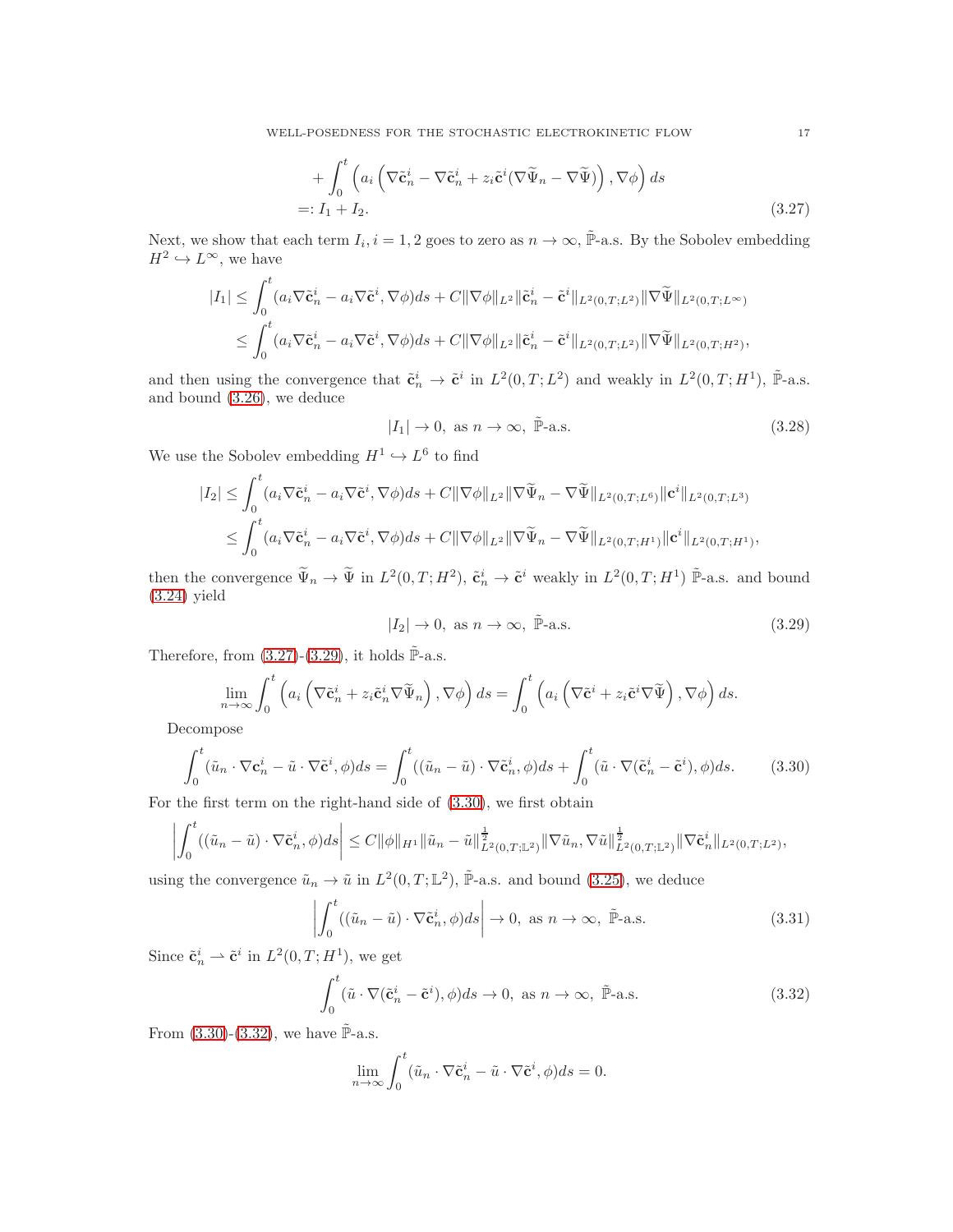Next, we pass the limit in the velocity equation. Since  $\tilde{u}_n$  and  $\tilde{\mathbf{c}}_n^i$  have same regularity and the convection terms have same construction, we only focus on the term  $\kappa \tilde{\rho} \nabla \tilde{\Psi}$  and stochastic term. For any  $\varphi \in \mathbb{H}^1$ , decompose

$$
\int_0^t (\kappa \tilde{\rho}_n \nabla \tilde{\Psi}_n - \kappa \tilde{\rho} \nabla \tilde{\Psi}, \varphi) ds = \int_0^t (\kappa (\tilde{\rho}_n - \tilde{\rho}) \nabla \tilde{\Psi}_n, \varphi) ds + \int_0^t (\kappa \tilde{\rho} \nabla (\tilde{\Psi}_n - \tilde{\Psi}), \varphi) ds. \tag{3.33}
$$

Using the fact that  $\tilde{\rho}_n \to \tilde{\rho}$  in  $L^2(0,T; L^2)$ , we obtain  $\tilde{\mathbb{P}}$ -a.s.

$$
\left| \int_0^t (\kappa(\tilde{\rho}_n - \tilde{\rho}) \nabla \tilde{\Psi}_n, \varphi) ds \right| \le C \|\varphi\|_{\mathbb{H}^1} \|\tilde{\rho}_n - \tilde{\rho}\|_{L^2(0,T;L^2)} \|\nabla \tilde{\Psi}_n\|_{L^\infty(0,T;L^3)} \to 0. \tag{3.34}
$$

Similar to [\(3.32\)](#page-16-3), using the weak convergence of  $\Psi_n$ , we have P-a.s.

<span id="page-17-1"></span><span id="page-17-0"></span>
$$
\int_0^t (\kappa \tilde{\rho} \nabla (\tilde{\Psi}_n - \tilde{\Psi}), \varphi) ds \to 0.
$$
\n(3.35)

From  $(3.33)-(3.35)$  $(3.33)-(3.35)$ , we arrive at

$$
\lim_{n \to \infty} \int_0^t (\kappa \tilde{\rho}_n \nabla \tilde{\Psi}_n - \kappa \tilde{\rho} \nabla \tilde{\Psi}, \varphi) ds = 0, \quad \tilde{\mathbb{P}}\text{-a.s.}
$$
\n(3.36)

For the stochastic term, we are going to verify the both conditions in Lemma [2.4](#page-4-0) for passing the limit. First, Proposition [3.1](#page-15-0) gives

 $\widetilde{\mathcal{W}}_n \to \widetilde{\mathcal{W}}$  in probability in  $C([0, T]; \mathcal{H}_0)$ .

Using the continuity of f and the strong convergence of  $\tilde{u}_n$ ,  $\tilde{\mathbf{c}}^i$  in  $L^2(0,T;L^2)$ , we have for  $(w,t) \in$  $\Omega \times [0, T]$ , a.e.

$$
|| f(\tilde{u}_n, \nabla \tilde{\Psi}_n) - f(\tilde{u}, \nabla \tilde{\Psi}) ||_{L_2(\mathcal{H}; L^2)} \to 0.
$$
\n(3.37)

From bounds [\(3.25\)](#page-15-3)-[\(3.26\)](#page-15-1), we infer that  $|| f(\tilde{u}_n, \nabla \Psi_n) ||_{L_2(\mathcal{H};L^2)}$  is uniformly integrable. The Vitali convergence theorem could be applied to obtain

$$
||f(\tilde{u}_n, \nabla \tilde{\Psi}_n) - f(\tilde{u}, \nabla \tilde{\Psi})||_{L^p(\tilde{\Omega}; L^2(0,T;L_2(\mathcal{H};L^2)))} \to 0. \tag{3.38}
$$

Then, by Lemma [2.4,](#page-4-0) we have

$$
\int_0^t f(\tilde{u}_n, \nabla \widetilde{\Psi}_n) d\widetilde{\mathcal{W}}_n \to \int_0^t f(\tilde{u}, \nabla \widetilde{\Psi}) d\widetilde{\mathcal{W}},
$$

in probability in  $L^2(0,T;L_2(\mathcal{H};L^2)).$ 

Next, we claim that the sets

$$
\left\{ \int_0^t \left( -\tilde{u}_n \cdot \nabla \tilde{u}_n + \mu \Delta \tilde{u}_n - \kappa \tilde{\rho}_n \nabla \tilde{\Psi}_n, \varphi \right) ds \right\}_{n \ge 1} \tag{3.39}
$$

and

$$
\left\{ \int_0^t (a_i \Delta \tilde{\mathbf{c}}_n^i - \tilde{u}_n \cdot \nabla \tilde{\mathbf{c}}_n^i + a_i \operatorname{div}(z_i \tilde{\mathbf{c}}_n^i \nabla \tilde{\Psi}_n), \phi) ds \right\}_{n \ge 1}
$$
(3.40)

<span id="page-17-4"></span><span id="page-17-3"></span><span id="page-17-2"></span>1

are uniformly integrable in  $L^p(\tilde{\Omega}; L^2(0,T)).$ 

Indeed, using bounds [\(3.24\)](#page-15-2)-[\(3.26\)](#page-15-1) and the Gagliardo-Nirenberg inequality

$$
\begin{cases} ||v||_{L^{4}} \leq C ||v||_{L^{2}}^{\frac{1}{2}} ||\nabla v||_{L^{2}}^{\frac{1}{2}}, \text{ if } d = 2, \\ ||v||_{L^{3}} \leq C ||v||_{L^{2}}^{\frac{1}{2}} ||\nabla v||_{L^{2}}^{\frac{1}{2}}, \text{ if } d = 3, \end{cases}
$$
\n(3.41)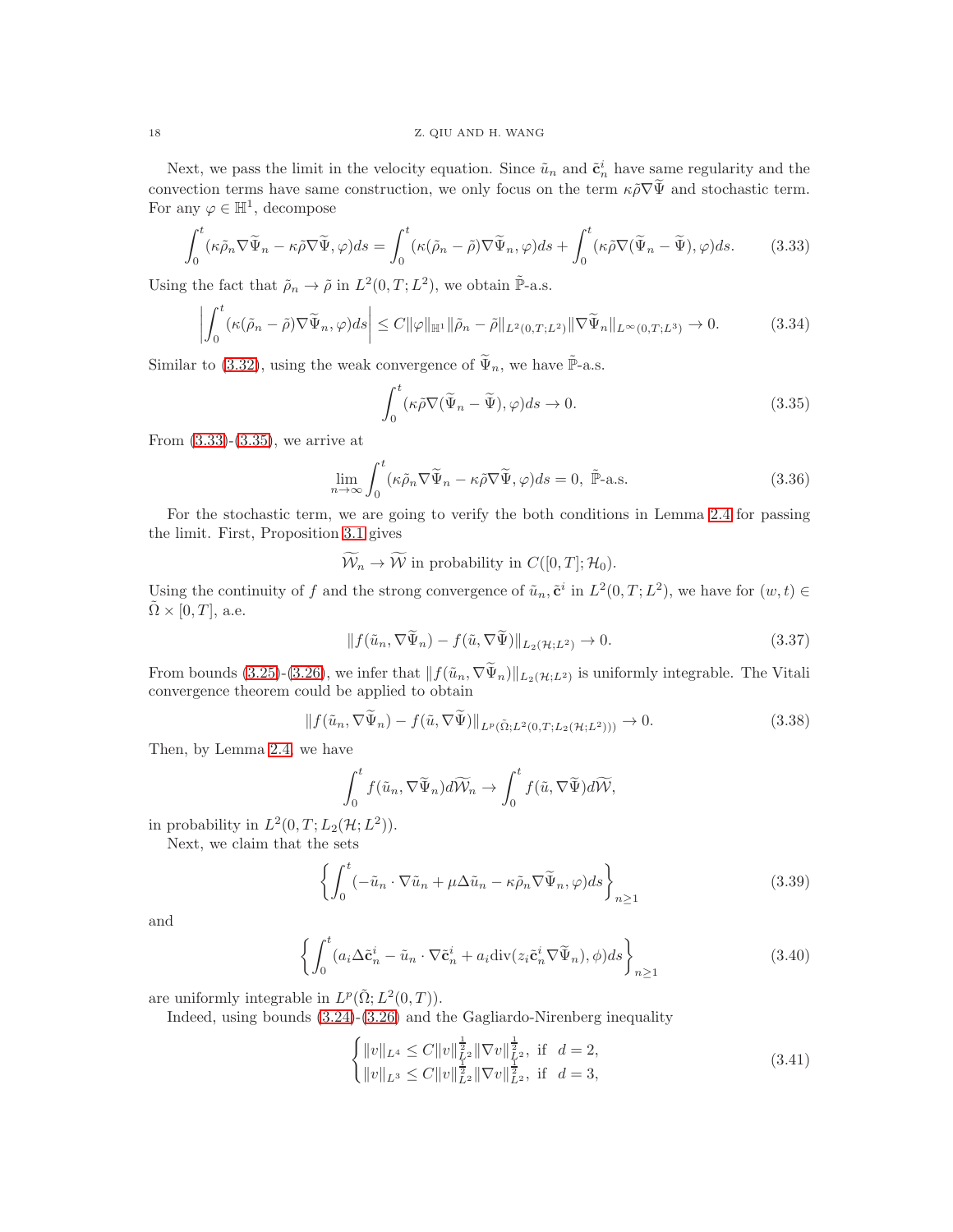we have

$$
\left\| \int_0^t (-\tilde{u}_n \cdot \nabla \tilde{u}_n, \varphi) ds \right\|_{L^p(\tilde{\Omega}; L^2(0,T))} \leq C(T) \tilde{\mathbb{E}} \left( \int_0^T (-\tilde{u}_n \cdot \nabla \tilde{u}_n, \varphi) dt \right)^p
$$
  
\n
$$
\leq C \|\varphi\|_{\mathbb{H}^1}^p \tilde{\mathbb{E}} \left( \int_0^T \|\tilde{u}_n\|_{\mathbb{L}^2}^{\frac{1}{2}} \|\nabla \tilde{u}_n\|_{\mathbb{L}^2}^{\frac{3}{2}} dt \right)^p
$$
  
\n
$$
\leq C \|\varphi\|_{\mathbb{H}^1}^p \|\tilde{u}_n\|_{L^2(p(\tilde{\Omega}; L^\infty(0,T; \mathbb{L}^2))}^{\frac{3}{2}} \|\tilde{u}_n\|_{L^2(p(\tilde{\Omega}; L^2(0,T; \mathbb{H}^1))}^{\frac{3p}{2}},
$$

and

$$
\left\| \int_0^t (\kappa \tilde{\rho}_n \nabla \tilde{\Psi}_n, \varphi) ds \right\|_{L^p(\tilde{\Omega}; L^2(0,T))}
$$
  
\n
$$
\leq C(T) \tilde{\mathbb{E}} \left( \int_0^T (\kappa \tilde{\rho}_n \nabla \tilde{\Psi}_n, \varphi) dt \right)^p
$$
  
\n
$$
\leq C(T) \|\varphi\|_{\mathbb{H}^1}^p \tilde{\mathbb{E}} \left( \int_0^T \|\tilde{\rho}_n\|_{L^2}^{\frac{1}{2}} \|\nabla \tilde{\rho}_n\|_{L^2}^{\frac{1}{2}} \|\nabla \tilde{\Psi}_n\|_{L^2} dt \right)^p
$$
  
\n
$$
\leq C \|\varphi\|_{\mathbb{H}^1}^p \|\tilde{\rho}_n\|_{L^2 p(\tilde{\Omega}; L^\infty(0,T; L^2))}^{\frac{p}{2}} \|\tilde{\rho}_n\|_{L^2 p(\tilde{\Omega}; L^2(0,T; H^1))}^{\frac{3p}{2}},
$$

and from the blocking boundary condition, we get

$$
\left\| \int_0^t (div(a_i \nabla \tilde{\mathbf{c}}_n^i + z_i \tilde{\mathbf{c}}_n^i \nabla \tilde{\Psi}_n), \phi) ds \right\|_{L^p(\tilde{\Omega}; L^2(0,T))}
$$
  
\n
$$
\leq C(T) \widetilde{\mathbb{E}} \left( \int_0^T (div(a_i \nabla \tilde{\mathbf{c}}_n^i + z_i \tilde{\mathbf{c}}_n^i \nabla \tilde{\Psi}_n), \phi) dt \right)^p
$$
  
\n
$$
\leq C \|\nabla \phi\|_{L^2}^p \widetilde{\mathbb{E}} \left( \int_0^T \|\tilde{\mathbf{c}}_n^i\|_{L^3} \|\nabla \tilde{\Psi}_n\|_{L^6} + \|\nabla \tilde{\mathbf{c}}_n^i\|_{L^2} dt \right)^p
$$
  
\n
$$
\leq C \|\nabla \phi\|_{L^2}^p \|\tilde{\mathbf{c}}_n^i\|_{L^2(\tilde{\Omega}; L^2(0,T;H^1))}^p \|\tilde{\Psi}_n\|_{L^2(p(\tilde{\Omega}; L^{\infty}(0,T;H^2))}^p.
$$

Similarly,

$$
\left\| \int_0^t (\tilde{u}_n \cdot \nabla \tilde{\mathbf{c}}_n^i, \phi) ds \right\|_{L^p(\tilde{\Omega}; L^2(0,T))} \n\leq C \|\phi\|_{H^1}^p \left( \|\tilde{u}_n\|_{L^{2p}(\tilde{\Omega}; L^{\infty}(0,T; \mathbb{L}^2))}^p + \|\nabla \tilde{u}_n\|_{L^{2p}(\tilde{\Omega}; L^2(0,T; \mathbb{L}^2))}^p \right) \|\tilde{\mathbf{c}}_n^i\|_{L^{2p}(\tilde{\Omega}; L^2(0,T; H^1))}^p.
$$

The uniform integrability of linear term  $\mu \Delta \tilde{u}_n$  follows from bound [\(3.25\)](#page-15-3) directly.

We have everything in hand to pass the limit. Define the functionals as

$$
\mathbf{F}_{1}(\tilde{u}_{n}, \tilde{\mathbf{c}}_{n}^{i}, \widetilde{\mathcal{W}}_{n}, \varphi) = (\tilde{u}_{n}(0), \varphi) + \int_{0}^{t} \mu \langle A_{0} \tilde{u}_{n}, \varphi \rangle ds - \int_{0}^{t} (\tilde{u}_{n} \cdot \nabla \tilde{u}_{n}, \varphi) ds \n- \int_{0}^{t} (\kappa \tilde{\rho}_{n} \nabla \tilde{\Psi}_{n}, \varphi) ds + \left( \int_{0}^{t} f(\tilde{u}_{n}, \nabla \tilde{\Psi}_{n}) d\widetilde{\mathcal{W}}_{n}, \varphi \right), \n\mathbf{F}_{2}(\tilde{u}_{n}, \tilde{\mathbf{c}}_{n}^{i}, \phi) = (\tilde{\mathbf{c}}_{n}^{i}(0), \phi) - \int_{0}^{t} a_{i}(\nabla \tilde{\mathbf{c}}_{n}^{i} + z_{i} \tilde{\mathbf{c}}_{n}^{i} \nabla \tilde{\Psi}_{n}, \nabla \phi) ds - \int_{0}^{t} (\tilde{u}_{n} \cdot \nabla \tilde{\mathbf{c}}_{n}^{i}, \phi) ds,
$$

and

$$
\mathbf{F}_1(\tilde{u}, \tilde{\mathbf{c}}^i, \widetilde{\mathcal{W}}, \varphi) = (\tilde{u}(0), \varphi) + \int_0^t \mu \langle A_0 \tilde{u}, \varphi \rangle ds - \int_0^t (\tilde{u} \cdot \nabla \tilde{u}, \varphi) ds
$$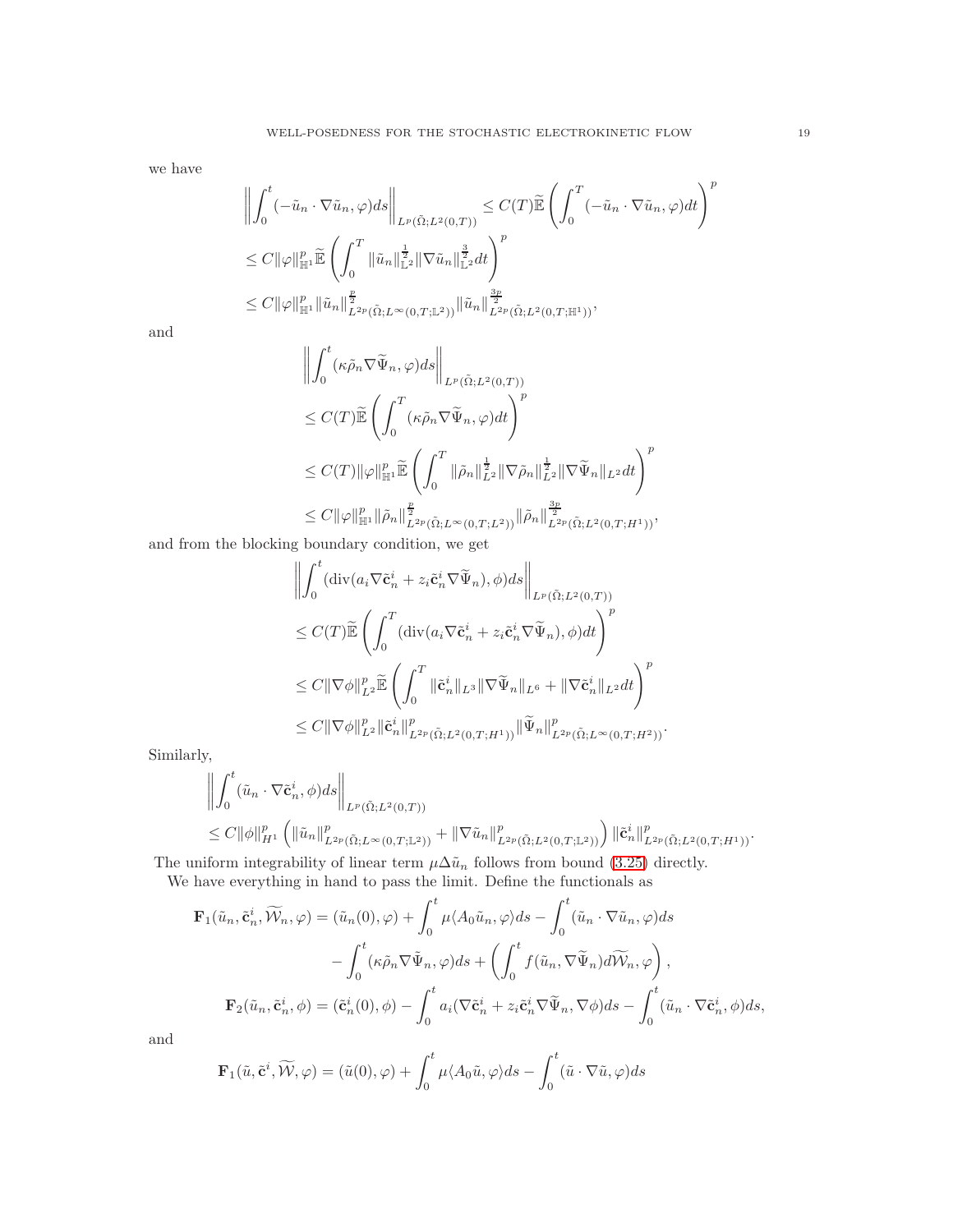$$
-\int_0^t (\kappa \tilde{\rho} \nabla \tilde{\Psi}, \varphi) ds + \left( \int_0^t f(\tilde{u}, \nabla \tilde{\Psi}) d\tilde{\mathcal{W}}, \varphi \right),
$$
  

$$
\mathbf{F}_2(\tilde{u}, \tilde{\mathbf{c}}^i, \phi) = (\tilde{\mathbf{c}}^i(0), \phi) - \int_0^t a_i (\nabla \tilde{\mathbf{c}}^i + z_i \tilde{\mathbf{c}}^i \nabla \tilde{\Psi}, \nabla \phi) ds - \int_0^t (\tilde{u} \cdot \nabla \tilde{\mathbf{c}}^i, \phi) ds.
$$

Combining all convergence properties and the uniform integrability of [\(3.39\)](#page-17-2), [\(3.40\)](#page-17-3), the Vitali convergence theorem implies, when  $n \to \infty$ 

$$
\widetilde{\mathbb{E}} \int_0^T 1_A (\mathbf{F}_1(\widetilde{u}_n, \widetilde{\mathbf{c}}_n^i, \widetilde{\mathcal{W}}_n, \varphi) - \mathbf{F}_1(\widetilde{u}, \widetilde{\mathbf{c}}^i, \widetilde{\mathcal{W}}, \varphi)) dt \to 0, \tag{3.42}
$$

$$
\widetilde{\mathbb{E}} \int_0^T 1_A(\mathbf{F}_2(\tilde{u}_n, \tilde{\mathbf{c}}_n^i, \phi) - \mathbf{F}_2(\tilde{u}, \tilde{\mathbf{c}}^i, \phi))dt \to 0,
$$
\n(3.43)

for any set  $A \subset [0, T], \varphi \in \mathbb{H}^1, \phi \in H^1$ , where 1. is the indicator function.

Note that from Proposition [3.1,](#page-15-0) we could deduce that the sequence  $(\tilde{u}_n, \tilde{\mathbf{c}}_n^i)$  also satisfies the approximate system [\(3.3\)](#page-6-2), that is,

$$
\mathbf{F}_1(\tilde{u}_n, \tilde{\mathbf{c}}_n^i, \widetilde{\mathcal{W}}_n, \varphi) = (\tilde{u}_n(t), \varphi), \tag{3.44}
$$

<span id="page-19-1"></span><span id="page-19-0"></span>
$$
\mathbf{F}_2(\tilde{u}_n, \tilde{\mathbf{c}}_n^i, \phi) = (\tilde{\mathbf{c}}_n^i(t), \phi),\tag{3.45}
$$

for the detailed proof, see [\[50\]](#page-42-2). Considering  $(3.42)-(3.45)$  $(3.42)-(3.45)$  and the weak convergence of  $\tilde{u}_n, \tilde{\mathbf{c}}_n^i$ , for  $\varphi \in \mathbb{H}^1, \phi \in H^1$ , it holds

$$
\mathbf{F}_1(\tilde{u}, \tilde{\mathbf{c}}^i, \widetilde{\mathcal{W}}, \varphi) = (\tilde{u}(t), \varphi), \tag{3.46}
$$

$$
\mathbf{F}_2(\tilde{u}, \tilde{\mathbf{c}}^i, \phi) = (\tilde{\mathbf{c}}^i(t), \phi). \tag{3.47}
$$

Thus, we establish the existence of global weak martingale solution to system  $(1.3)-(1.7)$  $(1.3)-(1.7)$  in the sense of Definition [3.1.](#page-5-2)

## 4. LOCAL EXISTENCE AND UNIQUENESS OF STRONG PATHWISE SOLUTION IN  $d = 2, 3$ .

In this section, we prove the existence of unique strong pathwise solution in  $2D$  and  $3D$  cases and a blow-up criterion when the capacitance is 0  $(\partial_{\vec{n}}\Psi(x,t)|_{\partial\mathcal{D}}=\eta)$ . At the beginning, we give three kinds of conceptions of solution: strong solution both strong in probability and PDEs sense, maximal strong solution, and global solution.

<span id="page-19-2"></span>**Definition 4.1** (strong pathwise solution). Let  $(\Omega, \mathcal{F}, \{\mathcal{F}_t\}_{t\geq0}, \mathbb{P})$  be a fixed probability space, W be an  $\mathcal{F}_t$ -cylindrical Wiener process. We say  $(u, \mathbf{c}^i, \tau)$  is a strong pathwise solution to system  $(1.3)-(1.7)$  $(1.3)-(1.7)$  $(1.3)-(1.7)$  if the following hold:

i.  $\tau$  P-a.s. is a strictly positive stopping time;

ii. the process u is an  $\mathbb{H}^1$ -valued  $\mathcal{F}_t$ -progressively measurable satisfying

$$
u(\cdot \wedge \tau) \in L^p(\Omega; C([0, T]; \mathbb{H}^1) \cap L^2(0, T; H^2));
$$

iii. the processes  $\mathbf{c}^i, i = 1, 2, \cdots, m$  are  $H^1$ -valued  $\mathcal{F}_t$ -progressively measurable satisfying  ${\bf c}^{i} \geq 0$ , a.e. and  ${\bf c}^{i}(\cdot \wedge \tau) \in L^{p}(\Omega; C([0,T]; H^{1} \cap L^{j}) \cap L^{2}(0,T; H^{2})),$ 

for all  $j \geq 1$ , and  $\Psi$  is an  $H^3$ -valued  $\mathcal{F}_t$ -progressively measurable process with

$$
\Psi(\cdot \wedge \tau) \in L^p(\Omega; C([0,T];H^3) \cap L^2(0,T;H^4));
$$

iv. it holds P-a.s.

$$
\mathbf{c}^{i}(t \wedge \tau) = \mathbf{c}_{0}^{i} - \int_{0}^{t \wedge \tau} u \cdot \nabla \mathbf{c}^{i} ds + \int_{0}^{t \wedge \tau} a_{i} \operatorname{div}(\nabla \mathbf{c}^{i} + z_{i} \mathbf{c}^{i} \nabla \Psi) ds, \ i = 1, 2, \cdots, m,
$$

$$
u(t \wedge \tau) = u_{0} + \mu \int_{0}^{t \wedge \tau} P \Delta u ds - \int_{0}^{t \wedge \tau} P(u \cdot \nabla) u ds - \int_{0}^{t \wedge \tau} P \kappa \rho \nabla \Psi ds
$$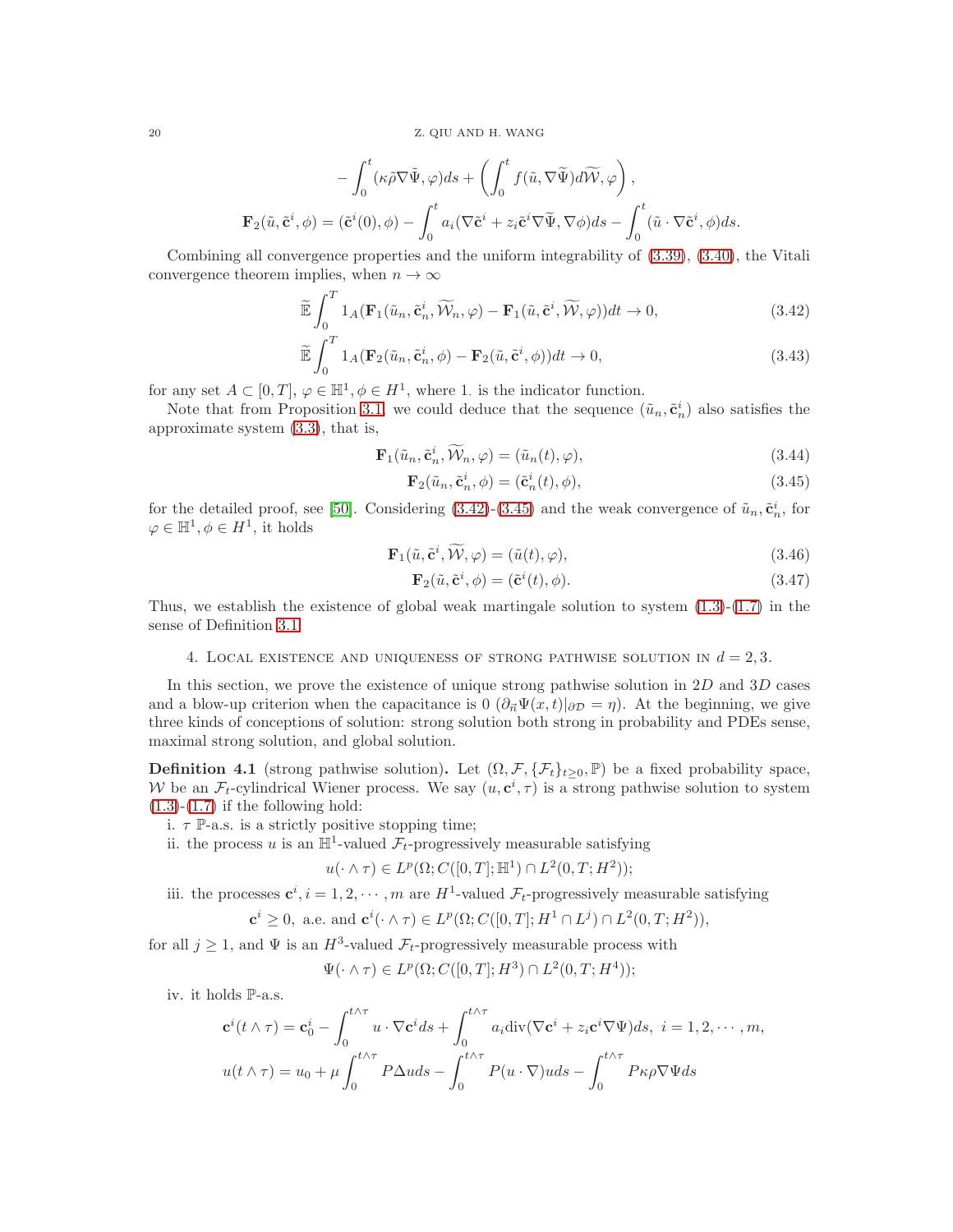$$
+\int_0^{t\wedge\tau} Pf(u,\nabla\Psi)dW,
$$
  

$$
-\Delta\Psi = \sum_{i=1}^m z_i \mathbf{c}^i = \rho, \text{ a.e.}
$$

for all  $t > 0$ .

<span id="page-20-0"></span>**Definition 4.2** (maximal pathwise solution and global solution).  $(u, \mathbf{c}^i, \tau_R, \tau)$  is a maximal solution to system  $(1.3)-(1.7)$  $(1.3)-(1.7)$  if

i.  $\tau$  P-a.s. is a strictly positive stopping time;

ii.  $\tau_R$  is an increasing sequence with  $\lim_{R\to\infty} \tau_R = \tau$ , P-a.s.;

iii. for every R,  $(u, \mathbf{c}^i, \tau_R)$  is a local strong pathwise solution in the sense of Definition [4.1;](#page-19-2) We say  $(u, \mathbf{c}^i)$  is global solution if the lifetime  $\tau = \infty$ , P-a.s.

We call a stopping time  $\tau$  is accessible if there exists a sequence of stopping time  $\tau_R$  such that  $\tau_R < \tau$ , P-a.s. and  $\lim_{R\to\infty} \tau_R = \tau$ , P-a.s.

Let us formulate the main results of this section.

<span id="page-20-1"></span>**Theorem 4.1.** Assume that the initial data  $(u_0, \mathbf{c}_0^i)$  are  $\mathcal{F}_0$ -measurable random variables satisfying

$$
u_0 \in L^p(\Omega; \mathbb{H}^1), \ \mathbf{c}_0^i \in L^p(\Omega; H^1 \cap L^j) \ \text{and} \ \mathbf{c}_0^i \geq 0, \ \mathbb{P}\text{-}a.s.
$$

*for all*  $p \in [2,\infty), j \in [1,\infty)$  *and the function*  $\eta$  *satisfies*  $\eta \in H^{\frac{5}{2}}(\partial \mathcal{D})$  *and*  $\|\eta\|_{L^{\infty}(\partial \mathcal{D})} \leq \frac{1}{2C}$  *for a constant* C*. The noise operator* f *satisfies assumptions* [\(2.6\)](#page-5-3)*,* [\(2.7\)](#page-5-4)*. Then, there exists a unique maximal strong pathwise solution to system*  $(1.3)-(1.7)$  $(1.3)-(1.7)$  $(1.3)-(1.7)$  *with*  $\varsigma = 0$  *in the sense of Definition [4.1.](#page-19-2)* 

According to Definition [4.2,](#page-20-0) we know that on the set  $\{\tau < \infty\},\$ 

$$
\limsup_{t\to\tau} \|(u,\mathbf{c}^i)\|_{\mathbb{H}^1\times H^1} = \infty.
$$

Thanks to  $\|(\nabla u, \nabla \Psi)\|_{\mathbb{L}^2 \times W^{1,3+}} \leq C \|u, \mathbf{c}^i\|_{\mathbb{H}^1 \times H^1}$ , we may think that the explosion time of  $\|(\nabla u, \nabla \Psi)\|_{\mathbb{L}^2 \times W^{1,3+}}$  is earlier than  $\|(u, \mathbf{c}^i)\|_{\mathbb{H}^1 \times H^1}$ . However, the following theorem tells us that the explosion time coincides.

<span id="page-20-2"></span>**Theorem 4.2.**  $(u, c^i)$  is the maximal strong pathwise solution with lifetime  $\tau$  established in above, *then we have* P*-a.s.*

$$
\mathbf{1}_{\left\{\limsup_{t\to\tau}\|(u,\mathbf{c}^i)\|_{\mathbb{H}^1\times H^1}=\infty\right\}}=\mathbf{1}_{\left\{\limsup_{t\to\tau}\|(\nabla u,\nabla\Psi)\|_{\mathbb{L}^2\times W^{1,3+}}=\infty\right\}}.
$$

The rest of this section is used to prove Theorems [4.1,](#page-20-1) [4.2](#page-20-2) and we will divide the proof into three parts. In the first part, we prove the existence of strong martingale solution, the proof consists of constructing the approximate solutions, establishing the high-order a priori estimates and the stochastic compactness, identifying the limit. In the second part, we prove the uniqueness, by using the Gyöngy-Krylov characterization to deduce the existence of local strong pathwise solution, extending the local solution to maximal pathwise solution, and improving the time regularity. In the third part, we establish the blow-up criterion, i.e., Theorem [4.2.](#page-20-2)

4.1. Existence of a local martingale solution. In our situation, we first consider a modified system. Let  $\Phi_R : [0, \infty) \to [0, 1]$  be a  $C^{\infty}$ -smooth function defined as:

$$
\Phi_R(x) = \begin{cases} 1, & \text{if } 0 < x < R, \\ 0, & \text{if } x > 2R, \end{cases}
$$

where  $R$  is a fixed constant.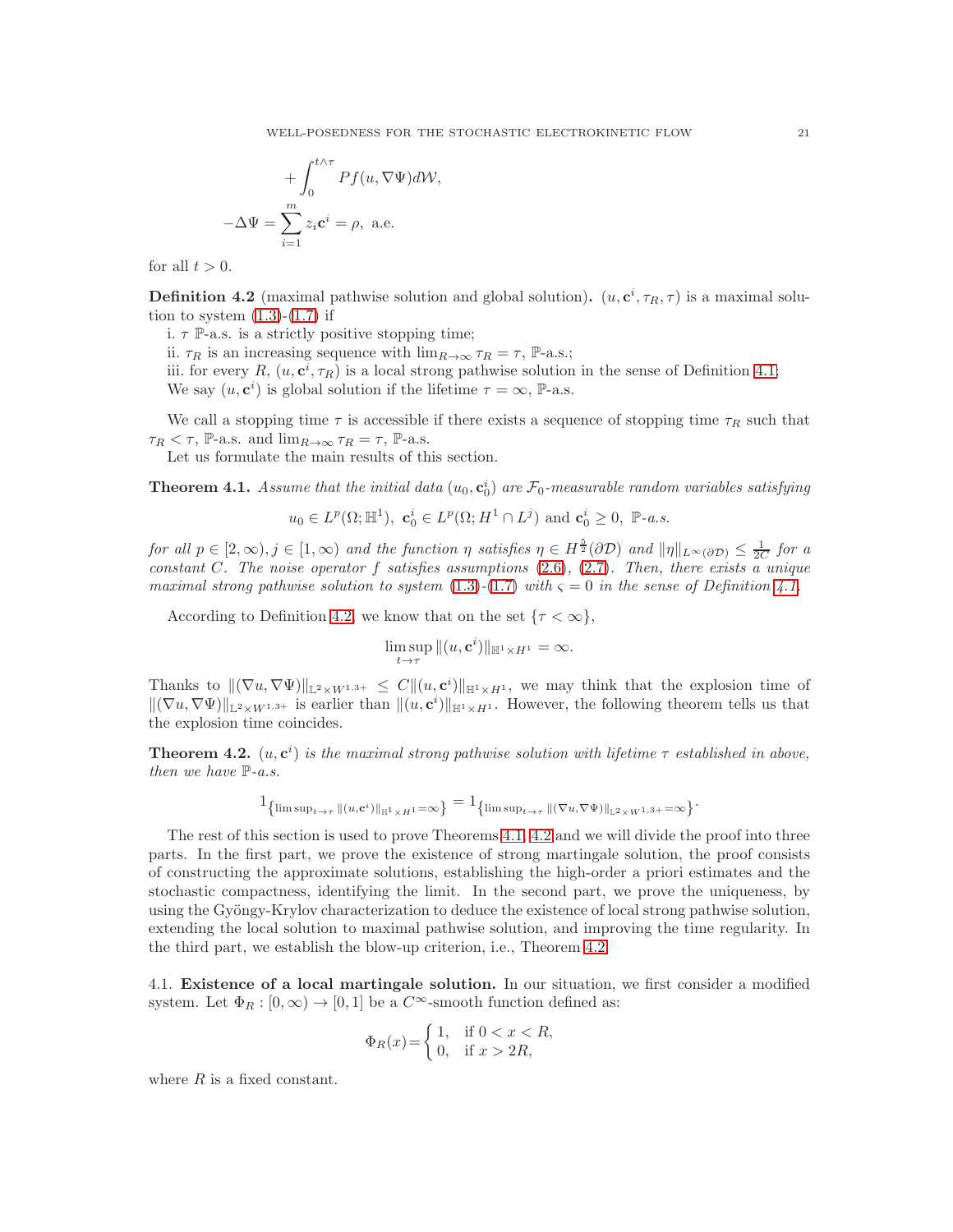## 22 Z. QIU AND H. WANG

Multiplying by  $\Phi_R(\|\nabla u\|_{\mathbb{L}^2})$  in front of the terms  $u \cdot \nabla u$  and  $u \cdot \nabla c^i$ , and  $\Phi_R(\|\nabla \Psi\|_{W^{1,3+}})$  in front of the terms  $\text{div}(z_i \mathbf{c}_i \nabla \Psi)$  and  $\kappa \rho \nabla \Psi$ , we get the following modified system:

<span id="page-21-0"></span>
$$
\begin{cases}\n\partial_t \mathbf{c}^i + \Phi_R(\|\nabla u\|_{\mathbb{L}^2})(u \cdot \nabla) \mathbf{c}^i = a_i \text{div}(\nabla \mathbf{c}^i + \Phi_R(\|\nabla \Psi\|_{W^{1,3+}}) z_i \mathbf{c}^i \nabla \Psi), \\
i = 1, 2, \cdots, m, \\
-\Delta \Psi = \sum_{i=1}^m z_i \mathbf{c}^i = \rho, \\
\partial_t u - \mu \Delta u + \Phi_R(\|\nabla u\|_{\mathbb{L}^2})(u \cdot \nabla)u - \nabla p + \kappa \Phi_R(\|\nabla \Psi\|_{W^{1,3+}}) \rho \nabla \Psi \\
= f(u, \nabla \Psi) \frac{d\mathcal{W}}{dt}, \\
\nabla \cdot u = 0.\n\end{cases} \tag{4.1}
$$

We list the definition of martingale solution of system  $(4.1)$ , the solution is weak in probability sense but strong in PDEs sense.

<span id="page-21-1"></span>**Definition 4.3** (global martingale solution). Let  $\lambda$  be a Borel probability measure on space  $H^1(\mathcal{D}) \times \mathbb{H}^1(\mathcal{D})$  with

$$
\int_{H^1(\mathcal{D})\times\mathbb{H}^1(\mathcal{D})} |x|^p d\lambda \leq C,
$$

for a constant C. We say  $(\Omega, \mathcal{F}, \{\mathcal{F}_t\}_{t\geq0}, \mathbb{P}, u, \mathbf{c}^i, \mathcal{W})$  is a martingale solution to system  $(4.1)$  with the initial data  $\lambda$  if

i.  $(\Omega, \mathcal{F}, \{\mathcal{F}_t\}_{t\geq 0}, \mathbb{P})$  is a stochastic basis with a complete right-continuous filtration, W is a Wiener process relative to the filtration  $\mathcal{F}_t$ ;

ii. the process u is an  $\mathbb{H}^1$ -valued  $\mathcal{F}_t$ -progressively measurable satisfying for all  $p \in [2, \infty)$ 

$$
u \in L^p(\Omega; L^{\infty}(0,T;\mathbb{H}^1) \cap L^2(0,T;H^2));
$$

iii. the processes  $c^i$ ,  $i = 1, \dots, m$  are  $H^1$ -valued  $\mathcal{F}_t$ -progressively measurable satisfying for all  $p \in [2,\infty), j \in [1,\infty)$ 

$$
\mathbf{c}^i \ge 0
$$
, a.e. and  $\mathbf{c}^i \in L^p(\Omega; L^\infty(0,T; H^1 \cap L^j) \cap L^2(0,T; H^2)),$ 

and  $\Psi$  is an  $H^3$ -valued  $\mathcal{F}_t$ -progressively measurable process with

$$
\Psi \in L^p(\Omega; L^\infty(0,T;H^3) \cap L^2(0,T;H^4));
$$

iv. the initial law  $\lambda = \mathbb{P} \circ (u_0, \mathbf{c}_0^i)^{-1};$ v. it holds P-a.s.

$$
\mathbf{c}^{i}(t) = \mathbf{c}^{i}(0) - \int_{0}^{t} \Phi_{R}(\|\nabla u\|_{\mathbb{L}^{2}})(u \cdot \nabla)\mathbf{c}^{i} ds
$$
  
+ 
$$
\int_{0}^{t} a_{i} \operatorname{div}(\nabla \mathbf{c}^{i} + \Phi_{R}(\|\nabla \Psi\|_{W^{1,3+}})z_{i} \mathbf{c}^{i} \nabla \Psi) ds, \ i = 1, 2, \cdots, m,
$$
  

$$
u(t) = u(0) + \mu \int_{0}^{t} P \Delta u ds - \int_{0}^{t} P \Phi_{R}(\|\nabla u\|_{\mathbb{L}^{2}})(u \cdot \nabla) u ds
$$
  

$$
- \int_{0}^{t} P \kappa \Phi_{R}(\|\nabla \Psi\|_{W^{1,3+}}) \rho \nabla \Psi ds + \int_{0}^{t} P f(u, \nabla \Psi) dW,
$$
  

$$
- \Delta \Psi = \sum_{i=1}^{m} z_{i} \mathbf{c}^{i} = \rho, \ \text{a.e.}
$$

for all  $t > 0$ .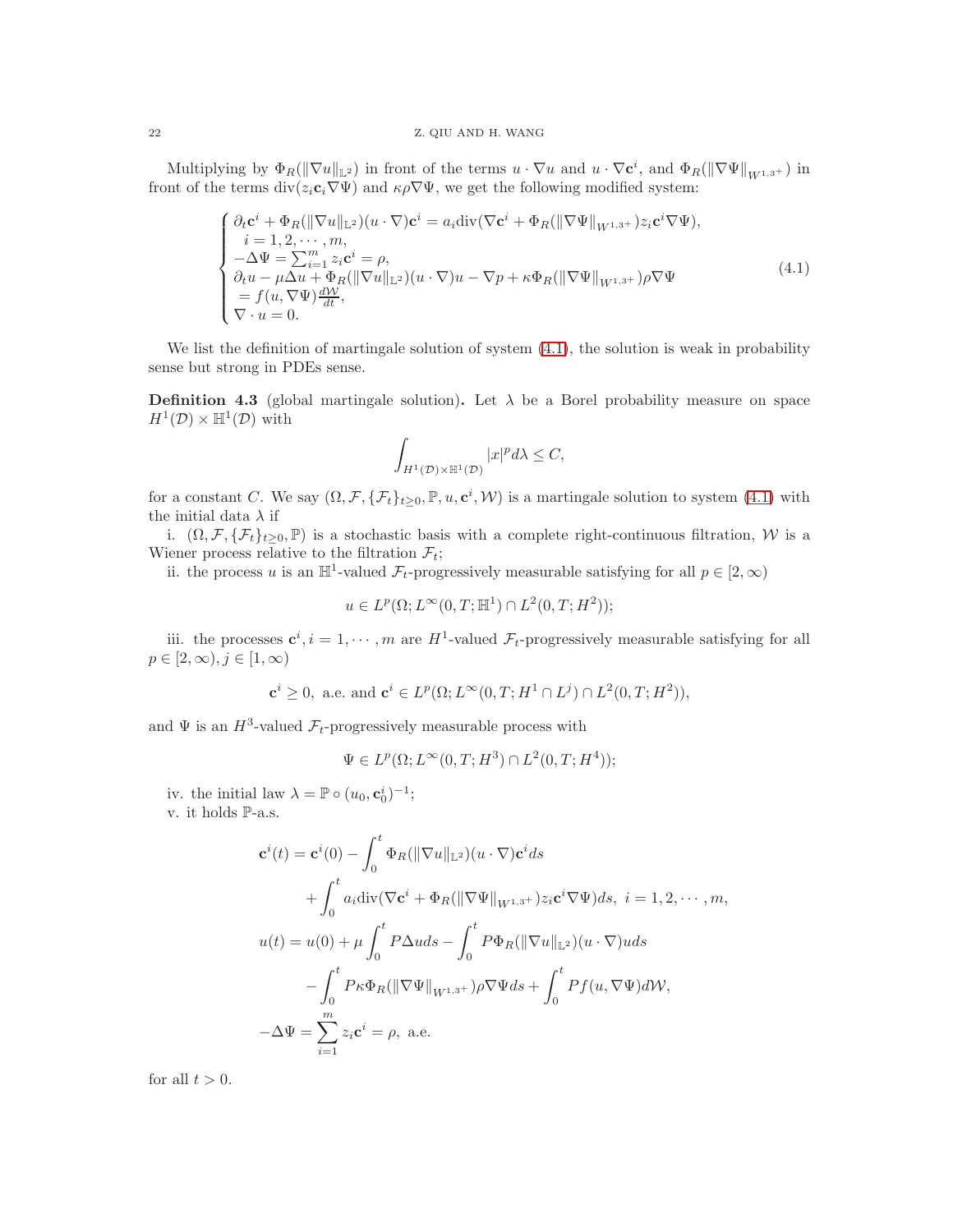4.1.1. *Approximate solutions and uniform estimates.* In this subsection, we are going to find a sequence of smooth approximate solutions  $(u_n, \mathbf{c}_n^i, \Psi_n)$  satisfying the following approximate system:

<span id="page-22-0"></span>
$$
\begin{cases}\n\partial_t \mathbf{c}_n^i + \Phi_R(\|\nabla u_n\|_{\mathbb{L}^2})(u_n \cdot \nabla) \mathcal{J}_{\varepsilon(n)} \mathbf{c}_n^i \\
= a_i \text{div}(\nabla \mathbf{c}_n^i + \Phi_R(\|\nabla \Psi_n\|_{W^{1,3+}}) z_i \mathbf{c}_n^i \nabla \mathcal{J}_{\varepsilon(n)} \Psi_n), \ i = 1, 2, \cdots, m, \\
-\Delta \Psi_n = \sum_{i=1}^m z_i \mathbf{c}_n^i = \rho_n, \\
\partial_t u_n - \mu P \Delta u_n + \Phi_R(\|\nabla u_n\|_{\mathbb{L}^2}) P(u_n \cdot \nabla) \mathcal{J}_{\varepsilon(n)} u_n \\
+ P_K \Phi_R(\|\nabla \Psi_n\|_{W^{1,3+}}) \rho_n \nabla \mathcal{J}_{\varepsilon(n)} \Psi_n = P f(u_n, \nabla \Psi_n) \frac{d\mathcal{W}}{dt},\n\end{cases} \tag{4.2}
$$

where the constant  $3^+ := 3 + \delta$  for small  $\delta > 0$ ,  $\mathcal{J}_{\epsilon(n)}$  is the Friedrich mollifiers with  $\epsilon(n) = \frac{1}{n}$ ,  $n \in \mathbb{R}^+$ . For more properties and the construction of such operators, see Lemma [2.3](#page-3-3) and Remark [2.1.](#page-4-1)

We linearize system [\(4.2\)](#page-22-0) to obtain

<span id="page-22-1"></span>
$$
\begin{cases}\n\partial_t \mathbf{c}_n^i + \Phi_R(\|\nabla \ddot{u}_n\|_{\mathbb{L}^2})(\ddot{u}_n \cdot \nabla) \mathcal{J}_{\varepsilon(n)} \ddot{\mathbf{c}}_n^i \\
= a_i \text{div}(\nabla \mathbf{c}_n^i + \Phi_R(\|\nabla \ddot{\Psi}_n\|_{W^{1,3+}}) z_i \ddot{\mathbf{c}}_n^i \nabla \mathcal{J}_{\varepsilon(n)} \ddot{\Psi}_n), \ i = 1, 2, \cdots, m, \\
-\Delta \ddot{\Psi}_n = \sum_{i=1}^m z_i \ddot{\mathbf{c}}_n^i = \ddot{\rho}_n, \\
\partial_t u_n - \mu P \Delta u_n + \Phi_R(\|\nabla \ddot{u}_n\|_{\mathbb{L}^2}) P(\ddot{u}_n \cdot \nabla) \mathcal{J}_{\varepsilon(n)} \ddot{u}_n \\
+ P_K \Phi_R(\|\nabla \ddot{\Psi}_n\|_{W^{1,3+}}) \ddot{\rho}_n \nabla \mathcal{J}_{\varepsilon(n)} \ddot{\Psi}_n = P \mathcal{J}_{\varepsilon(n)} f(\ddot{u}_n, \nabla \ddot{\Psi}_n) \frac{d\mathcal{W}}{dt},\n\end{cases} \tag{4.3}
$$

with the boundary conditions:

<span id="page-22-2"></span>
$$
\begin{cases} (\partial_{\vec{n}} \mathbf{c}^i + z_i \ddot{\mathbf{c}}^i \partial_{\vec{n}} \ddot{\Psi})|_{\partial \mathcal{D}} = 0, \\ \partial_{\vec{n}} \ddot{\Psi}|_{\partial \mathcal{D}} = \eta, \\ u|_{\partial \mathcal{D}} = 0, \end{cases} \tag{4.4}
$$

and the initial data  $(u_0, \mathbf{c}_0^i)$ , where  $(\ddot{u}, \ddot{\mathbf{c}}^i, \ddot{\Psi})$  is the known functions belonging to space  $X := X_1 \times X_2$ ,

$$
X_1 := \left\{ u : u \in L^p_\omega(L^\infty_t \mathbb{H}^1 \cap L^2_t H^2), u|_{t=0} = u_0 \right\},
$$
  
\n
$$
X_2 := \left\{ (\mathbf{c}^i, \Psi) : (\mathbf{c}^i, \Psi) \in L^p_\omega(L^\infty_t (H^1 \times H^3) \cap L^2_t (H^2 \times H^4)), \mathbf{c}^i|_{t=0} = \mathbf{c}^i_0 \right\},
$$

for any  $p \in [2, \infty)$ .

*Remark* 4.1. We add the truncation operator  $\Phi_R$  in front of the nonlinear term  $\ddot{\rho}_n \nabla \mathcal{J}_{\varepsilon(n)} \Psi_n$  only to close the contraction estimate of mapping  $\mathcal M$  and not get the a priori estimates.

*Remark* 4.2*.* According to the definition of stochastic integral, we have to understand the stochastic integral  $\int_0^t \mathcal{J}_{\varepsilon(n)} f(\ddot{u}_n, \nabla \ddot{\Psi}_n) d\mathcal{W}$  in the following form:

$$
\int_0^t \mathcal{J}_{\varepsilon(n)} f(\ddot{u}_n, \nabla \ddot{\Psi}_n) d\mathcal{W} = \sum_{k \ge 1} \int_0^t \mathcal{J}_{\varepsilon(n)}(f(\ddot{u}_n, \nabla \ddot{\Psi}_n) e_k) d\beta_k,
$$

which is an  $H^k$ -valued square integrable martingale for  $k \geq 2$ .

Observe that the linear stochastic system  $(4.3)-(4.4)$  $(4.3)-(4.4)$  with the Neumann boundary condition is perturbed by an additive noise. The solvability of the stochastic system is characterized in the following auxiliary proposition.

<span id="page-22-3"></span>**Proposition 4.1.** Suppose the functions  $\ddot{u}, \ddot{\mathbf{c}}^i, \ddot{\Psi}$  belong to X, then there exists a unique solution  $(u, \mathbf{c}^i, \Psi) \in X$  *to system* [\(4.3\)](#page-22-1)-[\(4.4\)](#page-22-2)*.* 

*Proof.* Inspired by [\[38\]](#page-41-28), we first convert the stochastic system into a random system. For the random system, using the deterministic method, we could show that for a.s.  $\omega$ , there exists a unique strong solution

$$
(u, \mathbf{c}^i, \Psi) \in L^{\infty}(0, T; \mathbb{H}^1 \times (H^1 \times H^3)) \cap L^2(0, T; H^2 \times (H^2 \times H^4)),
$$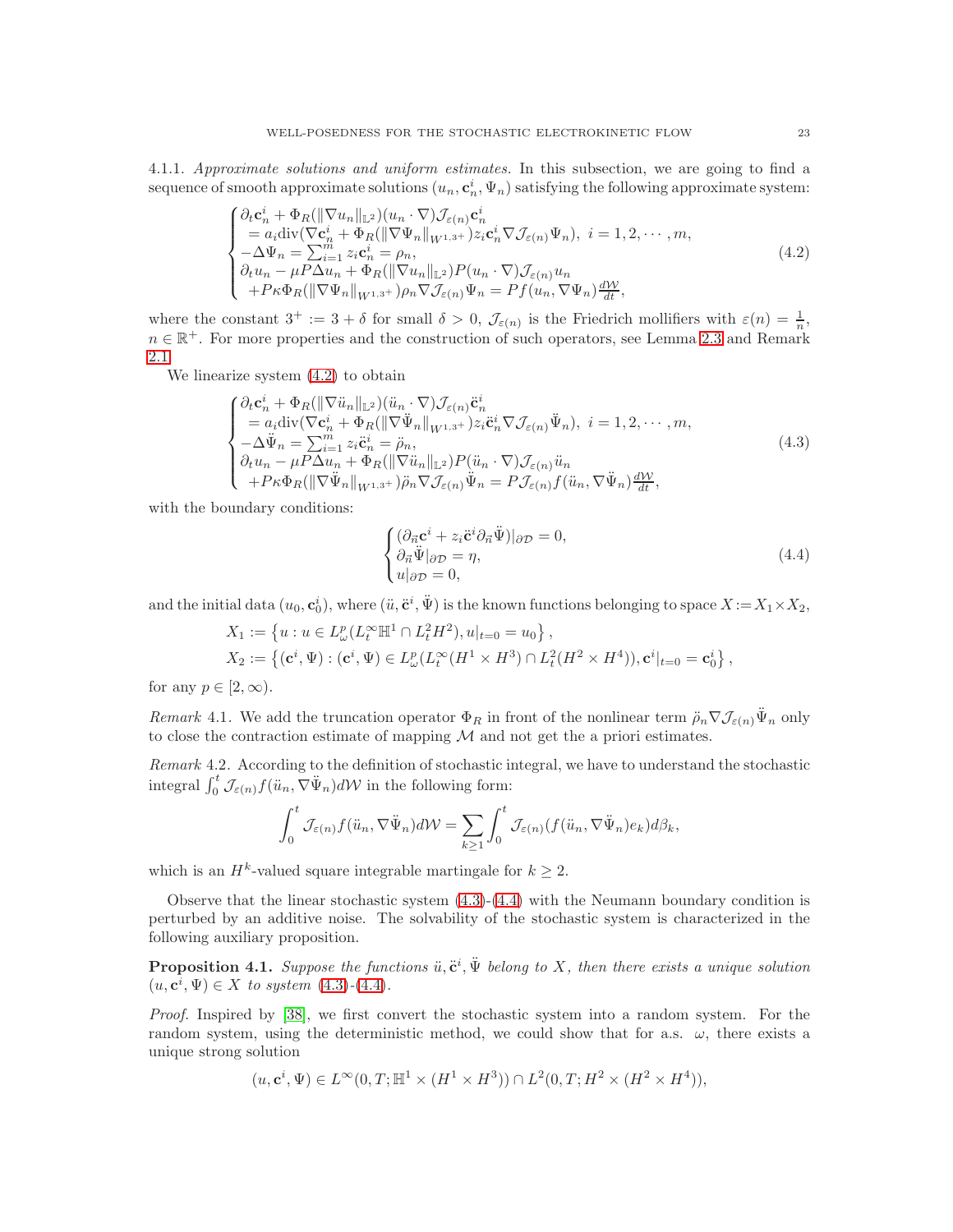see [\[23\]](#page-41-29) and [\[7,](#page-40-1) Lemma 2.1] for the details of proof. Then, similar to [\[38\]](#page-41-28), we could show that the solution is measurable. At last, we could establish the  $p$ -th moment estimate by same argument of the following lemma, i.e., Lemma [4.1.](#page-23-0)

Define the mapping

$$
\mathcal{M}: X \longmapsto X, \; (\ddot{u}_n, \ddot{\mathbf{c}}_n^i, \ddot{\Psi}_n) \longmapsto (u_n, \mathbf{c}_n^i, \Psi_n).
$$

By Proposition [4.1,](#page-22-3) we know that the mapping  $\mathcal M$  is well-defined.

Next, we show that the mapping  $\mathcal M$  is a contraction from X into X. Once these properties are verified, the existence and uniqueness of approximate solutions of system [\(4.2\)](#page-22-0) will follows.

<span id="page-23-0"></span>Lemma 4.1. M *is a mapping from* X *into itself.*

*Proof.* Using the Itô formula to the function  $\frac{1}{2} \|\nabla u_n\|_{\mathbb{L}^2}^2$ , it holds that

$$
\frac{1}{2}d\|\nabla u_n\|_{\mathbb{L}^2}^2 + \mu\|\Delta u_n\|_{\mathbb{L}^2}^2 dt = \Phi_R(\|\nabla \ddot{u}_n\|_{\mathbb{L}^2})(\ddot{u}_n \cdot \nabla \mathcal{J}_{\varepsilon(n)}\ddot{u}_n, \Delta u_n)dt \n- \Phi_R(\|\nabla \ddot{\Psi}_n\|_{W^{1,3+}}) \kappa(\nabla(\ddot{\rho}_n \nabla \mathcal{J}_{\varepsilon(n)}\ddot{\Psi}_n), \nabla u_n)dt \n+ (\nabla P \mathcal{J}_{\varepsilon(n)} f(\ddot{u}_n, \nabla \ddot{\Psi}_n), \nabla u_n) d\mathcal{W} \n+ \frac{1}{2}\|\nabla P \mathcal{J}_{\varepsilon(n)} f(\ddot{u}_n, \nabla \ddot{\Psi}_n)\|_{L_2(\mathcal{H};\mathbb{L}^2)}^2 dt.
$$
\n(4.5)

Taking inner product with  $-\Delta \mathbf{c}_n^i$ , we get

<span id="page-23-2"></span><span id="page-23-1"></span>
$$
\frac{1}{2}d\left(\|\nabla \mathbf{c}_{n}^{i}\|_{L^{2}}^{2} + \int_{\partial \mathcal{D}} z_{i} \ddot{\mathbf{c}}_{n}^{i} \mathbf{c}_{n}^{i} \eta d\mathcal{S}\right) + a_{i} \|\Delta \mathbf{c}_{n}^{i}\|_{L^{2}}^{2} dt \n= (\Phi_{R}(\|\nabla \ddot{u}_{n}\|_{L^{2}})(\ddot{u}_{n} \cdot \nabla) \mathcal{J}_{\varepsilon(n)} \ddot{\mathbf{c}}_{n}^{i}, \Delta \mathbf{c}_{n}^{i}) dt \n- \Phi_{R}(\|\nabla \ddot{\Psi}_{n}\|_{W^{1,3+}}) a_{i} (\text{div}(z_{i} \ddot{\mathbf{c}}_{n}^{i} \nabla \mathcal{J}_{\varepsilon(n)} \ddot{\Psi}_{n}), \Delta \mathbf{c}_{n}^{i}) dt.
$$
\n(4.6)

We are going to control all terms on the right-hand sides of  $(4.5)$ ,  $(4.6)$ . Using the Hölder inequality, the Schwartz inequality and Lemma [2.3,](#page-3-3) we obtain

$$
\Phi_R(||\nabla \ddot{u}_n||_{\mathbb{L}^2}) |(\ddot{u}_n \cdot \nabla \mathcal{J}_{\varepsilon(n)} \ddot{u}_n, \Delta u_n)|
$$
\n
$$
\leq \frac{\mu}{4} ||\Delta u_n||_{\mathbb{L}^2}^2 + C\Phi_R^2 ||\ddot{u}_n||_{\mathbb{H}^1}^2 ||\nabla \mathcal{J}_{\varepsilon(n)} \ddot{u}_n||_{\mathbb{H}^1}^2
$$
\n
$$
\leq \frac{\mu}{4} ||\Delta u_n||_{\mathbb{L}^2}^2 + Cn^2 \Phi_R^2 ||\ddot{u}_n||_{\mathbb{H}^1}^2 ||\ddot{u}_n||_{\mathbb{H}^1}^2,
$$
\n
$$
\Phi_R(||\nabla \ddot{\Psi}_n||_{W^{1,3+}}) - \kappa (\nabla (\ddot{\rho}_n \nabla \mathcal{J}_{\varepsilon(n)} \ddot{\Psi}_n), \nabla u_n)|
$$
\n
$$
\leq \frac{\mu}{4} ||\Delta u_n||_{\mathbb{L}^2}^2 + C\Phi_R^2 ||\ddot{\rho}_n||_{H^1}^2 ||\nabla \mathcal{J}_{\varepsilon(n)} \ddot{\Psi}_n||_{H^1}^2
$$
\n
$$
\leq \frac{\mu}{4} ||\Delta u_n||_{\mathbb{L}^2}^2 + C\Phi_R^2 ||\ddot{\rho}_n||_{H^1}^2 ||\nabla \ddot{\Psi}_n||_{H^1}^2,
$$
\n
$$
\Phi_R(||\nabla \ddot{u}_n||_{\mathbb{L}^2}) |(\ddot{u}_n \cdot \nabla \mathcal{J}_{\varepsilon(n)} \ddot{\mathbf{c}}^i_n, \Delta \mathbf{c}^i_n)|
$$
\n
$$
\leq \frac{a_i}{4} ||\Delta \mathbf{c}^i_n||_{L^2}^2 + C\Phi_R^2 ||\ddot{u}_n||_{\mathbb{H}^1}^2 ||\nabla \mathcal{J}_{\varepsilon(n)} \ddot{\mathbf{c}}^i_n||_{H^1}^2
$$
\n
$$
\leq \frac{a_i}{4} ||\Delta \mathbf{c}^i_n||_{L^2}^2 + Cn^2 \Phi_R^2 ||\ddot{u}_n||_{\
$$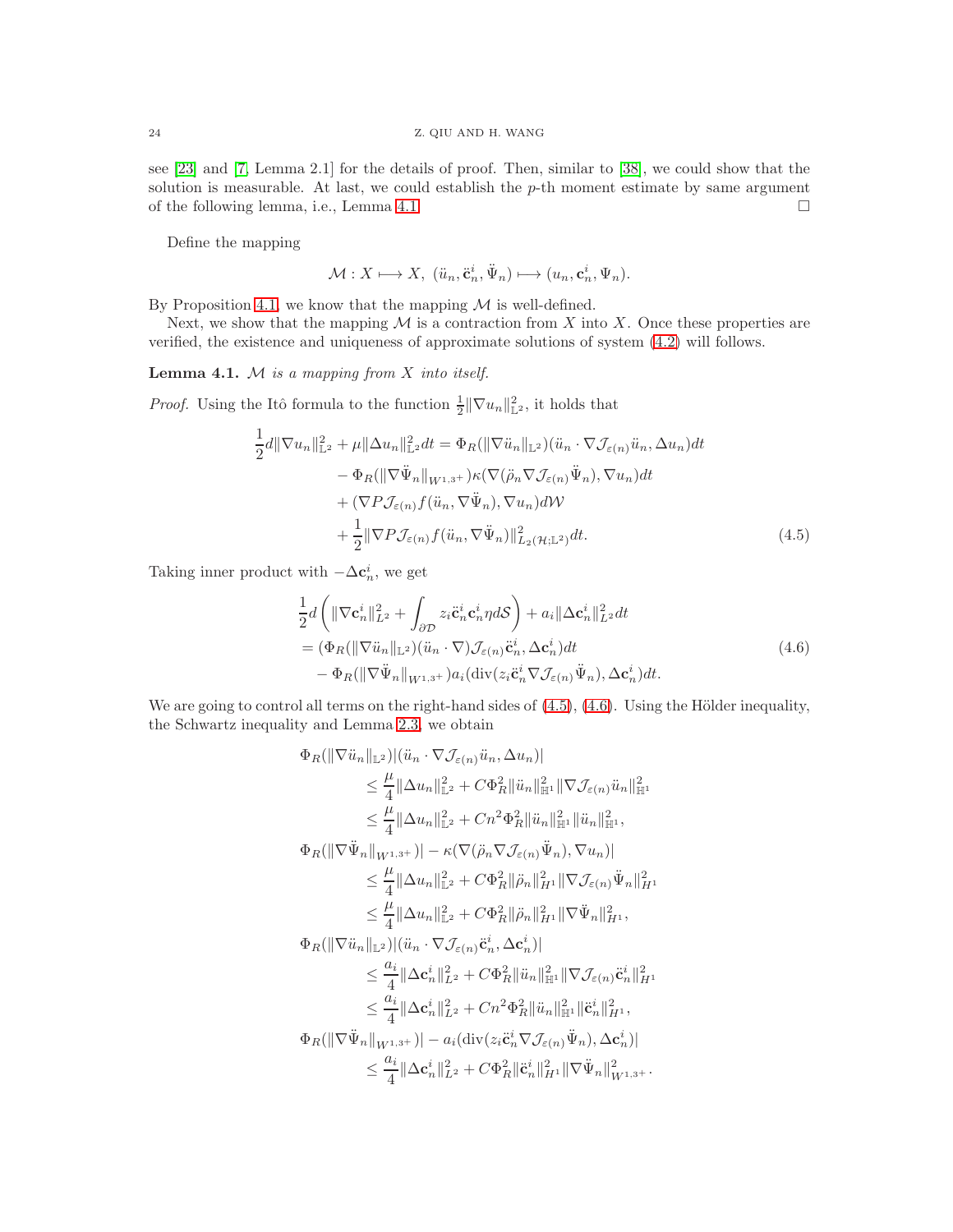The Hölder inequality and the trace embedding  $H^1(\mathcal{D}) \hookrightarrow L^2(\partial \mathcal{D})$  yield

$$
\left| \int_{\partial \mathcal{D}} z_i \ddot{\mathbf{c}}_n^i \mathbf{c}_n^i \eta d\mathcal{S} \right| \leq C \|\eta\|_{L^{\infty}(\partial \mathcal{D})} \|\ddot{\mathbf{c}}_n^i\|_{L^2(\partial \mathcal{D})} \|\mathbf{c}_n^i\|_{L^2(\partial \mathcal{D})}
$$
  

$$
\leq \frac{1}{4} \|\mathbf{c}_n^i\|_{H^1}^2 + C \|\eta\|_{L^{\infty}(\partial \mathcal{D})}^2 \|\ddot{\mathbf{c}}_n^i\|_{H^1}^2.
$$

Applying the Burkholder-Davis-Gundy inequality to the stochastic term, and by assumption [\(2.6\)](#page-5-3), Lemma [2.3,](#page-3-3) we build

$$
\mathbb{E}\left(\sup_{t\in[0,T]}\left|\int_0^t (\nabla P\mathcal{J}_{\varepsilon(n)}f(\ddot{u}_n, \nabla\ddot{\Psi}_n), \nabla u_n)d\mathcal{W}\right|^p\right) \n\leq \frac{1}{2}\mathbb{E}\left(\sup_{t\in[0,T]}\|\nabla u_n\|_{\mathbb{L}^2}^{2p}\right) + C\mathbb{E}\left(\int_0^T \|\nabla\ddot{u}_n\|_{\mathbb{L}^2}^2 + \|\ddot{\mathbf{c}}_n^i\|_{L^2}^2 dt\right)^p \n\leq \frac{1}{2}\mathbb{E}\left(\sup_{t\in[0,T]}\|\nabla u_n\|_{\mathbb{L}^2}^{2p}\right) + CT^p\mathbb{E}\left[\sup_{t\in[0,T]}\left(\|\nabla\ddot{u}_n\|_{\mathbb{L}^2}^{2p} + \|\ddot{\mathbf{c}}_n^i\|_{L^2}^{2p}\right)\right].
$$

For the last term in  $(4.5)$ , assumption  $(2.6)$  gives

$$
\frac{1}{2} \|\nabla \mathcal{J}_{\varepsilon(n)} f(\ddot{u}_n, \nabla \ddot{\Psi}_n)\|_{L_2(\mathcal{H};L^2)}^2 \leq \frac{\ell_3}{2} (\|\ddot{u}_n\|_{\mathbb{H}^1}^2 + \|\ddot{\Psi}_n\|_{H^2}^2).
$$

Combining all the estimates, integrating of time t and then taking supremum, power  $p$ , expectation, we complete the proof.

# Lemma 4.2. M *is a contraction mapping.*

*Proof.* Assume that  $(\ddot{u}_n^l, \ddot{v}_n^i, \ddot{\Psi}_n^l) \in X$ , for  $l = 1, 2, i = 1, 2, \cdots, m$ , we denote the difference of  $(\ddot{u}_n^l, \ddot{\mathbf{c}}_n^{i,l}, \ddot{\Psi}_n^l) \in X, l = 1, 2$  as  $(\ddot{u}_n, \ddot{\mathbf{c}}_n^i, \ddot{\Psi}_n)$  and the difference of  $(u_n^l, \mathbf{c}_n^{i,l}, \Psi_n^l)$  as  $(u_n, \mathbf{c}_n^i, \Psi_n)$ respectively satisfying

<span id="page-24-0"></span>
$$
\begin{cases}\n\partial_t \mathbf{c}_n^i - a_i \Delta \mathbf{c}_n^i + \Phi_R(\|\nabla \ddot{u}_n^1\|_{\mathbb{L}^2}) \left[ (\ddot{u}_n \cdot \nabla) \mathcal{J}_{\varepsilon(n)} \ddot{\mathbf{c}}_n^{i,1} + (\ddot{u}_n^2 \cdot \nabla) \mathcal{J}_{\varepsilon(n)} \ddot{\mathbf{c}}_n^{i}\right] \\
+ \left[ \Phi_R(\|\nabla \ddot{u}_n^1\|_{\mathbb{L}^2}) - \Phi_R(\|\nabla \ddot{u}_n^2\|_{\mathbb{L}^2}) \right] (\ddot{u}_n^2 \cdot \nabla) \mathcal{J}_{\varepsilon(n)} \ddot{\mathbf{c}}_n^{i,2} \\
= \Phi_R(\|\nabla \ddot{\Psi}_n^1\|_{W^{1,3+}}) a_i \left[ \operatorname{div}(z_i \ddot{\mathbf{c}}_n^i \nabla \mathcal{J}_{\varepsilon(n)} \ddot{\Psi}_n^1) + \operatorname{div}(z_i \ddot{\mathbf{c}}_n^{i,2} \nabla \mathcal{J}_{\varepsilon(n)} \ddot{\Psi}_n) \right] \\
+ \left[ \Phi_R(\|\nabla \ddot{\Psi}_n^1\|_{W^{1,3+}}) - \Phi_R(\|\nabla \ddot{\Psi}_n^2\|_{W^{1,3+}}) \right] a_i \operatorname{div}(z_i \ddot{\mathbf{c}}_n^{i,2} \nabla \mathcal{J}_{\varepsilon(n)} \ddot{\Psi}_n^2), \\
-\Delta \ddot{\Psi}_n = \sum_{i=1}^m z_i \ddot{\mathbf{c}}_n^i = \ddot{\rho}_n, \\
\partial_t u_n - \mu P \Delta u_n + \Phi_R(\|\nabla \ddot{u}_n^1\|_{\mathbb{L}^2}) \left[ P(\ddot{u}_n \cdot \nabla) \mathcal{J}_{\varepsilon(n)} \ddot{u}_n^1 + P(\ddot{u}_n^2 \cdot \nabla) \mathcal{J}_{\varepsilon(n)} \ddot{u}_n \right] \\
+ \left[ \Phi_R(\|\nabla \ddot{u}_n^1\|_{\mathbb{L}^2}) - \Phi_R(\|\nabla \ddot{u}_n^2\|_{\mathbb{L}^2}) \right] P(\ddot{u}_n^2 \cdot
$$

with the boundary conditions:

$$
\begin{cases} (\partial_{\vec{n}} \mathbf{c}^i + z_i (\ddot{\mathbf{c}}^{i,1} \partial_{\vec{n}} \ddot{\Psi}^1 - \ddot{\mathbf{c}}^{i,2} \partial_{\vec{n}} \ddot{\Psi}^2)) |_{\partial \mathcal{D}} = 0, \\ \partial_{\vec{n}} \ddot{\Psi} |_{\partial \mathcal{D}} = 0, \\ u |_{\partial \mathcal{D}} = 0, \end{cases} \tag{4.8}
$$

and the initial data  $(u_n(0), \mathbf{c}_n^i(0)) = (0, 0)$ . We also have that  $\int_{\mathcal{D}} \mathbf{c}_n^i dx = \int_{\mathcal{D}} \mathbf{c}_n^i(0) dx = 0$  a.e., as a result, the norm  $\|\mathbf{c}_n^i\|_{L^2}$  can be controlled by  $\|\nabla \mathbf{c}_n^i\|_{L^2}$ .

Observe that introducing cut-off functions brings additional difficulties in closing the estimates. Therefore, we further introduce a stopping time technique. Define the stopping times  $\tau_R^l :=$  $\inf \{ t \geq 0; ||(\ddot{u}_n^l, \ddot{\mathbf{c}}_n^{i,l})||_{\widetilde{X}}^2 \geq 2R \}$  for  $l = 1, 2$ , where the space

$$
\widetilde{X}:=L^\infty(0,T;H^1\times \mathbb H^1)\cap L^2(0,T;(H^2)^2).
$$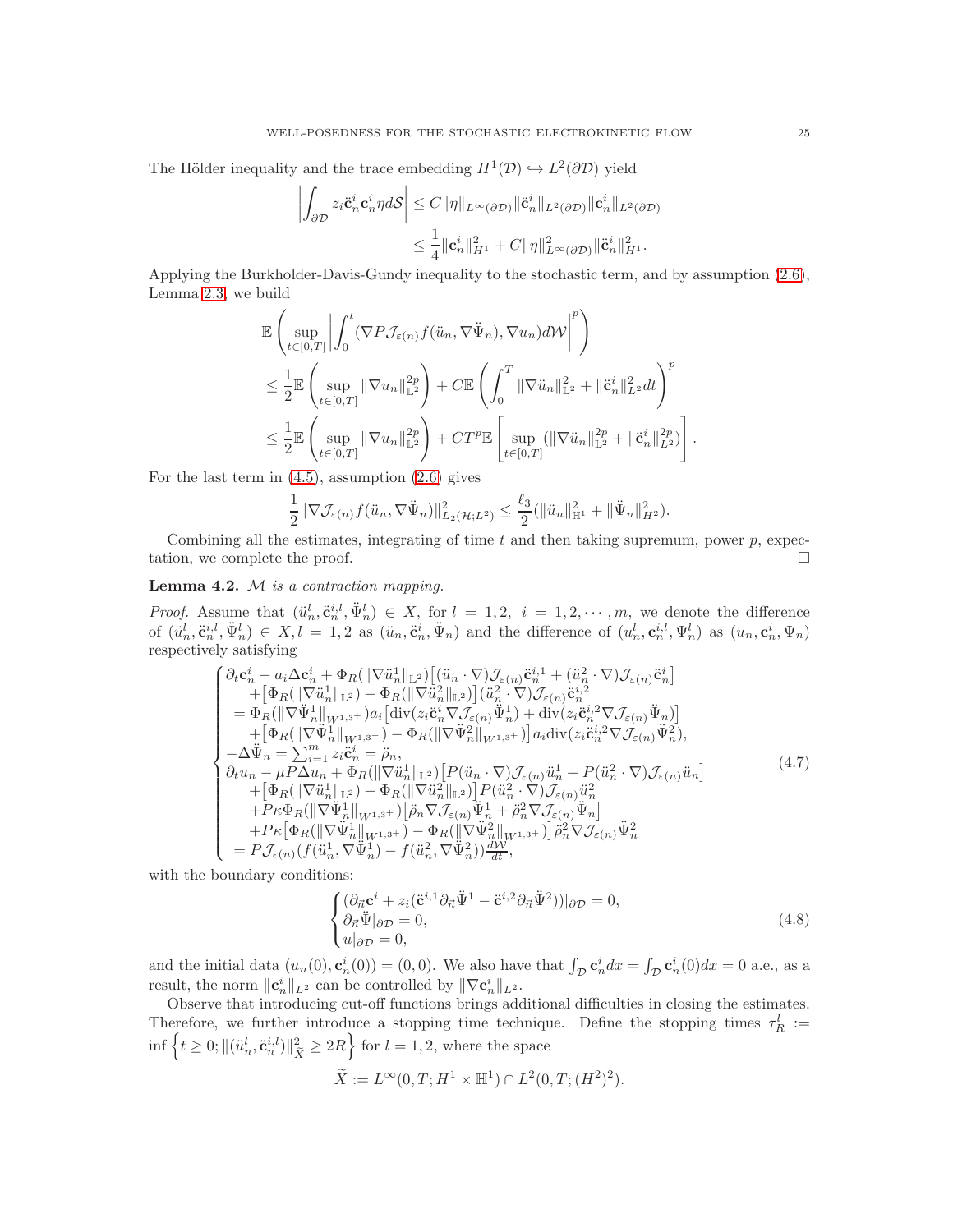# 26 Z. QIU AND H. WANG

If the right-hand side set is empty, we take  $\tau_R^l = T$ . Without loss of generality, we assume  $\tau_R^1 \leq \tau_R^2$ . Consequently, if  $t \geq \tau_R^2$ , we have

$$
\Phi_R = 0, \ i = 1, 2.
$$

Using the Itô formula to the function  $\frac{1}{2} \|\nabla u_n\|_{\mathbb{L}^2}^2$ , and taking inner product with  $-\Delta \mathbf{c}_n^i$  in  $(4.7)_1$ , as in Lemma [4.1,](#page-23-0) we shall estimate all terms.

Applying the Hölder inequality and Lemma [2.3,](#page-3-3) we have

$$
\begin{split} &\mathbb{E}\left(\int_{0}^{T}\left|\left(\Phi_{R}(\|\nabla\ddot{u}_{n}^{1}\|_{\mathbb{L}^{2}})\left[(\ddot{u}_{n}\cdot\nabla)\mathcal{J}_{\varepsilon(n)}\ddot{\mathbf{c}}_{n}^{i,1}+(\ddot{u}_{n}^{2}\cdot\nabla)\mathcal{J}_{\varepsilon(n)}\ddot{\mathbf{c}}_{n}^{i}\right],-\Delta\mathbf{c}_{n}^{i}\right|\right|dt\right)^{p}\\ &=\mathbb{E}\left(\int_{0}^{\tau_{R}^{1}}\left|\left(\Phi_{R}(\|\nabla\ddot{u}_{n}^{1}\|_{\mathbb{L}^{2}})\left[(\ddot{u}_{n}\cdot\nabla)\mathcal{J}_{\varepsilon(n)}\ddot{\mathbf{c}}_{n}^{i,1}+(\ddot{u}_{n}^{2}\cdot\nabla)\mathcal{J}_{\varepsilon(n)}\ddot{\mathbf{c}}_{n}^{i}\right],\Delta\mathbf{c}_{n}^{i}\right|\right|dt\right)^{p}\\ &\leq\frac{a_{i}}{8}\mathbb{E}\left(\int_{0}^{T}\|\Delta\mathbf{c}_{n}^{i}\|_{L^{2}}^{2}dt\right)^{p}+Cn^{2p}\mathbb{E}\left(\int_{0}^{\tau_{R}^{1}}\|\ddot{u}_{n}\|_{\mathbb{H}^{1}}^{2}\|\ddot{\mathbf{c}}_{n}^{i,1}\|_{H^{1}}^{2}+\|\ddot{u}_{n}^{2}\|_{\mathbb{H}^{1}}^{2}\|\ddot{\mathbf{c}}_{n}^{i}\|_{H^{1}}^{2}dt\right)^{p}\\ &\leq\frac{a_{i}}{8}\mathbb{E}\left(\int_{0}^{T}\|\Delta\mathbf{c}_{n}^{i}\|_{L^{2}}^{2}dt\right)^{p}+Cn^{2p}R^{p}\mathbb{E}\left(\int_{0}^{\tau_{R}^{1}}\|\ddot{u}_{n}\|_{\mathbb{H}^{1}}^{2}+\|\ddot{\mathbf{c}}_{n}^{i}\|_{H^{1}}^{2}dt\right)^{p}\\ &\leq\frac{a_{i}}{8}\mathbb{E}\left(\int_{0}^{T}\|\Delta\mathbf{c}_{n}^{i}\|_{L^{2}}^{2}dt\right)^{p}+Cn^{2p}R^{p}T^{p}\mathbb{E}\left(\sup_{t\in[
$$

and

$$
\mathbb{E}\left(\int_{0}^{T}\left|\left(\left[\Phi_{R}(\|\nabla\ddot{u}_{n}^{1}\|_{\mathbb{L}^{2}})-\Phi_{R}(\|\nabla\ddot{u}_{n}^{2}\|_{\mathbb{L}^{2}})\right](\ddot{u}_{n}^{2}\cdot\nabla)\mathcal{J}_{\varepsilon(n)}\ddot{\mathbf{c}}_{n}^{i,2},-\Delta\mathbf{c}_{n}^{i}\right|\right)dt\right)^{p}
$$
\n
$$
=\mathbb{E}\left(\int_{0}^{\tau_{R}^{2}}\left|\left(\left[\Phi_{R}(\|\nabla\ddot{u}_{n}^{1}\|_{\mathbb{L}^{2}})-\Phi_{R}(\|\nabla\ddot{u}_{n}^{2}\|_{\mathbb{L}^{2}})\right](\ddot{u}_{n}^{2}\cdot\nabla)\mathcal{J}_{\varepsilon(n)}\ddot{\mathbf{c}}_{n}^{i,2},\Delta\mathbf{c}_{n}^{i}\right|\right)dt\right)^{p}
$$
\n
$$
\leq Cn^{2p}\mathbb{E}\left(\int_{0}^{\tau_{R}^{2}}\|\nabla\ddot{u}_{n}\|_{\mathbb{L}^{2}}\|\Delta\mathbf{c}_{n}^{i}\|_{L^{2}}\|\ddot{u}_{n}^{2}\|_{\mathbb{H}^{1}}\|\ddot{\mathbf{c}}_{n}^{i,2}\|_{H^{1}}dt\right)^{p}
$$
\n
$$
\leq Cn^{2p}R^{p}\mathbb{E}\left(\int_{0}^{T}\|\nabla\ddot{u}_{n}\|_{\mathbb{L}^{2}}^{2}dt\right)^{p}+\frac{a_{i}}{8}\mathbb{E}\left(\int_{0}^{T}\|\Delta\mathbf{c}_{n}^{i}\|_{L^{2}}^{2}dt\right)^{p}
$$
\n
$$
\leq Cn^{2p}R^{p}T^{p}\mathbb{E}\left(\sup_{t\in[0,T]}\|\ddot{u}_{n}\|_{\mathbb{H}^{1}}^{2p}\right)+\frac{a_{i}}{8}\mathbb{E}\left(\int_{0}^{T}\|\Delta\mathbf{c}_{n}^{i}\|_{L^{2}}^{2}dt\right)^{p}.
$$

Also,

$$
\begin{split} &\mathbb{E}\left(\int_{0}^{T}\left|\Phi_{R}(\|\nabla\ddot{\Psi}_{n}^{1}\|_{W^{1,3}}+)a_{i}(\operatorname{div}(z_{i}\ddot{\mathbf{c}}_{n}^{i}\nabla\mathcal{J}_{\varepsilon(n)}\ddot{\Psi}_{n}^{1})+\operatorname{div}(z_{i}\ddot{\mathbf{c}}_{n}^{i,2}\nabla\mathcal{J}_{\varepsilon(n)}\ddot{\Psi}_{n}),-\Delta\mathbf{c}_{n}^{i}\right|dt\right)^{p} \\ &\leq C\mathbb{E}\bigg(\int_{0}^{\tau_{R}^{1}}\Phi_{R}(\|\nabla\ddot{\Psi}_{n}^{1}\|_{W^{1,3}}+\|\Delta\mathbf{c}_{n}^{i}\|_{L^{2}}(\|\nabla\ddot{\mathbf{c}}_{n}^{i}\|_{L^{2}}\|\nabla\ddot{\Psi}_{n}^{1}\|_{L^{6}}+\|\ddot{\mathbf{c}}_{n}^{i}\|_{L^{6}}\|\nabla\ddot{\Psi}_{n}^{1}\|_{W^{1,3}}+\\ &+\|\nabla\ddot{\mathbf{c}}_{n}^{i,2}\|_{L^{2}}\|\nabla\ddot{\Psi}_{n}\|_{L^{6}}+\|\ddot{\mathbf{c}}_{n}^{i,2}\|_{L^{6}}\|\nabla\mathcal{J}_{\varepsilon(n)}\ddot{\Psi}_{n}\|_{H^{2}})dt\bigg)^{p} \\ &\leq \frac{a_{i}}{8}\mathbb{E}\left(\int_{0}^{T}\|\Delta\mathbf{c}_{n}^{i}\|_{L^{2}}^{2}dt\right)^{p}+C(1+n^{2p})R^{p}T^{p}\mathbb{E}\bigg(\sup_{t\in[0,T]}\|\ddot{\mathbf{c}}_{n}^{i}\|_{H^{1}}^{2p}\bigg),\end{split}
$$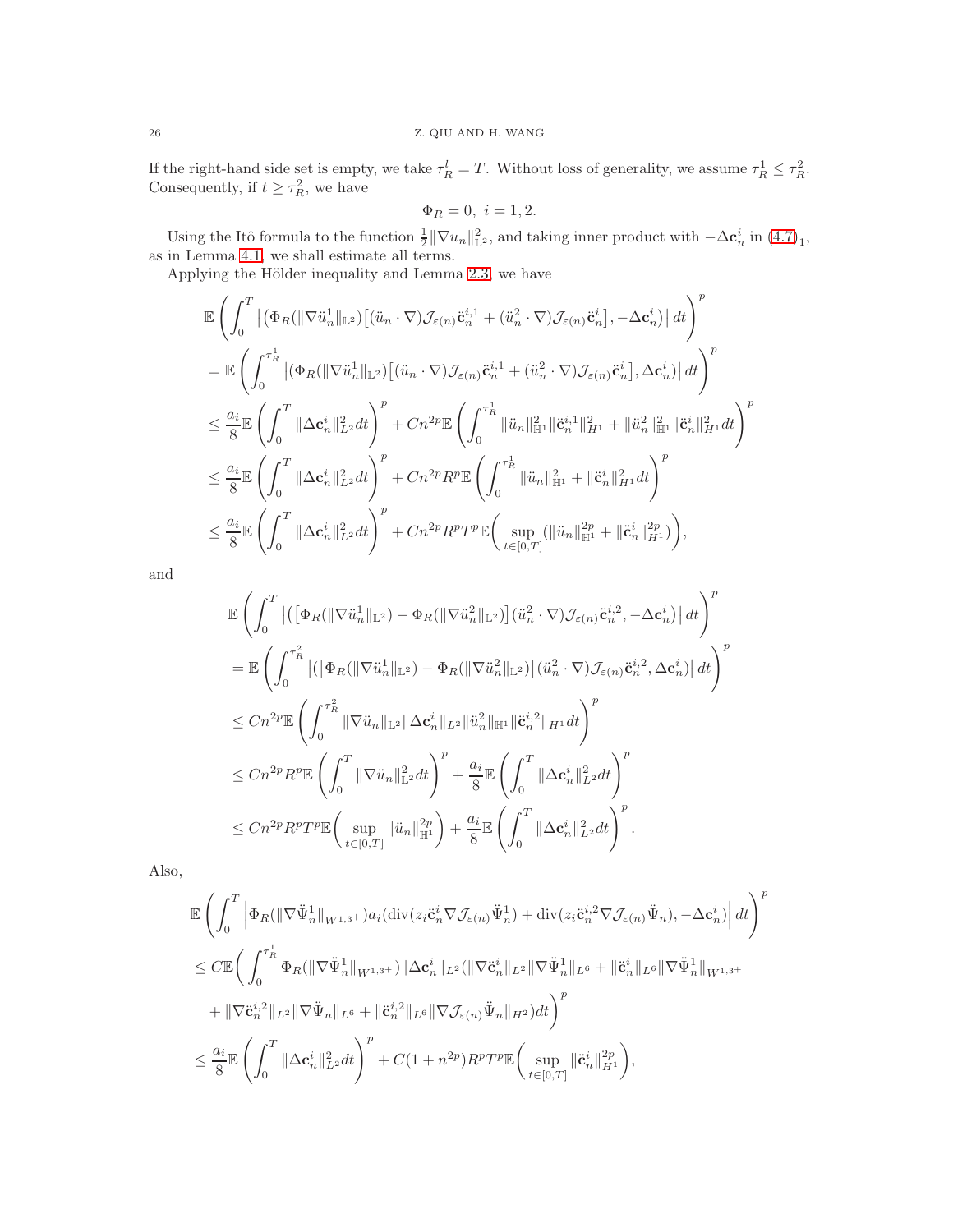and

$$
\begin{split} &\mathbb{E}\left(\int_{0}^{T}\left|\left(\left[\Phi_{R}(\|\nabla\ddot{\Psi}_{n}^{1}\|_{W^{1,3^{+}}})-\Phi_{R}(\|\nabla\ddot{\Psi}_{n}^{2}\|_{W^{1,3^{+}}})\right]a_{i}\mathrm{div}(z_{i}\ddot{\mathbf{c}}_{n}^{i,2}\nabla\mathcal{J}_{\varepsilon(n)}\ddot{\Psi}_{n}^{2}),-\Delta\mathbf{c}_{n}^{i}\right)\right|dt\right)^{p} \\ &\leq C\mathbb{E}\bigg(\int_{0}^{\tau_{R}^{2}}\|\nabla\ddot{\Psi}_{n}\|_{W^{1,3^{+}}}\|\Delta\mathbf{c}_{n}^{i}\|_{L^{2}}\|\nabla\ddot{\mathbf{c}}_{n}^{i,2}\|_{L^{2}}\|\nabla\mathcal{J}_{\varepsilon(n)}\ddot{\Psi}_{n}^{2}\|_{H^{2}}dt\bigg)^{p} \\ &\leq Cn^{2p}R^{p}\mathbb{E}\bigg(\int_{0}^{\tau_{R}^{2}}\|\nabla\ddot{\Psi}_{n}\|_{W^{1,3^{+}}}\|\Delta\mathbf{c}_{n}^{i}\|_{L^{2}}dt\bigg)^{p} \\ &\leq \frac{a_{i}}{8}\mathbb{E}\left(\int_{0}^{T}\|\Delta\mathbf{c}_{n}^{i}\|_{L^{2}}^{2}dt\right)^{p}+Cn^{4p}R^{2p}T^{p}\mathbb{E}\bigg(\sup_{t\in[0,T]}\|\ddot{\mathbf{c}}_{n}^{i}\|_{H^{1}}^{2p}\bigg). \end{split}
$$

Using the Hölder inequality and the trace inequality, we have

$$
\left| \int_{\partial \mathcal{D}} z_i (\ddot{\mathbf{c}}_n^{i,1} - \ddot{\mathbf{c}}_n^{i,2}) \mathbf{c}_n^i \eta d\mathcal{S} \right| \leq C \| \eta \|_{L^{\infty}(\partial \mathcal{D})} \| \ddot{\mathbf{c}}_n^i \|_{L^2(\partial \mathcal{D})} \| \mathbf{c}_n^i \|_{L^2(\partial \mathcal{D})}
$$
  

$$
\leq \frac{1}{4} \| \mathbf{c}_n^i \|_{H^1}^2 + C \| \eta \|_{L^{\infty}(\partial \mathcal{D})}^2 \| \ddot{\mathbf{c}}_n^i \|_{H^1}^2.
$$

Similarly, we could estimate the rest of terms in velocity equation by the same way due to the same constitution, we do not give the details. Hence, choosing the time  $T$  small enough and assuming that  $\eta$  satisfies  $C\|\eta\|_{L^{\infty}(\partial\mathcal{D})}^{2p} \leq \frac{1}{2}$ , we infer that the mapping is a contraction for any fixed  $n, R$ . This completes the proof.

We verified both conditions of contraction mapping theorem, the local existence and uniqueness of approximate solutions  $(u_n, c_n^i) \in X$  to system [\(4.2\)](#page-22-0) follows. In order to extend the local solution to global, we proceed to show that the bounds are independent of  $n$ .

<span id="page-26-4"></span>**Lemma 4.3.** Assume that assumption [\(2.6\)](#page-5-3) holds. Then, the sequence of solutions  $(u_n, c_n^i)$  has *the following a priori estimates for all*  $p, j \in [1, \infty)$ 

<span id="page-26-0"></span>
$$
\mathbb{E}\left(\sup_{t\in[0,T]}\|\mathbf{c}_n^i\|_{L^j}^p\right)\leq C,\tag{4.9}
$$

$$
\mathbb{E}\left(\sup_{t\in[0,T]}\|u_n\|_{\mathbb{H}^1}^{2p}\right) + \mathbb{E}\left(\int_0^T \|\Delta u_n\|_{\mathbb{L}^2}^2 dt\right)^p \le C,\tag{4.10}
$$

*where constant* C *is independent of* n *but depends on* R*.*

*Proof.* For simplification, we use  $(u, \mathbf{c}_i, \Psi)$  instead of  $(u_n, \mathbf{c}_n^i, \Psi_n)$ . Following the ideas of [\[39\]](#page-41-21), we *n* root. For simplification, we use  $(u, c_i, \Psi)$  instead of  $(u_n, c_n, \Psi_n)$ . Following the ideas of [59], we use the Moser-type iteration to show [\(4.9\)](#page-26-0). Taking inner product with  $c_i^{2k-1}$  for  $k = 2, 3, \cdots$  in  $(4.2)_1$  $(4.2)_1$ , using the fact that  $(u \cdot \nabla \mathbf{c}_i, \mathbf{c}_i^{2k-1}) = 0$ , we obtain

$$
\frac{1}{2k}d\|\mathbf{c}_{i}\|_{L^{2k}}^{2k} + \frac{2k-1}{k^{2}}a_{i}\|\nabla\mathbf{c}_{i}^{k}\|_{L^{2}}^{2}dt \leq C\widetilde{\Phi}_{R}\frac{2k-1}{k}\|\nabla\Psi\|_{L^{6}}\|\mathbf{c}_{i}^{k}\|_{L^{3}}\|\nabla\mathbf{c}_{i}^{k}\|_{L^{2}}\n\leq C R\|\mathbf{c}_{i}^{k}\|_{L^{2}}^{\frac{2}{3}}\|\nabla\mathbf{c}_{i}^{k}\|_{L^{2}}^{\frac{4}{3}}dt,
$$
\n(4.11)

where  $\widetilde{\Phi}_R := \Phi_R(\|\nabla\Psi\|_{W^{1,3+}})$ . The Young inequality gives

<span id="page-26-3"></span>
$$
d||\mathbf{c}_i||_{L^{2k}}^{2k} + a_i||\nabla \mathbf{c}_i^k||_{L^2}^2 dt \le C_k R||\mathbf{c}_i^k||_{L^1}^2 dt,
$$
\n(4.12)

where  $C_k$  is a constant satisfying  $C_k \le ck^m$  for m large. By interpolating  $\|\mathbf{c}_i^k\|_{L^2}^2 \le C(\|\nabla \mathbf{c}_i^k\|_{L^2}^2 +$  $\|\mathbf{c}_i^k\|_{L^1}^2$ , and using [\(4.12\)](#page-26-1), we find

<span id="page-26-2"></span><span id="page-26-1"></span>
$$
\frac{d}{dt} \|\mathbf{c}_i\|_{L^{2k}}^{2k} \le -C \|\mathbf{c}_i\|_{L^{2k}}^{2k} + C_k R \|\mathbf{c}_i\|_{L^k}^{2k}.\tag{4.13}
$$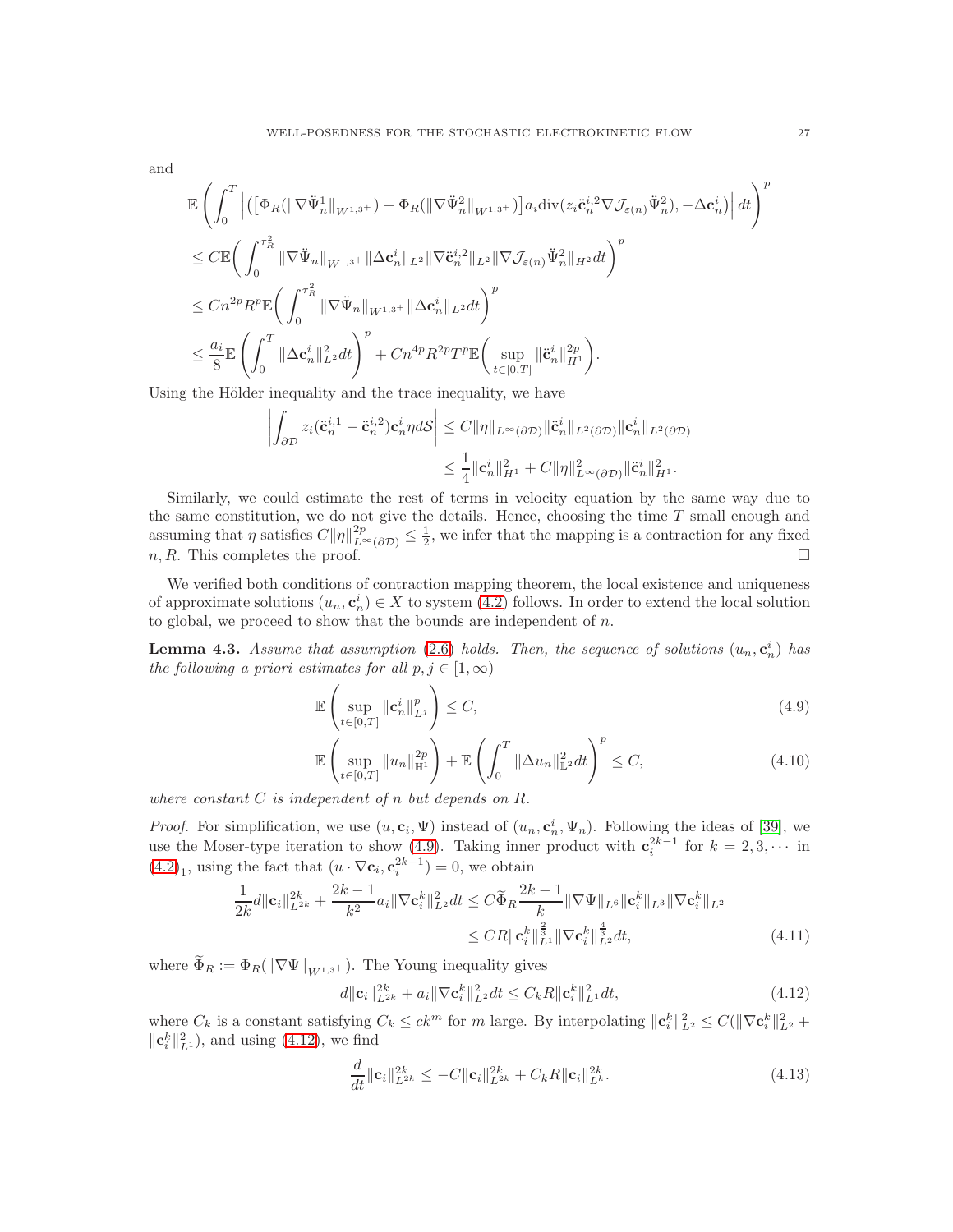We use the Gronwall lemma and [\(4.13\)](#page-26-2) to obtain

$$
\sup_{t \in [0,T]} \|\mathbf{c}_i\|_{L^{2k}}^{2k} \leq \|\mathbf{c}_i(0)\|_{L^{2k}}^{2k} + C_k R \sup_{t \in [0,T]} \|\mathbf{c}_i\|_{L^k}^{2k} \n\leq C \|\mathbf{c}_i(0)\|_{L^{\infty}}^{2k} + C_k R \sup_{t \in [0,T]} \|\mathbf{c}_i\|_{L^k}^{2k} \n\leq C \|\mathbf{c}_i(0)\|_{L^{\infty}}^{2k} + C R k^m \left( \sup_{t \in [0,T]} \|\mathbf{c}_i\|_{L^k}^{2k} \right),
$$

consequently,

<span id="page-27-1"></span><span id="page-27-0"></span>
$$
\sup_{t\in[0,T]}\|\mathbf{c}_{i}\|_{L^{2k}}\leq C^{\frac{1}{2k}}\|\mathbf{c}_{i}(0)\|_{L^{\infty}}+(CR)^{\frac{1}{2k}}k^{\frac{m}{2k}}\left(\sup_{t\in[0,T]}\|\mathbf{c}_{i}\|_{L^{k}}\right).
$$
\n(4.14)

Letting  $k = 2^j$  for all  $j \in \mathbb{N}$  in [\(4.14\)](#page-27-0), we get

$$
\sup_{t\in[0,T]}\|\mathbf{c}_{i}\|_{L^{2^{j+1}}}\leq C^{\frac{1}{2^{j+1}}}\|\mathbf{c}_{i}(0)\|_{L^{\infty}}+(CR)^{\frac{1}{2^{j+1}}}2^{\frac{jm}{2^{j+1}}}\left(\sup_{t\in[0,T]}\|\mathbf{c}_{i}\|_{L^{2^{j}}}\right).
$$

By the iteration,

$$
\sup_{t\in[0,T]}\|\mathbf{c}_{i}\|_{L^{2^{j+1}}} \leq j(CR)^{\sum_{j=1}^{\infty}\frac{1}{2^{j+1}}}\,2^{\sum_{j=1}^{\infty}\frac{j^{m}}{2^{j+1}}}\left(\|\mathbf{c}_{i}(0)\|_{L^{\infty}}+\sup_{t\in[0,T]}\|\mathbf{c}_{i}\|_{L^{2}}\right). \tag{4.15}
$$

Taking power  $p$  and then expectation in  $(4.15)$ , since the series are convergent, we have

<span id="page-27-2"></span>
$$
\mathbb{E}\left(\sup_{t\in[0,T]}\|\mathbf{c}_i\|_{L^{2^{j+1}}}^p\right)\leq C(j,m,p)\left(\mathbb{E}\|\mathbf{c}_i(0)\|_{L^\infty}^p+\mathbb{E}\left(\sup_{t\in[0,T]}\|\mathbf{c}_i\|_{L^2}^p\right)\right).
$$
(4.16)

Bound [\(4.9\)](#page-26-0) follows from [\(4.16\)](#page-27-2) and [\(3.20\)](#page-11-3).

Next, we use the Itô formula to the function  $\frac{1}{2} \|\nabla u\|_{\mathbb{L}^2}^2$  to obtain

$$
\frac{1}{2}d\|\nabla u\|_{\mathbb{L}^{2}}^{2} + \mu\|\Delta u\|_{\mathbb{L}^{2}}^{2}dt \n= \overline{\Phi}_{R}(u \cdot \nabla \mathcal{J}_{\varepsilon}u, \Delta u)dt - \widetilde{\Phi}_{R}(\nabla(\kappa \rho \nabla \mathcal{J}_{\varepsilon}\Psi), \nabla u)dt + (\nabla P\mathcal{J}_{\varepsilon}f(u, \nabla \Psi), \nabla u)dW \n+ \frac{1}{2}\|\nabla P\mathcal{J}_{\varepsilon}f(u, \nabla \Psi)\|_{L_{2}(\mathcal{H};\mathbb{L}^{2})}^{2}dt \n\leq C\overline{\Phi}_{R}\|\Delta u\|_{\mathbb{L}^{2}}\|u\|_{L^{4}}\|\nabla u\|_{L^{4}}dt + C\|\Delta u\|_{\mathbb{L}^{2}}\|\rho\|_{L^{3}}\|\nabla \Psi\|_{L^{6}}dt \n+ \frac{\ell_{3}}{2}(\|\nabla u\|_{\mathbb{L}^{2}}^{2} + \|\Delta \Psi\|_{L^{2}}^{2})dt + (\nabla \mathcal{J}_{\varepsilon}f(u, \nabla \Psi), \nabla u)dW \n\leq C\overline{\Phi}_{R}\|\Delta u\|_{\mathbb{L}^{2}}^{\frac{3}{2}}\|u\|_{\mathbb{L}^{2}}^{\frac{1}{2}}\|\nabla u\|_{\mathbb{L}^{2}}dt + \frac{1}{4}\|\Delta u\|_{\mathbb{L}^{2}}^{2}dt + C\|\rho\|_{L^{3}}^{2}\|\nabla \Psi\|_{L^{6}}^{2}dt \n+ \ell_{3}(\|\nabla u\|_{\mathbb{L}^{2}}^{2} + \|\Delta \Psi\|_{L^{2}}^{2})dt + (\nabla \mathcal{J}_{\varepsilon}f(u, \nabla \Psi), \nabla u)dW \n\leq \frac{1}{2}\|\Delta u\|_{\mathbb{L}^{2}}^{2}dt + (\overline{\Phi}_{R}^{2}\|u\|_{\mathbb{L}^{2}}^{2}\|\nabla u\|_{\mathbb{L}^{2}}^{2}) + C(\|\rho\|_{L^{3}}^{2}\|\nabla \Psi\|_{L^{6}}^{2}dt \n+ C(\|\nab
$$

where  $\overline{\Phi}_R := \Phi_R(\|\nabla u_n\|_{\mathbb{L}^2}^2)$ . In the first inequality above, we used the Hölder inequality, Lemma [2.3](#page-3-3) and assumption [\(2.6\)](#page-5-3). In the second inequality, we used the Gagliardo-Nirenberg inequality [\(3.41\)](#page-17-4), leading to

<span id="page-27-3"></span>
$$
|(u\cdot \nabla \mathcal{J}_\varepsilon u,\Delta u)|\leq C\left\{\begin{aligned} &\|\Delta u\|_{\mathbb{L}^2}\|u\|_{\mathbb{L}^4}\|\nabla u\|_{\mathbb{L}^4},\ \text{if}\quad d=2,\\ &\|\Delta u\|_{\mathbb{L}^2}\|u\|_{\mathbb{L}^6}\|\nabla u\|_{\mathbb{L}^3},\ \text{if}\quad d=3,\end{aligned}\right.
$$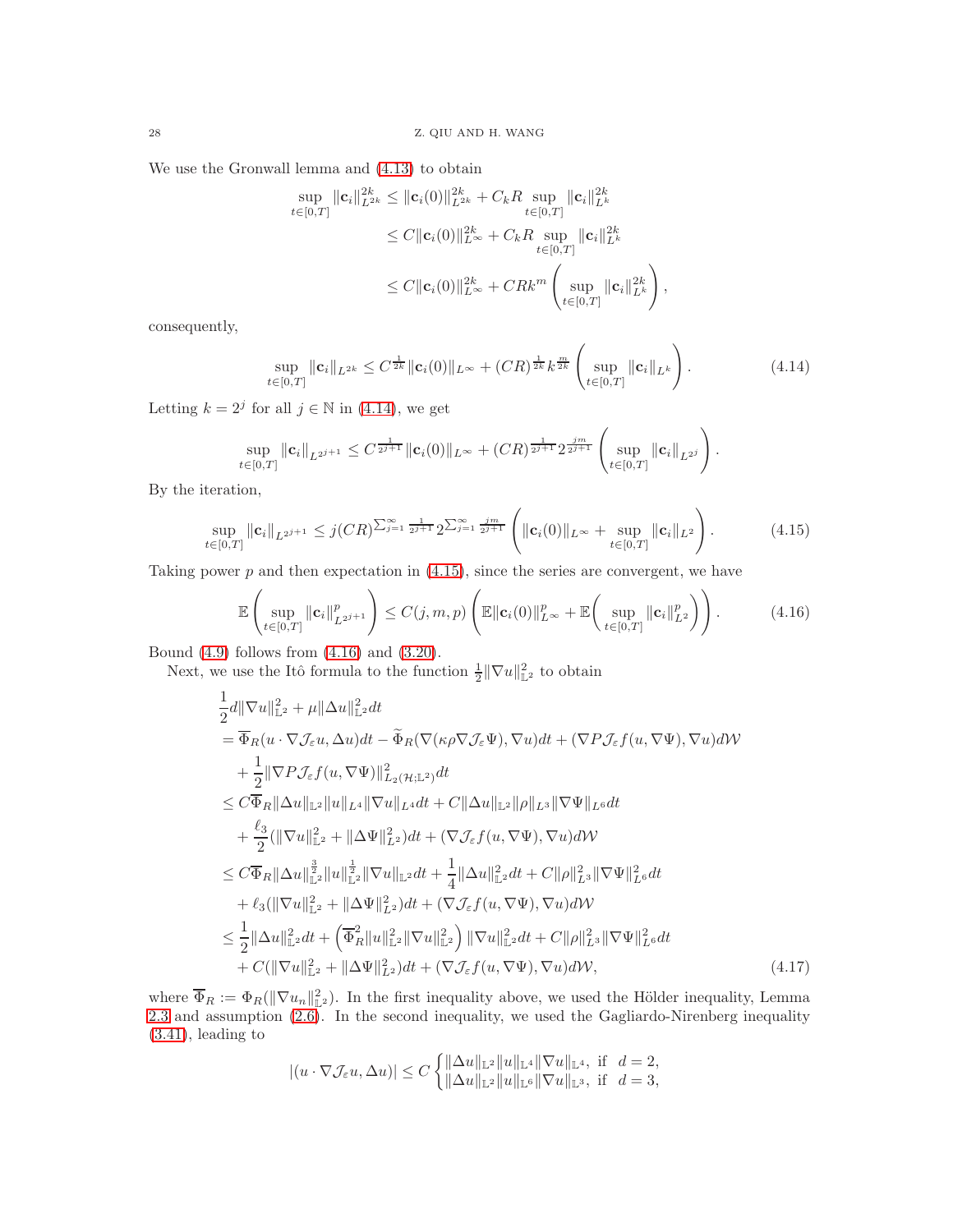$$
\leq C\begin{cases} \|\Delta u\|_{\mathbb{L}^2}^\frac{3}{2} \|u\|_{\mathbb{L}^2}^\frac{1}{2} \|\nabla u\|_{\mathbb{L}^2}, \ \text{if} \ \ d=2,\\ \|\Delta u\|_{\mathbb{L}^2}^\frac{3}{2} \|u\|_{\mathbb{L}^6} \|\nabla u\|_{\mathbb{L}^2}^\frac{1}{2}, \ \text{if} \ \ d=3. \end{cases}
$$

For the stochastic term, assumption [\(2.6\)](#page-5-3), Lemma [2.3,](#page-3-3) and the similar argument of [\(3.16\)](#page-10-2) imply

$$
\mathbb{E}\left(\sup_{s\in[0,t]}\left|\int_0^s (\nabla P\mathcal{J}_{\varepsilon}f(u,\nabla\Psi),\nabla u)d\mathcal{W}\right|^p\right) \n\leq \frac{1}{2}\mathbb{E}\left(\sup_{s\in[0,t]}\|\nabla u\|_{\mathbb{L}^2}^{2p}\right) + C\mathbb{E}\left(\int_0^t \|\nabla u\|_{\mathbb{L}^2}^2 + \|\Delta\Psi\|_{L^2}^2 ds\right)^p.
$$
\n(4.18)

From [\(4.17\)](#page-27-3) and [\(4.18\)](#page-28-0), again by the Gronwall lemma, we have

$$
\mathbb{E}\left(\sup_{t\in[0,T]}\|u\|_{\mathbb{H}^1}^{2p}\right)+\mathbb{E}\left(\int_0^T\|\Delta u\|_{\mathbb{L}^2}^2dt\right)^p\leq C,
$$

where C is independent of n. This completes the proof.  $\square$ 

*Remark* 4.3. Actually, in inequality [\(4.11\)](#page-26-3), it is enough for the cut-off function  $\Phi$  depending on the norm  $\|\nabla\Psi\|_{L^6}$ .

<span id="page-28-5"></span>*Remark* 4.4. In the last line of [\(4.17\)](#page-27-3), we use the truncation operator  $\overline{\Phi}_R$  to control the "bad" term  $||u||_{\mathbb{L}^2}^2 ||\nabla u||_{\mathbb{L}^2}^2$ . Therefore, if we could show

$$
\mathbb{E}\int_0^t \|u\|_{\mathbb{L}^2}^2 \|\nabla u\|_{\mathbb{L}^2}^2 ds \le C,
$$

for a constant  $C$  which is independent of  $R, n$ , then the global solution follows.

Next, we improve the space regularity of  $\mathbf{c}_n^i$ .

<span id="page-28-4"></span>**Lemma 4.4.** The approximate solutions  $\mathbf{c}_n^i$  satisfy

$$
\mathbb{E}\left(\sup_{t\in[0,T]}\|\mathbf{c}_n^i\|_{H^1}^{2p}\right) + \mathbb{E}\left(\int_0^T a_i \|\mathbf{c}_n^i\|_{H^2}^2 dt\right)^p \le C,\tag{4.19}
$$

*for a constant* C *depending on* R *but independent of* n and  $p \in [1, \infty)$ *.* 

*Proof.* Taking inner product with  $-\Delta \mathbf{c}^i$  in equation  $(4.2)_1$ , yields that

$$
\frac{1}{2}d\left(\|\nabla \mathbf{c}^i\|_{L^2}^2 + \int_{\partial \mathcal{D}} \eta z_i(\mathbf{c}^i)^2 d\mathcal{S}\right) + a_i \|\Delta \mathbf{c}^i\|_{L^2}^2 dt \n= \overline{\Phi}_R(u \cdot \nabla \mathcal{J}_{\varepsilon} \mathbf{c}^i, \Delta \mathbf{c}^i) dt + \widetilde{\Phi}_R(a_i \text{div} (z_i \mathbf{c}^i \nabla \mathcal{J}_{\varepsilon} \Psi), -\Delta \mathbf{c}^i) dt.
$$
\n(4.20)

Again using the Hölder inequality and the Gagliardo-Nirenberg inequality [\(3.41\)](#page-17-4), we get

$$
\overline{\Phi}_{R}|(u \cdot \nabla J_{\varepsilon} \mathbf{c}^{i}, \Delta \mathbf{c}^{i})| \leq \begin{cases} \frac{a_{i}}{6} \|\Delta \mathbf{c}^{i}\|_{L^{2}}^{2} + C \overline{\Phi}_{R}^{2} \|u\|_{\mathbb{L}^{2}}^{2} \|\nabla u\|_{\mathbb{L}^{2}}^{2} \|\nabla \mathbf{c}^{i}\|_{L^{2}}^{2}, & \text{if } d = 2, \\ \frac{a_{i}}{6} \|\Delta \mathbf{c}^{i}\|_{L^{2}}^{2} + C \overline{\Phi}_{R}^{2} \|\nabla u\|_{\mathbb{L}^{2}}^{4} \|\nabla \mathbf{c}^{i}\|_{L^{2}}^{2}, & \text{if } d = 3. \end{cases}
$$
(4.21)

Similarly,

<span id="page-28-2"></span>
$$
\widetilde{\Phi}_{R} |(a_{i}z_{i}\nabla \mathbf{c}^{i}\nabla \mathcal{J}_{\varepsilon}\Psi, -\Delta \mathbf{c}^{i})| \leq C \widetilde{\Phi}_{R} \|\nabla \Psi\|_{L^{\infty}} \|\nabla \mathbf{c}^{i}\|_{L^{2}} \|\Delta \mathbf{c}^{i}\|_{L^{2}} \n\leq \frac{a_{i}}{6} \|\Delta \mathbf{c}^{i}\|_{L^{2}}^{2} + C \widetilde{\Phi}_{R}^{2} \|\nabla \Psi\|_{L^{\infty}}^{2} \|\nabla \mathbf{c}^{i}\|_{L^{2}}^{2},
$$
\n(4.22)

and

$$
\widetilde{\Phi}_{R} |(a_{i} z_{i} \mathbf{c}^{i} \Delta \mathcal{J}_{\varepsilon} \Psi, -\Delta \mathbf{c}^{i})| \leq C \widetilde{\Phi}_{R} \|\Delta \mathbf{c}^{i}\|_{L^{2}} \|\mathbf{c}^{i}\|_{L^{6}} \|\Delta \Psi\|_{L^{3}} \n\leq \frac{a_{i}}{6} \|\Delta \mathbf{c}^{i}\|_{L^{2}}^{2} + C \widetilde{\Phi}_{R}^{2} \|\Delta \Psi\|_{L^{3}}^{2} (\|\nabla \mathbf{c}^{i}\|_{L^{2}}^{2} + \|\mathbf{c}^{i}\|_{L^{2}}^{2}).
$$
\n(4.23)

<span id="page-28-6"></span><span id="page-28-3"></span><span id="page-28-1"></span><span id="page-28-0"></span>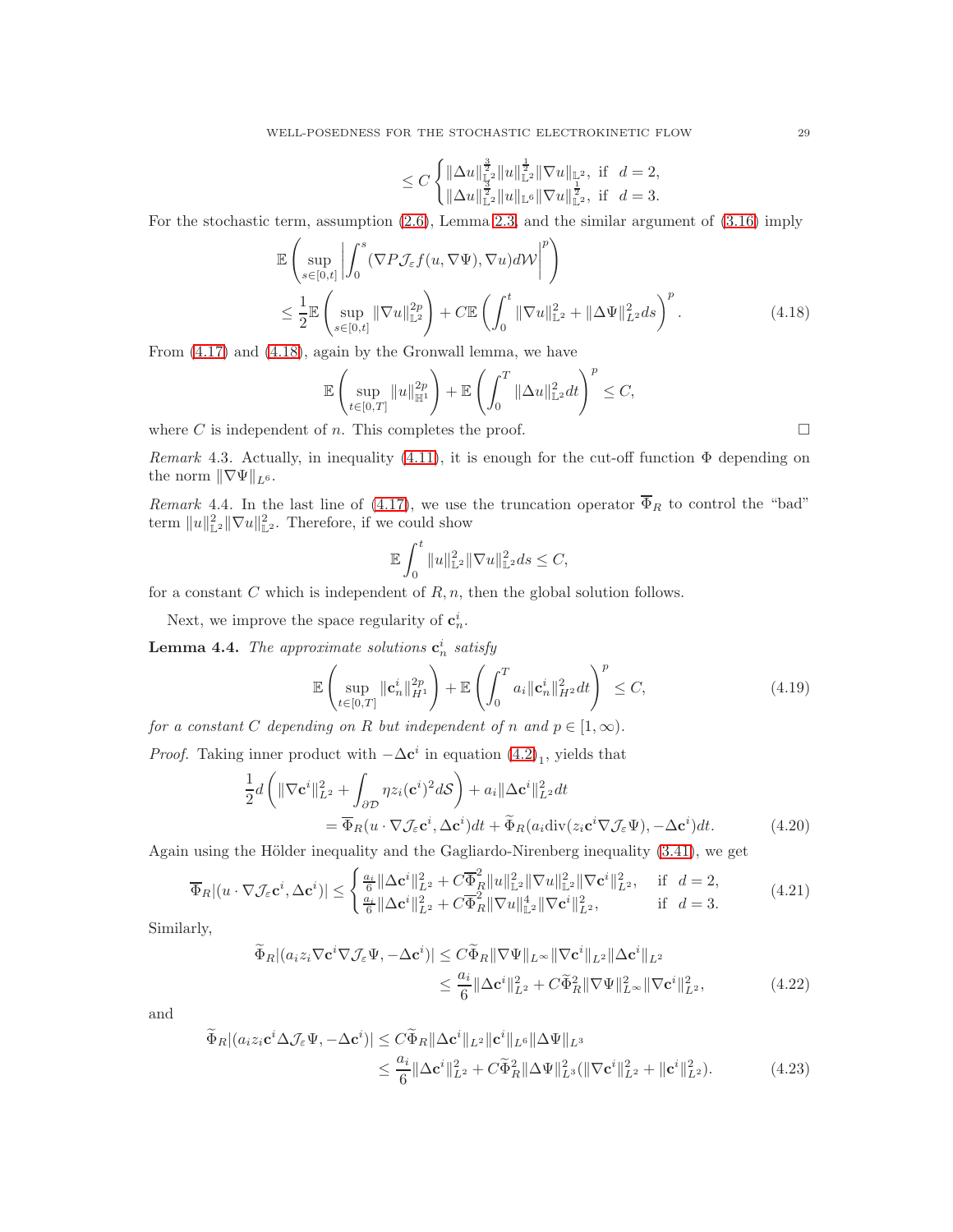Collecting  $(4.20)-(4.23)$  $(4.20)-(4.23)$ , we arrive at

$$
\begin{aligned} &\frac{1}{2}d\left(\|\nabla \mathbf{c}^i\|_{L^2}^2+\int_{\partial \mathcal{D}}\eta z_i(\mathbf{c}^i)^2d\mathcal{S}\right)+a_i\|\Delta \mathbf{c}^i\|_{L^2}^2dt\\ &\leq \frac{a_i}{2}\|\Delta \mathbf{c}^i\|_{L^2}^2dt+C\widetilde{\Phi}_R^2(R^4+\|\nabla \Psi\|_{L^\infty}^2+\|\Delta \Psi\|_{L^3}^2)\|\nabla \mathbf{c}^i\|_{L^2}^2dt\\ &+C\widetilde{\Phi}_R^2(R^4+\|\nabla \Psi\|_{L^\infty}^2+\|\Delta \Psi\|_{L^3}^2)\|\mathbf{c}^i\|_{L^2}^2dt\\ &\leq \frac{a_i}{2}\|\Delta \mathbf{c}^i\|_{L^2}^2dt+C(1+R^4)\|\nabla \mathbf{c}^i\|_{L^2}^2dt+C(1+R^4)\|\mathbf{c}^i\|_{L^2}^2dt.\end{aligned}
$$

Taking integral of time t, and then supremum over  $t \in [0, T]$ , by Lemma [2.2,](#page-3-0) we have

$$
\frac{1}{2} \sup_{t \in [0,T]} \|\nabla \mathbf{c}^{i}\|_{L^{2}}^{2} + \int_{0}^{T} \frac{a_{i}}{2} \|\Delta \mathbf{c}^{i}\|_{L^{2}}^{2} dt \n\leq \|\nabla \mathbf{c}_{0}^{i}\|_{L^{2}}^{2} + \int_{\partial \mathcal{D}} \eta z_{i} (\mathbf{c}_{0}^{i})^{2} dS + C \int_{0}^{T} (1 + R^{4}) \|\nabla \mathbf{c}^{i}\|_{L^{2}}^{2} dt \n+ C \int_{0}^{T} (1 + R^{4}) \|\mathbf{c}^{i}\|_{L^{2}}^{2} dt + \frac{1}{2} \sup_{t \in [0,T]} \int_{\partial \mathcal{D}} \eta z_{i} (\mathbf{c}^{i})^{2} dS \Big| \n\leq \|\nabla \mathbf{c}_{0}^{i}\|_{L^{2}}^{2} + \|\eta\|_{L^{\infty}} |z_{i}\| \|\mathbf{c}_{0}^{i}\|_{L^{2}(\partial \mathcal{D})}^{2} + C \int_{0}^{T} (1 + R^{4}) \|\nabla \mathbf{c}^{i}\|_{L^{2}}^{2} dt \n+ C \int_{0}^{T} (1 + R^{4}) \|\mathbf{c}^{i}\|_{L^{2}}^{2} dt + \frac{1}{2} \|\eta\|_{L^{\infty}} |z_{i}| \sup_{t \in [0,T]} \|\mathbf{c}^{i}\|_{L^{2}(\partial \mathcal{D})}^{2}
$$
\n
$$
\leq \|\nabla \mathbf{c}_{0}^{i}\|_{L^{2}}^{2} + \|\eta\|_{L^{\infty}} |z_{i}\| \|\mathbf{c}_{0}^{i}\|_{L^{2}(\partial \mathcal{D})}^{2} + C \int_{0}^{T} (1 + R^{4}) \|\nabla \mathbf{c}^{i}\|_{L^{2}}^{2} dt \n+ C \int_{0}^{T} (1 + R^{4}) \|\mathbf{c}^{i}\|_{L^{2}}^{2} dt + \frac{1}{2} \|\eta\|_{L^{\infty}} |z_{i}| \sup_{t \in [0,T]} (\delta \|\nabla \mathbf{c}^{i}\|_{L^{2}}^{2} + C(\delta) \|\mathbf{c}^{i}\|_{L^{1}}^{2}),
$$

choosing  $\delta$  small enough such that

<span id="page-29-0"></span>
$$
\delta \|\eta\|_{L^\infty}|z_i| \le \frac{1}{2},
$$

as well as  $(1.8)$ , then we have from  $(4.24)$ 

$$
\frac{1}{4} \sup_{t \in [0,T]} \|\nabla \mathbf{c}^i\|_{L^2}^2 + \int_0^T \frac{a_i}{2} \|\Delta \mathbf{c}^i\|_{L^2}^2 dt
$$
\n
$$
\leq \|\nabla \mathbf{c}_0^i\|_{L^2}^2 + \|\eta\|_{L^\infty} |z_i|\| \mathbf{c}_0^i\|_{L^2(\partial \mathcal{D})}^2 + C \int_0^T (1 + R^4) \|\nabla \mathbf{c}^i\|_{L^2}^2 dt
$$
\n
$$
+ C \int_0^T (1 + R^4) \|\mathbf{c}^i\|_{L^2}^2 dt + \frac{1}{2} C(\delta) \|\eta\|_{L^\infty} |z_i| \sup_{t \in [0,T]} \|\mathbf{c}^i\|_{L^1}^2
$$
\n
$$
\leq \|\nabla \mathbf{c}_0^i\|_{L^2}^2 + \|\eta\|_{L^\infty} |z_i| \|\mathbf{c}_0^i\|_{L^2(\partial \mathcal{D})}^2 + C \int_0^T (1 + R^4) \|\nabla \mathbf{c}^i\|_{L^2}^2 dt
$$
\n
$$
+ C \int_0^T (1 + R^4) \|\mathbf{c}^i\|_{L^2}^2 dt + \frac{1}{2} C(\delta) \|\eta\|_{L^\infty} |z_i| \|\mathbf{c}_0^i\|_{L^1}^2. \tag{4.25}
$$

Taking power  $p$  and taking expectation in  $(4.25)$ , using the Gronwall lemma,  $(3.20)$ , we conclude

$$
\mathbb{E}\left(\sup_{t\in[0,T]}\|\nabla \mathbf{c}^i\|_{L^2}^{2p}\right) + \mathbb{E}\left(\int_0^T a_i \|\Delta \mathbf{c}^i\|_{L^2}^2 dt\right)^p \leq C,
$$

where C depends on  $R, T$  and initial data but independent of  $n$ .

<span id="page-29-1"></span>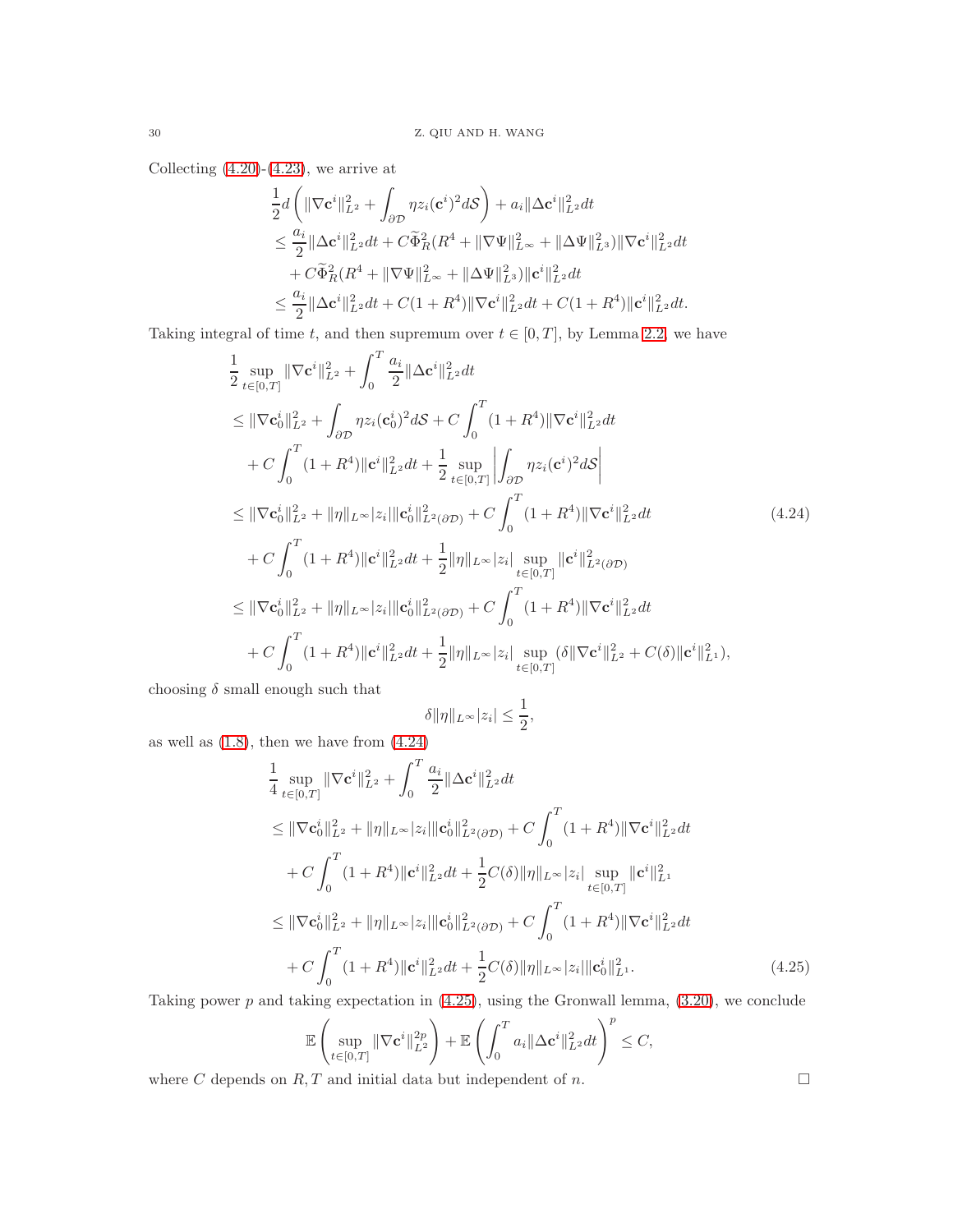Again, using the elliptic regularity theory, from [\(2.1\)](#page-3-1) and [\(4.19\)](#page-28-3), we can infer that

$$
\Psi \in L^{p}(\Omega; L^{\infty}(0, T; H^{3}) \cap L^{2}(0, T; H^{4})).
$$
\n(4.26)

4.1.2. *Stochastic compactness.* Similar to the stochastic compactness argument in the previous section, we also define the measure set and the path space as follows:

$$
\widetilde{\mathcal{L}} = \widetilde{\mathcal{L}}^u * \widetilde{\mathcal{L}}^{c^i} * \widetilde{\mathcal{L}}^{\Psi} * \widetilde{\mathcal{L}}^{\mathcal{W}},
$$

where  $\widetilde{\mathcal{L}}^u$  is the law of u on the path space

$$
\widetilde{\mathbb{X}}_u := L^2_w(0,T;H^2(\mathcal{D})) \cap L^2(0,T;\mathbb{H}^1(\mathcal{D})),
$$

 $\widetilde{\mathcal{L}}^{\mathbf{c}^i}$  is the law of  $\mathbf{c}^i$  on the path space

$$
\widetilde{\mathbb{X}}_{\mathbf{c}^i} := L^2_w(0,T;H^2(\mathcal{D})) \cap L^2(0,T;H^1(\mathcal{D})),
$$

 $\widetilde{\mathcal{L}}^{\Psi}$  is the law of  $\Psi$  on the path space

$$
\widetilde{\mathbb{X}}_{\Psi} := L^2_w(0,T; H^4(\mathcal{D})) \cap L^2(0,T; H^3(\mathcal{D})) \cap C([0,T]; H^2(\mathcal{D})),
$$

 $\widetilde{\mathcal{L}}^{\mathcal{W}}$  is the law of  $\mathcal{W}$  on the path space

$$
\widetilde{\mathbb{X}}_{\mathcal{W}}:=C([0,T];\mathcal{H}_0).
$$

Let

$$
\widetilde{\mathbb{X}} := \widetilde{\mathbb{X}}_u \times \widetilde{\mathbb{X}}_{\mathbf{c}^i} \times \widetilde{\mathbb{X}}_{\Psi} \times \widetilde{\mathbb{X}}_{\mathcal{W}}.
$$

<span id="page-30-0"></span>**Corollary 4.1.** The measure set  $\left\{\widetilde{\mathcal{L}}^n\right\}_{n\geq1}$  is tight on path space  $\widetilde{\mathbb{X}}$ .

*Proof.* The proof is totally same with Lemma [3.5,](#page-14-1) we omit the details.

Following Corollary [4.1,](#page-30-0) applying the Skorokhod-Jakubowski theorem [3.2,](#page-14-2) we also have the sto-chastic compactness result as Proposition [3.1:](#page-15-0) There exist a subsequence  $\left\{ \widetilde{\mathcal{L}}^{n_k} \right\}_{k \geq 1}$ , a new probability space  $(\tilde{\Omega}, \tilde{\mathcal{F}}, \tilde{\mathbb{P}})$  and new  $\tilde{\mathbb{X}}$ -valued measurable random variables sequence  $(\tilde{u}_{n_k}, \tilde{\mathbf{c}}_{n_k}^i, \tilde{\Psi}_{n_k}, \widetilde{\mathcal{W}}_{n_k})$ and  $(\tilde{u}, \tilde{\mathbf{c}}^i, \tilde{\Psi}, \tilde{\mathcal{W}})$  such that

- i.  $(\tilde{u}_{n_k}, \tilde{\mathbf{c}}_{n_k}^i, \tilde{\Psi}_{n_k}, \widetilde{\mathcal{W}}_{n_k}) \to (\tilde{u}, \tilde{\mathbf{c}}^i, \tilde{\Psi}, \widetilde{\mathcal{W}})$   $\tilde{\mathbb{P}}$ -a.s. in the topology of  $\tilde{\mathbb{X}},$
- ii. the laws of  $(\tilde{u}_{n_k}, \tilde{\mathbf{c}}_{n_k}^i, \tilde{\Psi}_{n_k}, \widetilde{\mathcal{W}}_{n_k})$  and  $(\tilde{u}, \tilde{\mathbf{c}}^i, \tilde{\Psi}, \widetilde{\mathcal{W}})$  are given by  $\left\{ \widetilde{\mathcal{L}}^{n_k} \right\}_{k \geq 1}$  and  $\widetilde{\mathcal{L}}$ , respectively, iii.  $\widetilde{\mathcal{W}}_{n_k}$  is a Wiener process relative to the filtration  $\widetilde{\mathcal{F}}_t^{n_k} = \sigma(\widetilde{u}_{n_k}, \widetilde{\mathbf{c}}_{n_k}^i, \widetilde{\mathcal{W}}_{n_k}).$

In the following, we still use  $(\tilde{u}_n, \tilde{\mathbf{c}}_n^i, \tilde{\Psi}_n, \tilde{\mathcal{W}}_n)$  standing for the new subsequence. As a result of ii, the sequence  $(\tilde{u}_n, \tilde{\mathbf{c}}_n^i, \tilde{\Psi}_n)$  also shares the following bounds:

$$
\widetilde{\mathbb{E}}\left(\sup_{t\in[0,T]}\|\widetilde{\mathbf{c}}_n^i\|_{H^1}^{2p}\right) + \widetilde{\mathbb{E}}\left(\int_0^T\|\widetilde{\mathbf{c}}_n^i\|_{H^2}^2dt\right)^p \le C,\tag{4.27}
$$

$$
\widetilde{\mathbb{E}}\left(\sup_{t\in[0,T]}\|\tilde{u}_n\|_{\mathbb{H}^1}^{2p}\right) + \widetilde{\mathbb{E}}\left(\int_0^T\|\tilde{u}_n\|_{H^2}^2dt\right)^p \le C,\tag{4.28}
$$

$$
\widetilde{\mathbb{E}}\left(\sup_{t\in[0,T]}\|\widetilde{\Psi}_n\|_{H^3}^{2p}\right) + \widetilde{\mathbb{E}}\left(\int_0^T\|\widetilde{\Psi}_n\|_{H^4}^2dt\right)^p \le C,\tag{4.29}
$$

where the constant  $C$  is independent of  $n$ .

<span id="page-30-3"></span><span id="page-30-2"></span><span id="page-30-1"></span>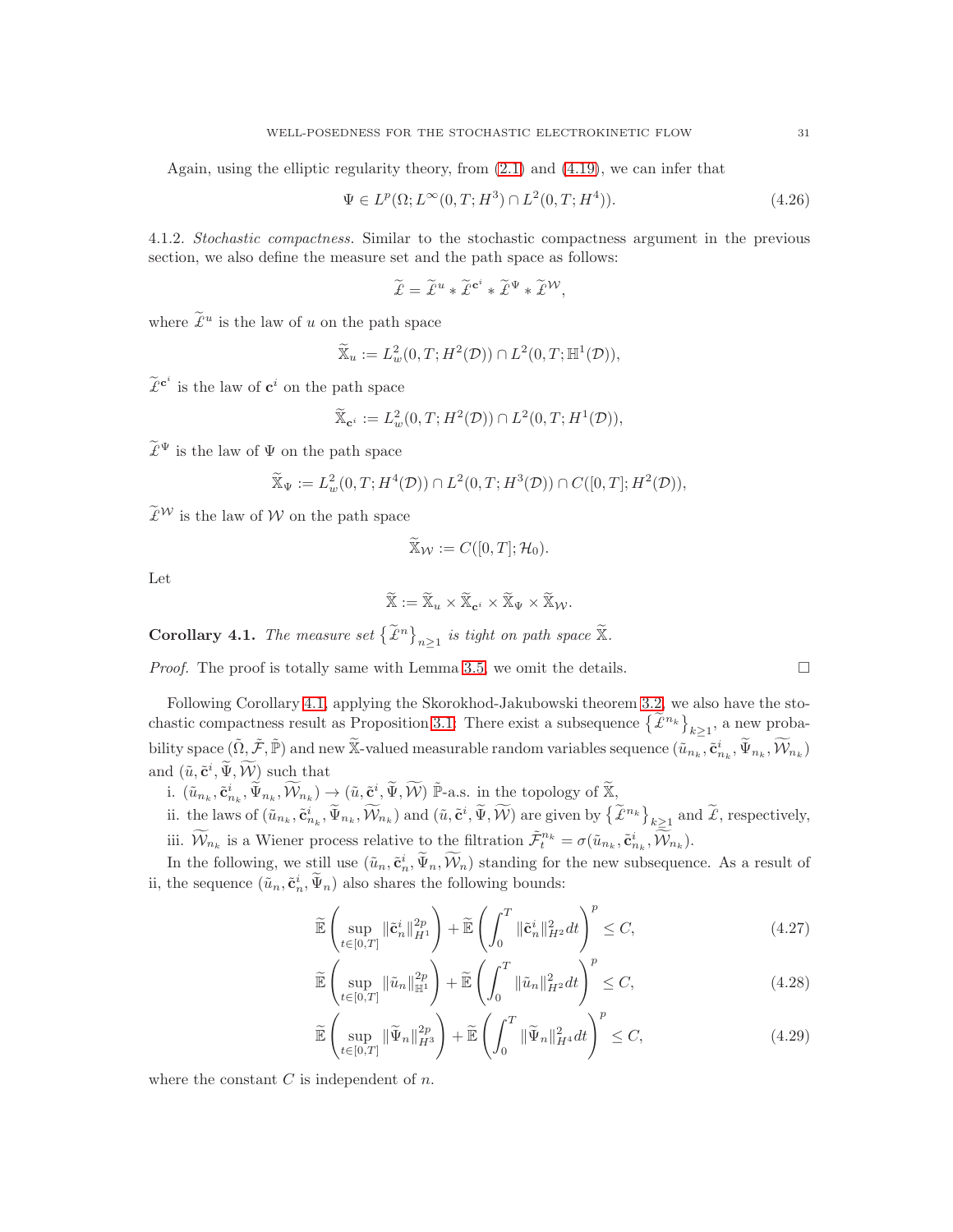4.1.3. *Identify the limit.* Here, we only consider the truncate nonlinear terms. Choose  $\varphi \in \mathbb{L}^2$ , and decompose

$$
\int_{0}^{t} (\Phi_R(\|\nabla \tilde{u}_n\|_{\mathbb{L}^2})(\tilde{u}_n \cdot \nabla) \mathcal{J}_{\varepsilon(n)}\tilde{u}_n - \Phi_R(\|\nabla \tilde{u}\|_{\mathbb{L}^2})(\tilde{u} \cdot \nabla)\tilde{u}, \varphi) ds \n= \int_{0}^{t} (\Phi_R(\|\nabla \tilde{u}_n\|_{\mathbb{L}^2}) - \Phi_R(\|\nabla \tilde{u}\|_{\mathbb{L}^2})) (\tilde{u}_n \cdot \nabla \mathcal{J}_{\varepsilon(n)}\tilde{u}_n, \varphi) ds \n+ \int_{0}^{t} \Phi_R(\|\nabla \tilde{u}\|_{\mathbb{L}^2}) ((\tilde{u}_n - \tilde{u}) \cdot \nabla \mathcal{J}_{\varepsilon(n)}\tilde{u}_n, \varphi) ds \n+ \int_{0}^{t} \Phi_R(\|\nabla \tilde{u}\|_{\mathbb{L}^2}) (\tilde{u} \cdot \nabla(\mathcal{J}_{\varepsilon(n)}\tilde{u}_n - \tilde{u}), \varphi) ds \n=: J_1 + J_2 + J_3.
$$
\n(4.30)

Employing the smoothness of  $\Phi_R$  and the mean-value theorem, the embedding  $H^1 \hookrightarrow L^6$ , and the Hölder inequality, Lemma [2.3,](#page-3-3) we get

$$
|J_1| \leq \|\varphi\|_{\mathbb{L}^2} \|\nabla \tilde{u}_n - \nabla \tilde{u}\|_{L^2(0,T;\mathbb{L}^2)} \|\tilde{u}_n\|_{L^{\infty}(0,T;\mathbb{L}^6)} \|\nabla \tilde{u}_n\|_{L^2(0,T;\mathbb{L}^3)} \leq \|\varphi\|_{\mathbb{L}^2} \|\nabla \tilde{u}_n - \nabla \tilde{u}\|_{L^2(0,T;\mathbb{L}^2)} \|\tilde{u}_n\|_{L^{\infty}(0,T;\mathbb{H}^1)} \|\nabla \tilde{u}_n\|_{L^2(0,T;\mathbb{H}^1)}.
$$

Applying the fact that  $\tilde{u}_n \to \tilde{u}$  in  $L^2(0,T;\mathbb{H}^1)$ ,  $\tilde{\mathbb{P}}$ -a.s. and [\(4.28\)](#page-30-1), we get

<span id="page-31-2"></span>
$$
|J_1| \to 0, \text{ as } n \to \infty, \quad \tilde{\mathbb{P}}\text{-a.s.} \tag{4.31}
$$

Also,  $\tilde{u}_n \to \tilde{u}$  in  $L^2(0,T;\mathbb{H}^1)$ , and weakly in  $L^2(0,T;H^2)$ ,  $\tilde{\mathbb{P}}$ -a.s. and the Hölder inequality lead to  $\tilde{\mathbb{P}}$ -a.s.

<span id="page-31-3"></span><span id="page-31-1"></span><span id="page-31-0"></span>
$$
\lim_{n \to \infty} |J_2 + J_3| = 0. \tag{4.32}
$$

From [\(4.31\)](#page-31-0)-[\(4.32\)](#page-31-1), we deduce that the right-hand side of [\(4.30\)](#page-31-2) goes to zero. Similarly, we can show that for  $\phi \in L^2$ , it holds that  $\tilde{\mathbb{P}}$ -a.s.

$$
\lim_{n\to\infty}\int_0^t(\Phi_R(\|\nabla\tilde{u}_n\|_{\mathbb{L}^2})(\tilde{u}_n\cdot\nabla)\mathcal{J}_{\varepsilon(n)}\tilde{\mathbf{c}}_n^i-\Phi_R(\|\nabla\tilde{u}\|_{\mathbb{L}^2})(\tilde{u}\cdot\nabla)\tilde{\mathbf{c}}^i,\phi)ds=0.
$$

Decompose

$$
\int_{0}^{t} (a_{i} \operatorname{div}(\Phi_{R}(\|\nabla \widetilde{\Psi}_{n}\|_{W^{1,3+}}) z_{i} \widetilde{\mathbf{c}}_{n}^{i} \nabla \mathcal{J}_{\varepsilon(n)} \widetilde{\Psi}_{n}) - a_{i} \operatorname{div}(\Phi_{R}(\|\nabla \widetilde{\Psi}\|_{W^{1,3+}}) z_{i} \widetilde{\mathbf{c}}^{i} \nabla \widetilde{\Psi}), \phi) ds \n= \int_{0}^{t} (\Phi_{R}(\|\nabla \widetilde{\Psi}_{n}\|_{W^{1,3+}}) - \Phi_{R}(\|\nabla \widetilde{\Psi}\|_{W^{1,3+}})) (a_{i} \operatorname{div}(z_{i} \widetilde{\mathbf{c}}_{n}^{i} \nabla \mathcal{J}_{\varepsilon(n)} \widetilde{\Psi}_{n}), \phi) ds \n+ \int_{0}^{t} a_{i} \Phi_{R}(\|\nabla \widetilde{\Psi}\|_{W^{1,3+}}) (\operatorname{div}(z_{i} (\widetilde{\mathbf{c}}_{n}^{i} - \widetilde{\mathbf{c}}^{i}) \nabla \mathcal{J}_{\varepsilon(n)} \widetilde{\Psi}_{n}), \phi) ds \n+ \int_{0}^{t} a_{i} \Phi_{R}(\|\nabla \widetilde{\Psi}\|_{W^{1,3+}}) (\operatorname{div}(z_{i} \widetilde{\mathbf{c}}^{i} \nabla (\mathcal{J}_{\varepsilon(n)} \widetilde{\Psi}_{n} - \widetilde{\Psi})), \phi) ds \n=: \widetilde{J}_{1} + \widetilde{J}_{2} + \widetilde{J}_{3}.
$$
\n(4.33)

By using the mean-value theorem, the embedding  $H^1 \hookrightarrow L^6, H^2 \hookrightarrow W^{1,3^+}$ , the convergence that  $\Psi_n \to \Psi$  in  $L^2(0,T;H^3)$ ,  $\tilde{\mathbb{P}}$ -a.s. and the Hölder inequality, Lemma [2.3,](#page-3-3) estimates [\(4.27\)](#page-30-2), [\(4.29\)](#page-30-3), we obtain

$$
|\widetilde{J}_1| \leq C \|\phi\|_{L^2} \|\nabla \widetilde{\Psi}_n - \nabla \widetilde{\Psi}\|_{L^2(0,T;H^2)} \left( \|\nabla \widetilde{\mathbf{c}}_n^i\|_{L^2(0,T;L^6)} \|\nabla \widetilde{\Psi}_n\|_{L^\infty(0,T;L^3)} \right) + \|\widetilde{\mathbf{c}}_n^i\|_{L^\infty(0,T;L^6)} \|\Delta \widetilde{\Psi}_n\|_{L^2(0,T;L^3)} \right)
$$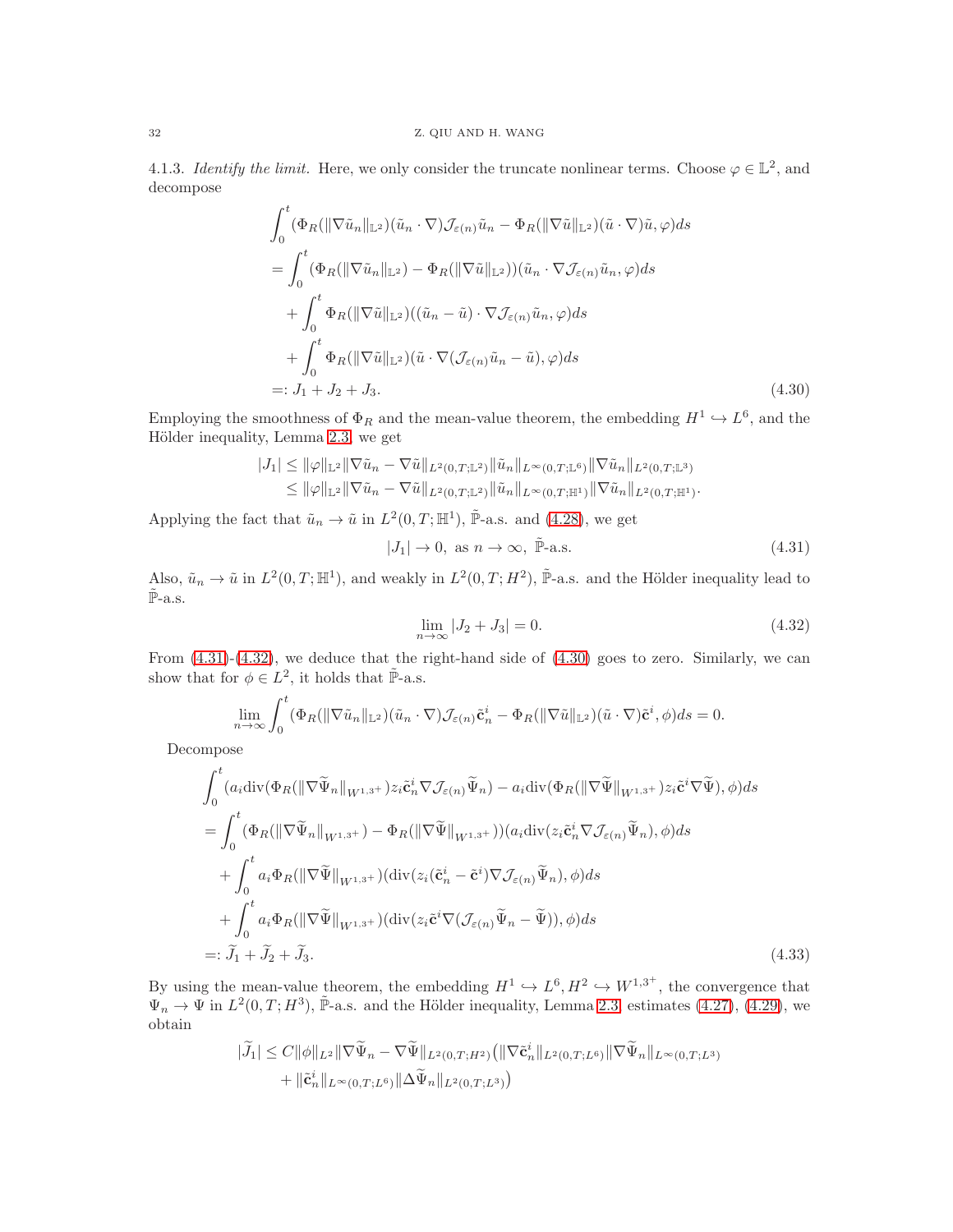WELL-POSEDNESS FOR THE STOCHASTIC ELECTROKINETIC FLOW 33

$$
\leq C \|\phi\|_{L^2} \|\nabla \widetilde{\Psi}_n - \nabla \widetilde{\Psi}\|_{L^2(0,T;H^2)} \left( \|\widetilde{\mathbf{c}}_n^i\|_{L^2(0,T;H^2)} \|\widetilde{\Psi}_n\|_{L^\infty(0,T;H^2)} \right) + \|\widetilde{\mathbf{c}}_n^i\|_{L^\infty(0,T;H^1)} \|\Delta \widetilde{\Psi}_n\|_{L^2(0,T;L^3)} \right) \to 0, \text{ as } n \to \infty, \ \widetilde{\mathbb{P}}\text{-a.s.}
$$
\n(4.34)

and

$$
|\widetilde{J}_3| \le C \|\phi\|_{L^2} \|\Delta(\mathcal{J}_{\varepsilon(n)}\widetilde{\Psi}_n - \widetilde{\Psi})\|_{L^2(0,T;H^1)} \|\widetilde{\mathbf{c}}^i\|_{L^\infty(0,T;H^1)} \to 0, \text{ as } n \to \infty, \ \widetilde{\mathbb{P}}\text{-a.s.}
$$
 (4.35)

Using the embedding  $H^2 \hookrightarrow L^{\infty}$  and the Hölder inequality, we get

 $\sim$ 

$$
|\widetilde{J}_2| \leq C \|\phi\|_{L^2} \|\tilde{\mathbf{c}}_n^i - \tilde{\mathbf{c}}^i\|_{L^2(0,T;H^1)} (\|\nabla \widetilde{\Psi}_n\|_{L^2(0,T;L^\infty)} + \|\Delta \widetilde{\Psi}_n\|_{L^2(0,T;L^3)}),
$$

then the convergence that  $\tilde{\mathbf{c}}_n^i \to \tilde{\mathbf{c}}^i$  in  $L^2(0,T;H^1)$ ,  $\tilde{\mathbb{P}}$ -a.s. and bound [\(4.29\)](#page-30-3) imply

$$
|\widetilde{J}_2| \to 0, \text{ as } n \to \infty, \tilde{\mathbb{P}}\text{-a.s.}
$$
\n(4.36)

Combining  $(4.33)-(4.36)$  $(4.33)-(4.36)$ , we have  $\tilde{\mathbb{P}}$ -a.s.

$$
\lim_{n \to \infty} \int_0^t (a_i \operatorname{div}(\Phi_R(\|\nabla \widetilde{\Psi}_n\|_{W^{1,3+}}) z_i \widetilde{\mathbf{c}}_n^i \nabla \mathcal{J}_{\varepsilon(n)} \widetilde{\Psi}_n) - a_i \operatorname{div}(\Phi_R(\|\nabla \widetilde{\Psi}\|_{W^{1,3+}}) z_i \widetilde{\mathbf{c}}^i \nabla \widetilde{\Psi}), \phi) ds = 0.
$$

Also, by a similar way, we have for  $\varphi \in \mathbb{L}^2$ ,  $\tilde{\mathbb{P}}$ -a.s.

$$
\lim_{n\to\infty}\int_0^t (\kappa\Phi_R(\|\nabla\widetilde{\Psi}_n\|_{W^{1,3+}})\widetilde{\rho}_n\nabla \mathcal{J}_{\varepsilon(n)}\widetilde{\Psi}_n-\kappa\Phi_R(\|\nabla\widetilde{\Psi}\|_{W^{1,3+}})\widetilde{\rho}\nabla\widetilde{\Psi},\varphi)ds=0.
$$

Keeping the same line as Step 3.3 in section 3, we could pass the limit in stochastic integral term applying assumption [\(2.7\)](#page-5-4) and Lemma [2.4.](#page-4-0)

Having everything in hand, we could build the global existence of martingale solution to system [\(4.1\)](#page-21-0) in the sense of Definition [4.3,](#page-21-1) which is strong in PDEs sense but weak in probability sense, for the detailed proof, see Step 3.3 in section 3. Introduce a stopping time

$$
\tau_R := \tau_R^1 \wedge \tau_R^2,
$$

where

$$
\tau_R^1 := \left\{ t \ge 0; \sup_{s \in [0,t]} \|\nabla u\|_{\mathbb{L}^2} \ge R \right\},\
$$
  

$$
\tau_R^2 := \left\{ t \ge 0; \sup_{s \in [0,t]} \|\nabla \Psi\|_{W^{1,3+}} \ge R \right\}.
$$

Then, we could show that  $(u, \mathbf{c}^i, \tau_R)$  is a local strong martingale solution to system [\(4.1\)](#page-21-0). From the system and the estimates itself, we could infer that, for  $\tilde{\mathbb{P}}$  almost all  $\tilde{w} \in \tilde{\Omega}$ , the trajectory of  $(u, c^i)$  is almost everywhere equal to a continuous  $\mathbb{H}^1 \times H^1$ -valued functions, we give the details of proof later. As in section 3, we could extend the local solution to the maximal solution  $(u, \mathbf{c}^i, \tau)$ where  $\tau$  is an accessible stopping time, and on the set  $\{\tau < \infty\},\$ 

$$
\begin{aligned} &\widetilde{\mathbb{E}}\left(\sup_{t\in[0,T\wedge\tau_R]}\|\tilde{\mathbf{c}}^i_n\|_{H^1}^{2p}\right)+\widetilde{\mathbb{E}}\left(\int_0^{T\wedge\tau_R}\|\tilde{\mathbf{c}}^i_n\|_{H^2}^2dt\right)^p\leq C(R),\\ &\widetilde{\mathbb{E}}\left(\sup_{t\in[0,T\wedge\tau_R]}\|\tilde{u}_n\|_{\mathbb{H}^1}^{2p}\right)+\widetilde{\mathbb{E}}\left(\int_0^{T\wedge\tau_R}\|\tilde{u}_n\|_{H^2}^2dt\right)^p\leq C(R),\\ &\widetilde{\mathbb{E}}\left(\sup_{t\in[0,T\wedge\tau_R]}\|\widetilde{\Psi}_n\|_{H^3}^{2p}\right)+\widetilde{\mathbb{E}}\left(\int_0^{T\wedge\tau_R}\|\widetilde{\Psi}_n\|_{H^4}^2dt\right)^p\leq C(R), \end{aligned}
$$

but the above bounds will blow-up in  $[0, T \wedge \tau]$ .

<span id="page-32-0"></span>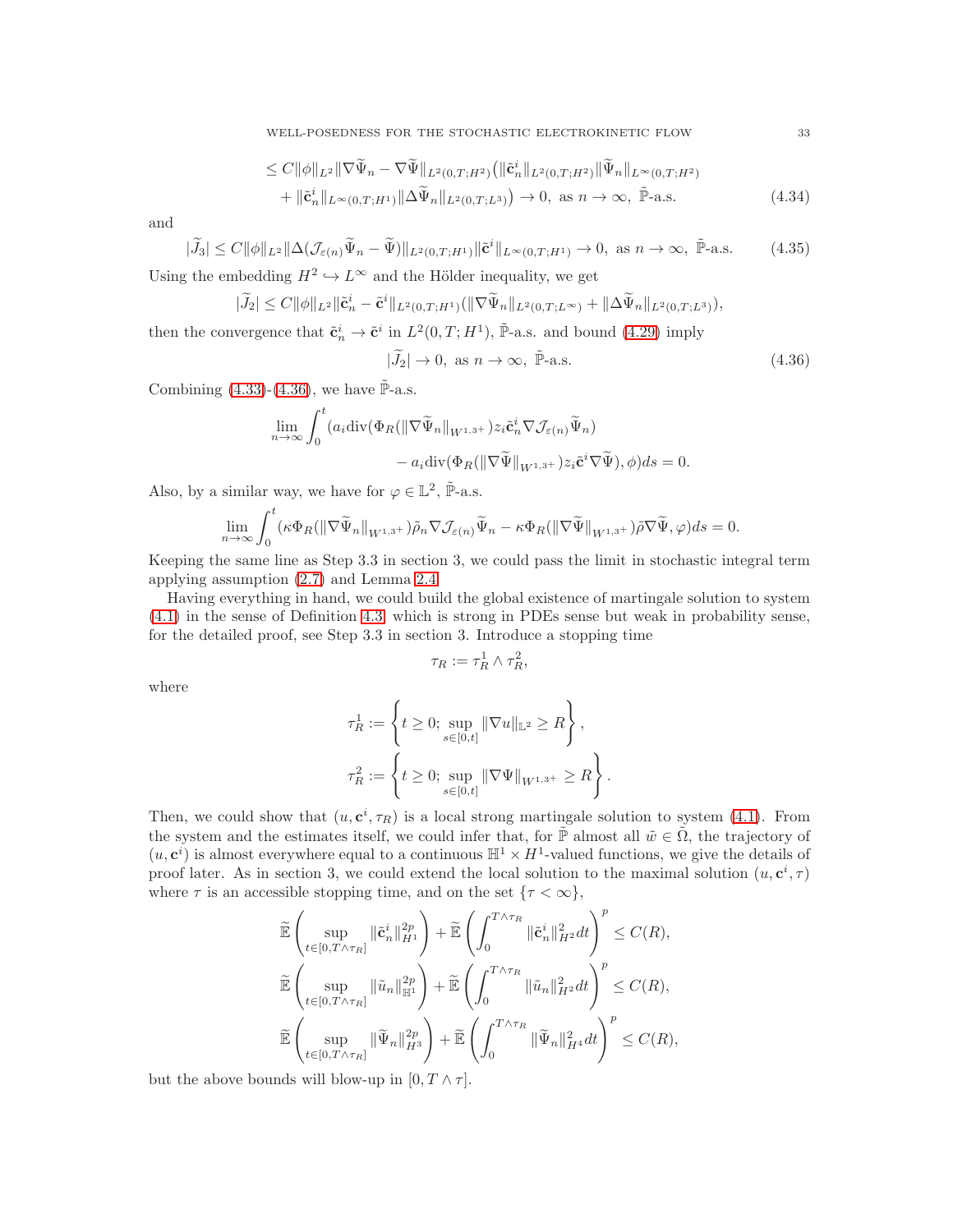4.2. Uniqueness. In this section, we formulate the following uniqueness result.

<span id="page-33-4"></span>**Proposition 4.2.** The uniqueness of the solution holds in the following sense:  $(u_1, c_1^i, \tau_1)$  and  $(u_2, c_2^i, \tau_2)$  are two local strong solutions of system  $(1.3)-(1.7)$  $(1.3)-(1.7)$  $(1.3)-(1.7)$ *, with* 

<span id="page-33-0"></span>
$$
\mathbb{P}\left\{(u_1(0), \mathbf{c}_1^i(0)) = (u_2(0), \mathbf{c}_2^i(0))\right\} = 1,
$$

*then,*

$$
\mathbb{P}\left\{(u_1(t,x),\mathbf{c}_1^i(t,x))=(u_2(t,x),\mathbf{c}_2^i(t,x)); \forall t\in[0,\tau_1\wedge\tau_2]\right\}=1.
$$

*Proof.* The difference of two solutions  $u = u_1 - u_2$ ,  $\mathbf{c}^i = \mathbf{c}_1^i - \mathbf{c}_2^i$ ,  $\Psi = \Psi_1 - \Psi_2$  satisfy

$$
\begin{cases}\n\partial_t \mathbf{c}^i + (u \cdot \nabla) \mathbf{c}_1^i + (u_2 \cdot \nabla) \mathbf{c}^i = a_i \text{div}(\nabla \mathbf{c}^i + z_i \mathbf{c}_i \nabla \Psi_1 + \mathbf{c}_2^i \nabla \Psi), \\
\partial_t u + P(u \cdot \nabla) u_1 + P(u_2 \cdot \nabla) u = \mu P \Delta u - \kappa P \sum_{i=1}^m z_i \mathbf{c}^i \nabla \Psi_1 - \kappa P \rho_2 \nabla \Psi \\
+ P(f(u_1, \nabla \Psi_1) - f(u_2, \nabla \Psi_2)) \frac{d\mathcal{W}}{dt},\n\end{cases} (4.37)
$$

with the initial data  $(u_0, \mathbf{c}_0^i) = (0, 0)$  and the boundary conditions

<span id="page-33-3"></span><span id="page-33-1"></span>
$$
\begin{cases} u|\partial \mathcal{D} = 0, \\ (\partial_n \mathbf{c}^i + z_i(\mathbf{c}_1^i \partial_n \Psi_1 - \mathbf{c}_2^i \partial_n \Psi_2))|\partial \mathcal{D} = 0, \\ \partial_n \Psi|\partial \mathcal{D} = 0. \end{cases}
$$
(4.38)

Taking inner product with  $\mathbf{c}^i$  in equation  $(4.37)_1$ , and using the fact that  $(u_2 \cdot \nabla \mathbf{c}^i, \mathbf{c}^i) = 0$ , the boundary condition  $(4.38)<sub>2</sub>$ , we have

$$
\frac{1}{2}\partial_t \|\mathbf{c}^i\|_{L^2}^2 + (u \cdot \nabla \mathbf{c}_1^i, \mathbf{c}^i) = (a_i \text{div}(\nabla \mathbf{c}^i + z_i \mathbf{c}^i \nabla \Psi_1 + z_i \mathbf{c}_2^i \nabla \Psi), \mathbf{c}^i)
$$
\n
$$
= -a_i \|\nabla \mathbf{c}^i\|_{L^2}^2 - a_i (z_i \mathbf{c}^i \nabla \Psi_1 + \mathbf{c}_2^i \nabla \Psi, \nabla \mathbf{c}^i)
$$
\n
$$
+ \int_{\partial \mathcal{D}} a_i (\partial_n \mathbf{c}^i + z_i \mathbf{c}^i \partial_n \Psi_1 + z_i \mathbf{c}_2^i \partial_n \Psi) \mathbf{c}^i dS
$$
\n
$$
= -a_i \|\nabla \mathbf{c}^i\|_{L^2}^2 - a_i (z_i \mathbf{c}^i \nabla \Psi_1 + \mathbf{c}_2^i \nabla \Psi, \nabla \mathbf{c}^i). \tag{4.39}
$$

Using the Itô formula to the function  $\frac{1}{2}||u||_{\mathbb{L}^2}^2$ , also by  $(u_2 \cdot \nabla u, u) = 0$ , we get

$$
\frac{1}{2}\partial_t \|u\|_{\mathbb{L}^2}^2 + \mu \|\nabla u\|_{\mathbb{L}^2}^2 + (u \cdot \nabla u_1, u) = -\left(\kappa \sum_{i=1}^m z_i \mathbf{c}^i \nabla \Psi_1 + \kappa \rho_2 \nabla \Psi, u\right) \n+ (f(u_1, \nabla \Psi_1) - f(u_2, \nabla \Psi_2), u) \frac{d\mathcal{W}}{dt} + \frac{1}{2} \|Pf(u_1, \nabla \Psi_1) - Pf(u_2, \nabla \Psi_2)\|_{L_2(\mathcal{H}; \mathbb{L}^2)}^2.
$$
\n(4.40)

Using the Hölder inequality and the embedding  $H^1 \hookrightarrow L^6$ , one has

<span id="page-33-2"></span>
$$
\| - a_i(z_i \mathbf{c}^i \nabla \Psi_1 + \mathbf{c}_2^i \nabla \Psi, \nabla \mathbf{c}^i) \|
$$
  
\n
$$
\leq C \|\nabla \mathbf{c}^i\|_{L^2} (\|\mathbf{c}^i\|_{L^2} \|\nabla \Psi_1\|_{L^\infty} + \|\mathbf{c}_2^i\|_{L^3} \|\nabla \Psi\|_{L^6})
$$
  
\n
$$
\leq C \|\nabla \mathbf{c}^i\|_{L^2} (\|\mathbf{c}^i\|_{L^2} \|\nabla \Psi_1\|_{L^\infty} + \|\mathbf{c}_2^i\|_{L^3} \|\nabla \Psi\|_{H^1})
$$
  
\n
$$
\leq C \|\nabla \mathbf{c}^i\|_{L^2} (\|\mathbf{c}^i\|_{L^2} \|\nabla \Psi_1\|_{L^\infty} + \|\mathbf{c}_2^i\|_{L^3} \|\mathbf{c}^i\|_{L^2})
$$
  
\n
$$
\leq \frac{a_i}{2} \|\nabla \mathbf{c}^i\|_{L^2}^2 + C \|\mathbf{c}^i\|_{L^2}^2 (\|\nabla \Psi_1\|_{L^\infty} + \|\mathbf{c}_2^i\|_{L^3}^2).
$$
  
\n(4.41)

Similarly, we have

$$
|-(u \cdot \nabla \mathbf{c}_{1}^{i}, \mathbf{c}^{i})| \leq C \|u\|_{\mathbb{L}^{6}} \|\mathbf{c}^{i}\|_{L^{2}} \|\nabla \mathbf{c}_{1}^{i}\|_{L^{3}} \leq \frac{\mu}{4} \|\nabla u\|_{\mathbb{L}^{2}}^{2} + C \|\mathbf{c}^{i}\|_{L^{2}}^{2} \|\nabla \mathbf{c}_{1}^{i}\|_{L^{3}}^{2},
$$
\n(4.42)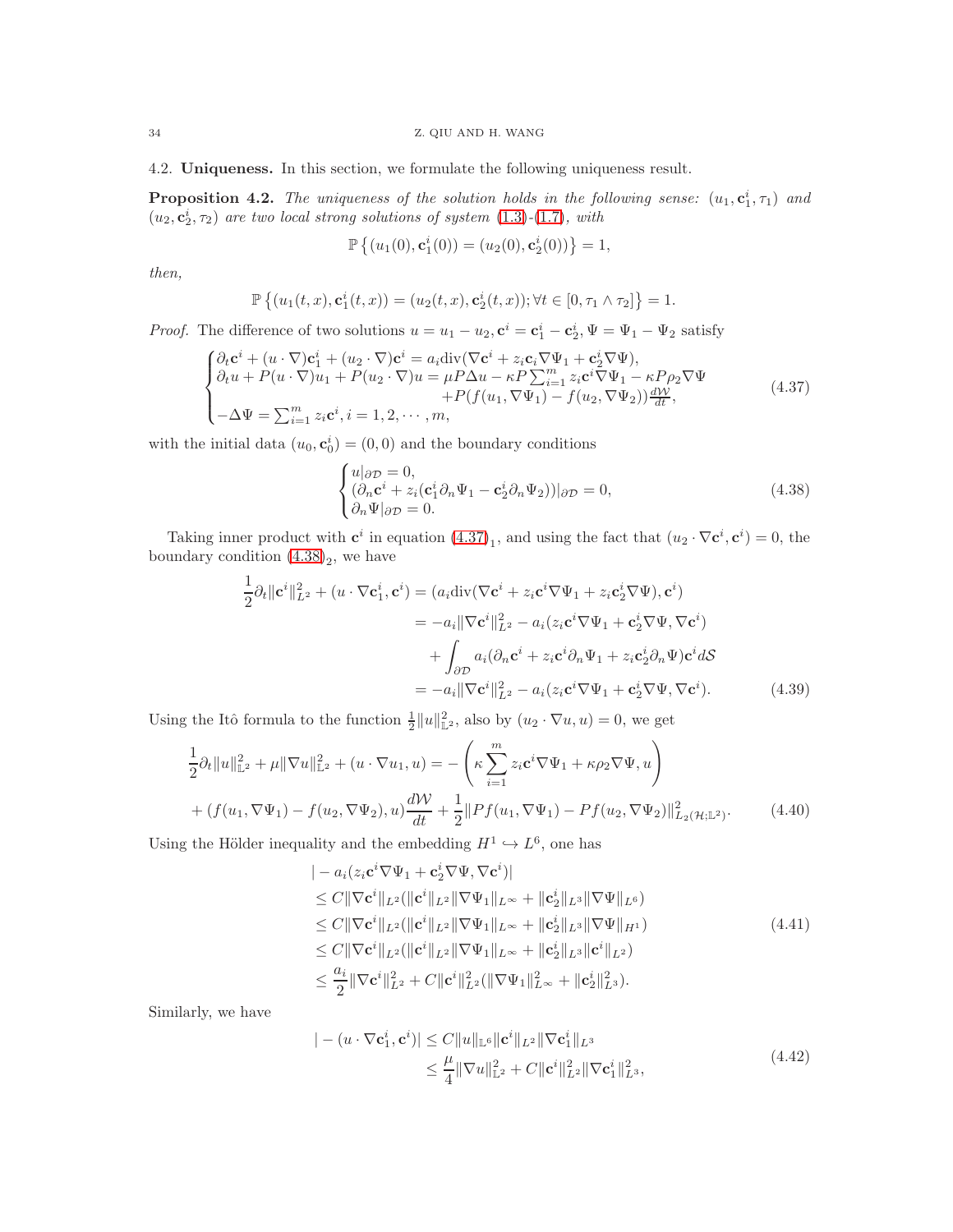and

$$
|-(u \cdot \nabla u_1, u)| \leq C \|u\|_{\mathbb{L}^6} \|u\|_{\mathbb{L}^2} \|\nabla u_1\|_{\mathbb{L}^3}
$$
  

$$
\leq \frac{\mu}{4} \|\nabla u\|_{\mathbb{L}^2}^2 + C \|u\|_{\mathbb{L}^2}^2 \|\nabla u_1\|_{\mathbb{L}^3}^2.
$$
 (4.43)

Proceeding to estimate the right-hand side of  $(4.40)$ , the Hölder inequality implies that

$$
\left| - \left( \kappa \sum_{i=1}^{m} z_i \mathbf{c}^i \nabla \Psi_1 + \kappa \rho_2 \nabla \Psi, u \right) \right|
$$
  
\n
$$
\leq C \|u\|_{\mathbb{L}^2} \left( \|\nabla \Psi_1\|_{L^\infty} \sum_{i=1}^m \|\mathbf{c}^i\|_{L^2} + \|\rho_2\|_{L^3} \|\nabla \Psi\|_{L^6} \right)
$$
  
\n
$$
\leq C \|u\|_{\mathbb{L}^2} \left( \|\nabla \Psi_1\|_{L^\infty} \sum_{i=1}^m \|\mathbf{c}^i\|_{L^2} + \|\rho_2\|_{L^3} \|\nabla \Psi\|_{H^1} \right)
$$
  
\n
$$
\leq \frac{\mu}{4} \|u\|_{\mathbb{L}^2}^2 + C \|\nabla \Psi_1\|_{L^\infty}^2 \sum_{i=1}^m \|\mathbf{c}^i\|_{L^2}^2 + C \|\rho_2\|_{L^3}^2 \sum_{i=1}^m \|\mathbf{c}^i\|_{L^2}^2. \tag{4.44}
$$

By assumption [\(2.4\)](#page-5-0), we obtain

<span id="page-34-0"></span>
$$
||Pf(u_1, \nabla\Psi_1) - Pf(u_2, \nabla\Psi_2)||_{L_2(\mathcal{H}; \mathbb{L}^2)}^2 \le \ell_1(||u||_{\mathbb{L}^2}^2 + ||\mathbf{c}^i||_{L^2}^2). \tag{4.45}
$$

Combining  $(4.39)-(4.45)$  $(4.39)-(4.45)$ , we arrive at

$$
\frac{d}{dt} \left( \sum_{i=1}^{m} \|\mathbf{c}^{i}\|_{L^{2}}^{2} + \|u\|_{\mathbb{L}^{2}}^{2} \right) + \mu \|\nabla u\|_{\mathbb{L}^{2}}^{2} + \sum_{i=1}^{m} a_{i} \|\nabla \mathbf{c}^{i}\|_{L^{2}}^{2} \leq C \sum_{i=1}^{m} \|\mathbf{c}^{i}\|_{L^{2}}^{2} (\|\nabla \Psi_{1}\|_{L^{\infty}}^{2} + \|\mathbf{c}_{2}^{i}\|_{L^{3}}^{2})
$$
  
+  $C \sum_{i=1}^{m} \|\mathbf{c}^{i}\|_{L^{2}}^{2} \|\nabla \mathbf{c}_{1}^{i}\|_{L^{3}}^{2} + C \|u\|_{\mathbb{L}^{2}}^{2} \|\nabla u_{1}\|_{L^{3}}^{2}$   
+  $C \|\nabla \Psi_{1}\|_{L^{\infty}}^{2} \sum_{i=1}^{m} \|\mathbf{c}^{i}\|_{L^{2}}^{2} + C \|p_{2}\|_{L^{3}}^{2} \sum_{i=1}^{m} \|\mathbf{c}^{i}\|_{L^{2}}^{2}$   
+  $(f(u_{1}, \nabla \Psi_{1}) - f(u_{2}, \nabla \Psi_{2}), u) \frac{dW}{dt}$ .

Let

$$
\Lambda(t) := C(1 + \|\nabla\Psi_1\|_{L^\infty}^2 + \|\mathbf{c}_2^i\|_{L^3}^2 + \|\nabla\mathbf{c}_1^i\|_{L^3}^2 + \|\nabla u_1\|_{L^3}^2).
$$
  
Then, applying Itô's product formula to the function

$$
\exp\left(\int_0^t -\Lambda(s)ds\right)\left(\sum_{i=1}^m \|\mathbf{c}^i\|_{L^2}^2 + \|u\|_{\mathbb{L}^2}^2\right),\,
$$

leads to

$$
d\left[\exp\left(\int_{0}^{t} -\Lambda(s)ds\right)\left(\sum_{i=1}^{m} \|\mathbf{c}^{i}\|_{L^{2}}^{2} + \|u\|_{\mathbb{L}^{2}}^{2}\right)\right]
$$
  
=  $-\Lambda(t)\exp\left(\int_{0}^{t} -\Lambda(s)ds\right)\left(\sum_{i=1}^{m} \|\mathbf{c}^{i}\|_{L^{2}}^{2} + \|u\|_{\mathbb{L}^{2}}^{2}\right)dt$   
+  $\exp\left(\int_{0}^{t} -\Lambda(s)ds\right)d\left(\sum_{i=1}^{m} \|\mathbf{c}^{i}\|_{L^{2}}^{2} + \|u\|_{\mathbb{L}^{2}}^{2}\right)$   
 $\leq C(f(u_{1}, \nabla\Psi_{1}) - f(u_{2}, \nabla\Psi_{2}), u)dW \times \exp\left(\int_{0}^{t} -\Lambda(s)ds\right).$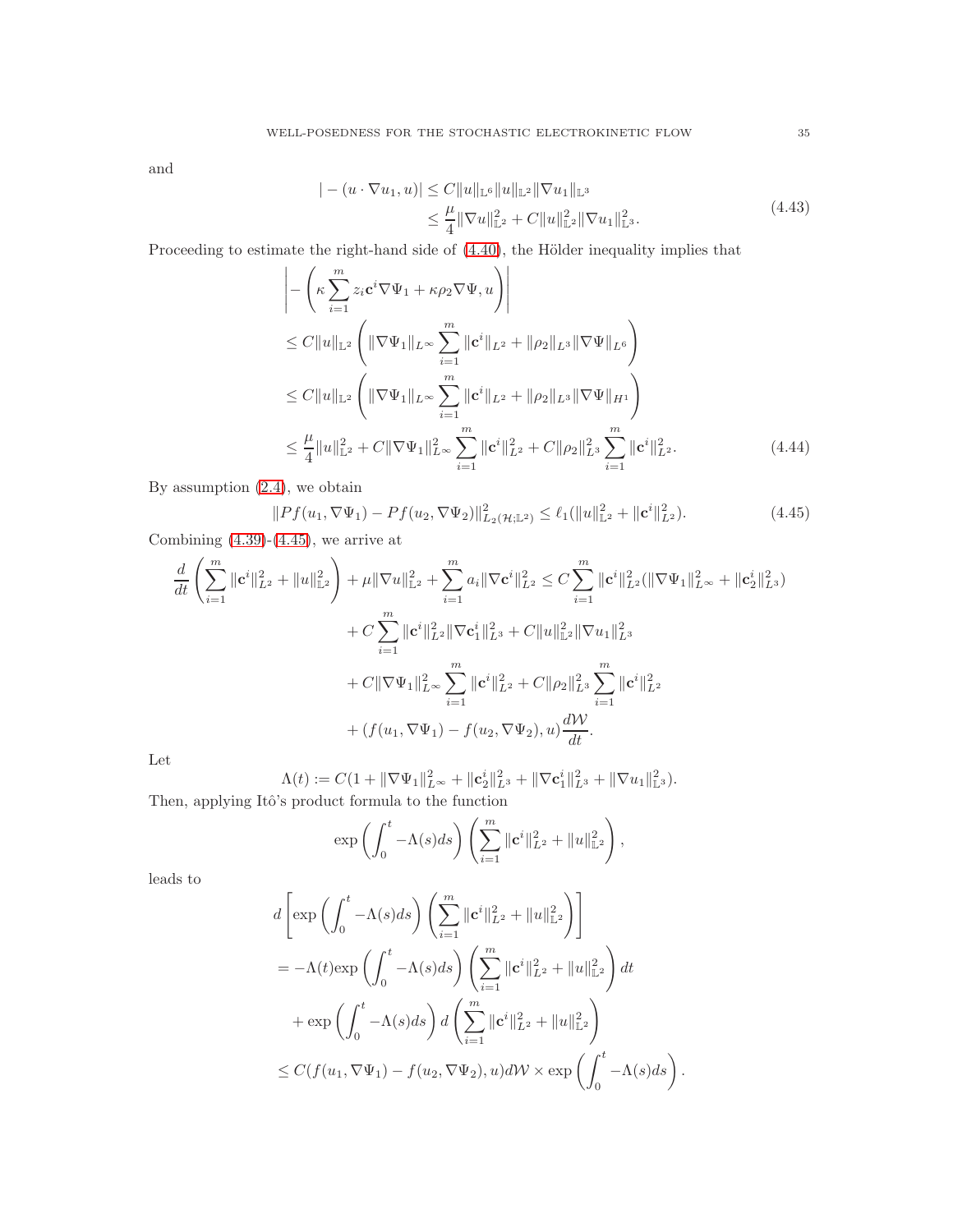Integrating of time and taking expectation in above yield

$$
\mathbb{E}\left[\exp\left(\int_0^{t\wedge\tau_1\wedge\tau_2}-\Lambda(s)ds\right)\left(\sum_{i=1}^m\|\mathbf{c}^i\|_{L^2}^2+\|u\|_{\mathbb{L}^2}^2\right)\right]=0.
$$

Here, the stochastic term vanishes due to the facts that it is a square-integral martingale, its expectation is zero.

Bounds [\(4.27\)](#page-30-2)-[\(4.29\)](#page-30-3) give

$$
\int_0^{t \wedge \tau_1 \wedge \tau_2} \Lambda(s) ds = \int_0^{t \wedge \tau_1 \wedge \tau_2} \|\nabla \Psi_1\|_{L^{\infty}}^2 + \|c_2^i\|_{L^3}^2 + \|\nabla c_1^i\|_{L^3}^2 + \|\nabla u_1\|_{L^3}^2 ds < \infty, \ \mathbb{P}\text{-a.s.},
$$

therefore,

$$
\exp\left(\int_0^{t\wedge\tau_1\wedge\tau_2} -\Lambda(s)ds\right) > 0, \ \mathbb{P}\text{-a.s.}
$$

Finally, we conclude that

$$
\mathbb{E}\left(\sum_{i=1}^m \|\mathbf{c}^i\|_{L^2}^2 + \|u\|_{\mathbb{L}^2}^2\right) = 0.
$$

This completes the proof.  $\Box$ 

Proof of Theorem  $4.1$ . To complete the proof of Theorem  $4.1$ , the Gyöngy-Krylov characterization tells us that the approximate solutions converge in probability on the original fixed probability space once the pathwise uniqueness holds.

<span id="page-35-0"></span>**Proposition 4.3** ([\[34\]](#page-41-30)). Let X be a complete separable metric space and suppose that  $\{Y_n\}_{n\geq 0}$  is *a sequence of* X-valued random variables on a probability space  $(\Omega, \mathcal{F}, \mathbb{P})$ *. Let*  $\{\lambda_{m,n}\}_{m,n\geq 1}$  *be the set of joint laws of*  $\{Y_n\}_{n\geq 1}$ *, that is,* 

$$
\lambda_{m,n}(E) := \mathbb{P}\{(Y_n, Y_m) \in E\}, \ E \in \mathcal{B}(X \times X).
$$

*Then*  ${Y_n}_{n>1}$  *converges in probability if and only if for every subsequence of the joint probability*  ${laws}$   $\{\mu_{m_k,n_k}\}_{k\geq 1}$ , there exists a further subsequence that converges weakly to a probability measure λ *such that*

$$
\lambda \{(u, v) \in X \times X : u = v\} = 1.
$$

Define by  $\mathcal{L}^{n,m}$  the joint law of  $(u_n, \mathbf{c}_n^i, \Psi_n, u_m, \mathbf{c}_m^i, \Psi_m, \mathcal{W})$  on the path space  $\widetilde{\mathbb{X}}$ , where

$$
\widetilde{\mathbb{X}} := \widetilde{\mathbb{X}}_u \times \widetilde{\mathbb{X}}_{\mathbf{c}^i} \times \widetilde{\mathbb{X}}_\Psi \times \widetilde{\mathbb{X}}_u \times \widetilde{\mathbb{X}}_{\mathbf{c}^i} \times \widetilde{\mathbb{X}}_\Psi \times \widetilde{\mathbb{X}}_{\mathcal{W}},
$$

and the two sequences  $(u_n, \mathbf{c}_n^i, \Psi_n, u_m, \mathbf{c}_m^i, \Psi_m, \mathcal{W})$  are the approximate solutions of system [\(4.1\)](#page-21-0).

**Corollary 4.2.** *The measure set*  $\{\mathcal{L}^{n,m}\}_{n,m\geq 1}$  *is tight on space*  $\widetilde{\mathbb{X}}$ *.* 

*Proof.* The proof is completely analogous to Corollary [4.1,](#page-30-0) we omit the details.

Both conditions of Proposition [4.3](#page-35-0) could be verified after using the Skorokhod representation theorem to measure set  $\{\pounds^{n,m}\}_{n,m\geq 1}$  and Proposition [4.2,](#page-33-4) which implies that the sequence  $(u_n, \mathbf{c}_{n}^i, \Psi_n)$ is convergent in probability on the original fixed probability space  $S$  under the topology of  $\mathbb{X}$ , for the detailed proof, we recommend [\[22,](#page-41-24) Lemma 5.1].

By passing the limit, the argument is totally same with that of in the process of proving the existence of martingale solution in section 4.1.2, we could deduce that the limit  $(u, \mathbf{c}^i, \Psi)$  satisfies system [\(1.3\)](#page-1-1)-[\(1.6\)](#page-1-2). The regularity estimates for  $(u, \mathbf{c}^i, \Psi)$  are a result of the lower semi-continuity of norms.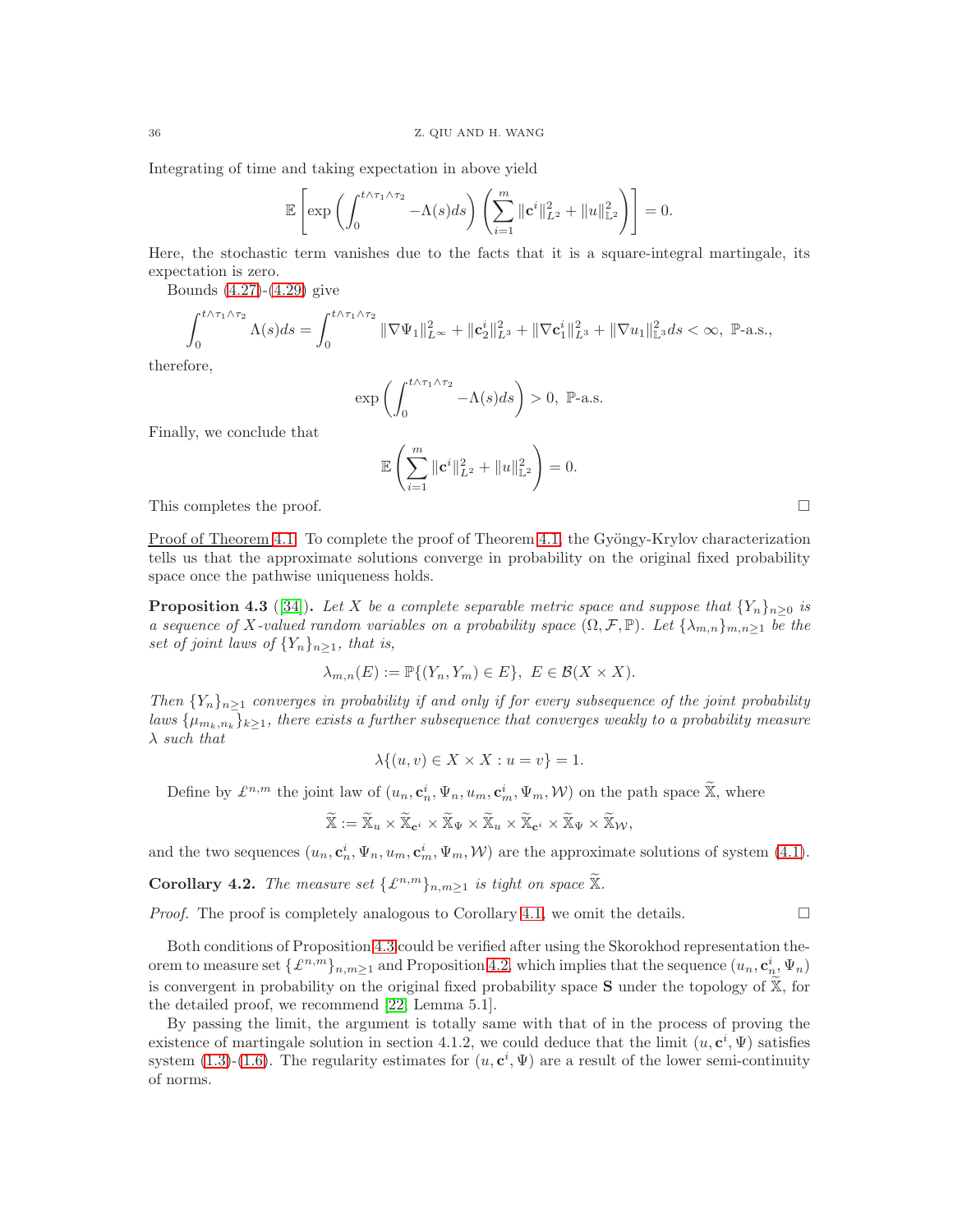We proceed to improve the time regularity which is needed to justify well-defined of stopping time  $\tau_R$ . Since  $(u, \mathbf{c}^i) \in L^2(0,T; (H^2 \cap \mathbb{H}^1) \times H^2)$ , by interpolation [\[48,](#page-42-5) Chapter 3], we could deduce that

$$
(u, \mathbf{c}^i) \in C([0, T]; \mathbb{H}^1 \times H^1)
$$

once we have

$$
\frac{d}{dt}(u, \mathbf{c}^i) \in L^2(0, T; \mathbb{L}^2 \times L^2).
$$

Decompose  $u = \bar{u} + v$ , where  $\bar{u}$  and v satisfy the following systems respectively:

<span id="page-36-0"></span>
$$
\begin{cases} \partial_t \mathbf{c}^i + (\bar{u} + v) \cdot \nabla \mathbf{c}^i = a_i \text{div}(\nabla \mathbf{c}^i + z_i \mathbf{c}^i \nabla \Psi), \ i = 1, 2, \cdots, m, \\ -\Delta \Psi = \sum_{i=1}^m z_i \mathbf{c}^i = \rho, \\ \partial_t \bar{u} - P\mu \Delta \bar{u} + P((\bar{u} + v) \cdot \nabla)(\bar{u} + v) + P\kappa \rho \nabla \Psi = 0, \end{cases}
$$
(4.46)

and

$$
\begin{cases} dv - P\Delta vdt = Pf(u, \nabla \Psi)dW, \\ v_0 = 0, \end{cases}
$$
\n(4.47)

Since  $f \in L^p(\Omega; L^2(0,T; L_2(\mathcal{H}; \mathbb{L}^2))),$  we have

<span id="page-36-1"></span>
$$
v \in L^{p}(\Omega; C([0, T]; \mathbb{H}^{1}) \cap L^{2}(0, T; H^{2})).
$$
\n(4.48)

From the system [\(4.46\)](#page-36-0) itself and the regularity estimates of  $(u, \mathbf{c}^i, v)$ , we can infer

$$
\frac{d}{dt}(\bar{u}, \mathbf{c}^i) \in L^2(0, T; \mathbb{L}^2 \times L^2), \ \mathbb{P}\text{-a.s.}
$$

We finally obtain

$$
(\bar{u}, \mathbf{c}^i) \in C([0, T]; \mathbb{H}^1 \times H^1), \mathbb{P}\text{-a.s.}
$$

This together with [\(4.48\)](#page-36-1) yields that

 $(u, \mathbf{c}^i) \in C([0,T]; \mathbb{H}^1 \times H^1)$ , P-a.s.

The proof of Theorem [4.1](#page-20-1) is completed.

4.3. Proof of Theorem [4.2.](#page-20-2) In this section, we show that the explosion occurs simultaneously. Following the idea of [\[20,](#page-41-31) Theorem 17], we first show that:

<span id="page-36-3"></span>**Proposition 4.4.** *For*  $\mathcal{R}, \widetilde{\mathcal{R}} \in \mathbb{Z}^+$ *, define two stopping time* 

$$
\tau_{1,\mathcal{R}} := \inf \left\{ t \geq 0; \|u\|_{\mathbb{H}^{1}} \geq \mathcal{R} \right\} \wedge \inf \left\{ t \geq 0; \|c^{i}\|_{H^{1}} \geq \mathcal{R} \right\},\
$$
  

$$
\tau_{2,\widetilde{\mathcal{R}}} := \inf \left\{ t \geq 0; \|\nabla u\|_{\mathbb{L}^{2}} \geq \widetilde{\mathcal{R}} \right\} \wedge \inf \left\{ t \geq 0; \|\nabla \Psi\|_{W^{1,3^+}} \geq \widetilde{\mathcal{R}} \right\},\
$$

Let  $\tau_1 = \lim_{\mathcal{R} \to \infty} \tau_{1,\mathcal{R}}, \tau_2 = \lim_{\mathcal{R} \to \infty} \tau_{2,\widetilde{\mathcal{R}}},$  then we have  $\mathbb{P}\text{-}a.s.$ 

 $\overline{a}$ 

<span id="page-36-2"></span>
$$
\tau_1=\tau_2.
$$

*Proof.* The proof is divided into two steps.

Step 1. It holds  $\tau_1 \leq \tau_2$ , P-a.s. Indeed,

$$
\sup_{t\in[0,\tau_{1},\mathcal{R}]} \| (\nabla u, \nabla \Psi) \|_{\mathbb{L}^{2}\times W^{1,3^{+}}} \leq C \sup_{t\in[0,\tau_{1},\mathcal{R}]} \| (u,\mathbf{c}^{i}) \|_{\mathbb{H}^{1}\times H^{1}} \leq C\mathcal{R},
$$

which implies  $\tau_{1,\mathcal{R}} \leq \tau_{2,\mathcal{CR}} \leq \tau_2$ , P-a.s. Finally, passing  $\mathcal{R} \to \infty$ , we get the desired result.

Step 2. It holds  $\tau_1 \geq \tau_2$ , P-a.s. To begin with, we show for any  $k, \widetilde{R} \in \mathbb{Z}^+$ 

$$
\mathbb{P}\left\{\sup_{t\in[0,\tau_{2},\overline{\mathcal{R}}^{\wedge k}]}||(u,\mathbf{c}^i)||_{\mathbb{H}^1\times H^1}<\infty\right\}=1.
$$
\n(4.49)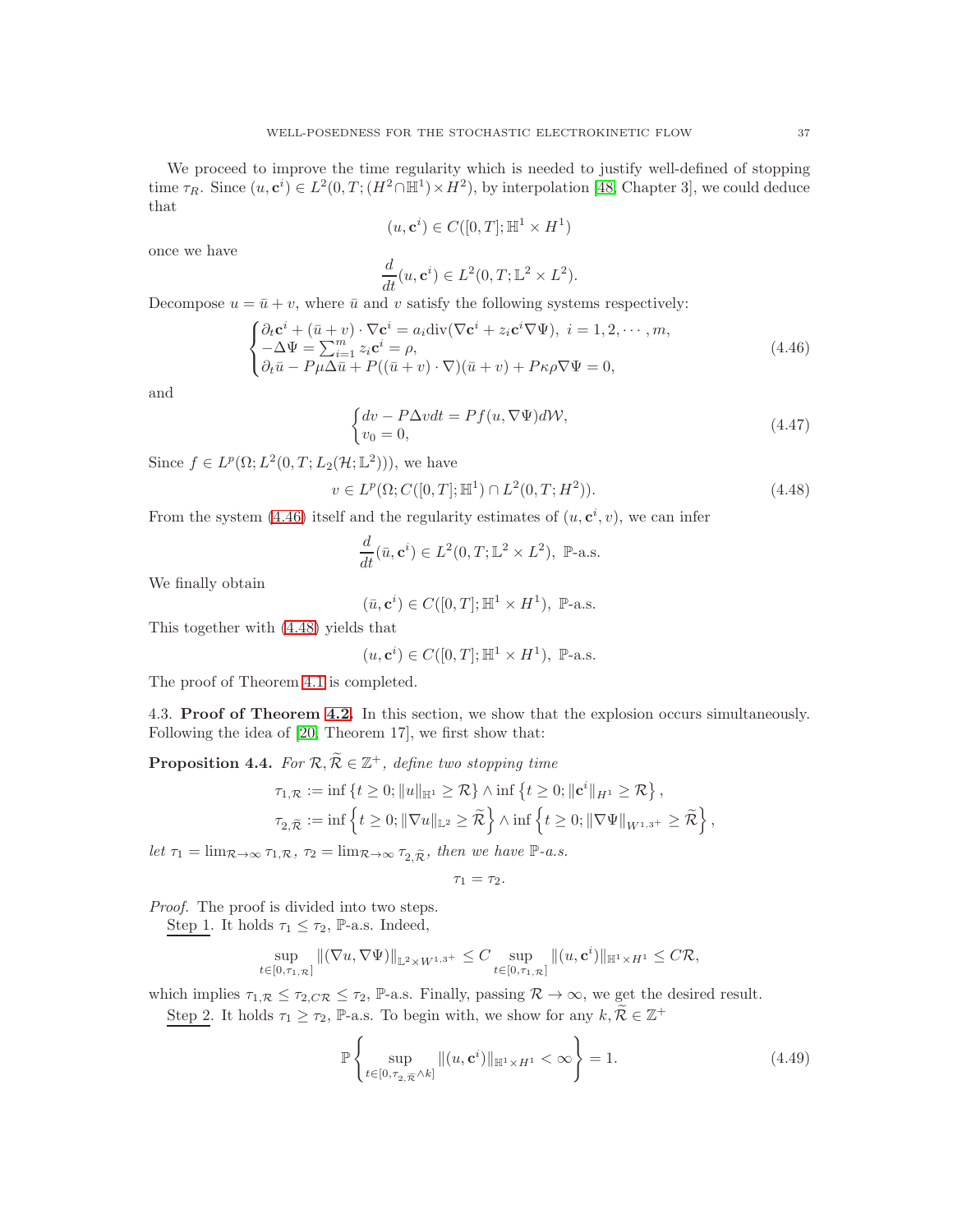Notice that the regularity of  $u, \mathbf{c}^i$  is insufficient to use the Itô formula to  $||u||_{\mathbb{H}^1}^2$ , therefore we have to mollify the system as [\(4.2\)](#page-22-0). Then using the same argument as Lemmas [4.3](#page-26-4) and [4.4,](#page-28-4) we can find that there exists a constant  $C(k, \mathcal{R})$  such that

$$
\mathbb{E}\left(\sup_{t\in[0,\tau_{2,\widetilde{\mathcal{R}}}\wedge k]}\|(u,\mathbf{c}^i)\|_{\mathbb{H}^1\times H^1}^2\right)\leq C.
$$

Hence, [\(4.49\)](#page-36-2) follows.

Since

$$
\mathbb{P}\{\tau_2 \leq \tau_1\} = \mathbb{P}\left\{\cap_{\widetilde{\mathcal{R}} \in \mathbb{Z}^+} \left\{\tau_{2,\widetilde{\mathcal{R}}} \leq \tau_1\right\}\right\} = \mathbb{P}\left\{\cap_{k,\widetilde{\mathcal{R}} \in \mathbb{Z}^+} \left\{\tau_{2,\widetilde{\mathcal{R}}} \wedge k \leq \tau_1\right\}\right\}
$$
  
\$\leq \mathbb{P}\left\{\tau\_{2,\widetilde{\mathcal{R}}} \wedge k \leq \tau\_1\right\},

as well as

$$
\left\{\sup_{t\in[0,\tau_2,\widehat{\pi}^{\wedge k}]} \|(u,\mathbf{c}^i)\|_{\mathbb{H}^1\times H^1} < \infty\right\} = \bigcup_{\mathcal{R}\in\mathbb{Z}^+} \left\{\sup_{t\in[0,\tau_2,\widehat{\pi}^{\wedge k}]} \|(u,\mathbf{c}^i)\|_{\mathbb{H}^1\times H^1} < \mathcal{R}\right\}
$$
  

$$
\subset \bigcup_{\mathcal{R}\in\mathbb{Z}^+} \left\{\tau_{2,\widehat{\mathcal{R}}}\wedge k \leq \tau_{1,\mathcal{R}}\right\}
$$
  

$$
\subset \bigcup_{\mathcal{R}\in\mathbb{Z}^+} \left\{\tau_{2,\widehat{\mathcal{R}}}\wedge k \leq \tau_{1}\right\},
$$

yields the desired result. The proof is completed.  $\square$ 

From the time continuity of  $||(u, c^i)||_{\mathbb{H}^1 \times H^1}$  and the uniqueness, we know that  $\tau_1 = \tau_2$  is the maximal existence time, then Theorem [4.2](#page-20-2) follows from Proposition [4.4.](#page-36-3)

### 5. Global strong pathwise solution for 2d case

In this section, we show that the maximal strong pathwise solution turns out to be global one in 2D case. We need to show that the lifetime  $\tau = \infty$ , P-a.s., that is,

$$
\mathbb{P}\{\tau < \infty\} = 0.\tag{5.1}
$$

Before proving [\(5.1\)](#page-37-0), we give a critical estimate as mentioned in Remark [4.4.](#page-28-5)

<span id="page-37-3"></span>**Lemma 5.1.** Assume that assumption [\(2.4\)](#page-5-0) holds. The initial data  $u_0$  is  $\mathcal{F}_0$ -measurable random *variable with*  $u_0 \in L^4(\Omega;\mathbb{L}^2)$ . Then, the strong pathwise solution  $(u,\tau)$  satisfies the following *estimate:*

$$
\mathbb{E}\left(\sup_{t\in[0,T\wedge\tau]}\|u\|_{\mathbb{L}^{2}}^{4}\right) + \mathbb{E}\int_{0}^{T\wedge\tau}\|\nabla u\|_{\mathbb{L}^{2}}^{2}\|u\|_{\mathbb{L}^{2}}^{2}dt \leq C,
$$
\n(5.2)

*where the constant*  $C$  *is independent of*  $\tau$ *.* 

*Proof.* Using the Itô formula to the function  $(||u||_{\mathbb{L}^2}^2)^2$ , we obtain

$$
d||u||_{\mathbb{L}^{2}}^{4} + 4||\nabla u||_{\mathbb{L}^{2}}^{2}||u||_{\mathbb{L}^{2}}^{2}dt + 4(\kappa\rho\nabla\Psi, u)||u||_{\mathbb{L}^{2}}^{2}dt = 4(f(u, \nabla\Psi), u)||u||_{\mathbb{L}^{2}}^{2}d\mathcal{W}
$$
  
+ 4(f(u, \nabla\Psi), u)<sup>2</sup>dt + 2||Pf(u, \nabla\Psi)||\_{L\_{2}(\mathcal{H}; \mathbb{L}^{2})}^{2}||u||\_{\mathbb{L}^{2}}^{2}dt. \t(5.3)

Integrating of t, taking supremum over  $t \in [0, T \wedge \tau]$  and expectation, we have

$$
\mathbb{E}\bigg(\sup_{t\in[0,T\wedge\tau]}\|u\|_{\mathbb{L}^{2}}^{4}\bigg)+\mathbb{E}\int_{0}^{T\wedge\tau}\|\nabla u\|_{\mathbb{L}^{2}}^{2}\|u\|_{\mathbb{L}^{2}}^{2}dt\leq C\mathbb{E}\int_{0}^{T\wedge\tau}|(\kappa\rho\nabla\Psi,u)|\|u\|_{\mathbb{L}^{2}}^{2}dt
$$

<span id="page-37-2"></span><span id="page-37-1"></span><span id="page-37-0"></span>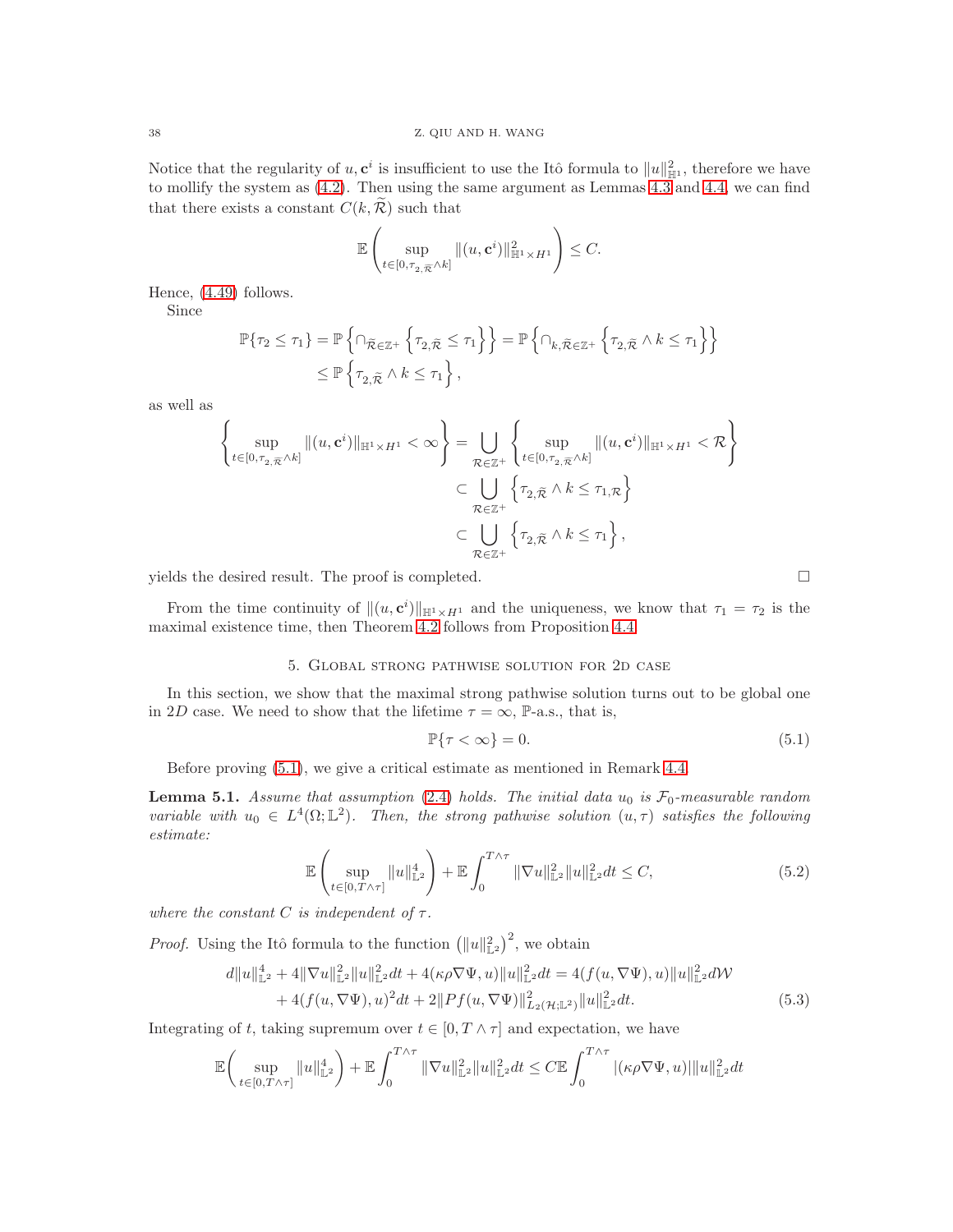<span id="page-38-0"></span>
$$
+ C \mathbb{E} \bigg( \sup_{t \in [0, T \wedge \tau]} \bigg| \int_0^t (f(u, \nabla \Psi), u) \|u\|_{\mathbb{L}^2}^2 d\mathcal{W} \bigg| \bigg)
$$
  
+ C \mathbb{E} \int\_0^{T \wedge \tau} \|Pf(u, \nabla \Psi)\|\_{L\_2(\mathcal{H};\mathbb{L}^2)}^2 \|u\|\_{\mathbb{L}^2}^2 dt  
+ C \mathbb{E} \int\_0^{T \wedge \tau} (f(u, \nabla \Psi), u)^2 dt. \tag{5.4}

Estimating the first term in the right-hand side by the Hölder inequality and the Agmon inequality  $||v||_{L^{\infty}} \leq C||v||_{H^1}^{\frac{1}{2}}||v||_{H^2}^{\frac{1}{2}},$  we see

$$
\mathbb{E} \int_{0}^{T \wedge \tau} |(\kappa \rho \nabla \Psi, u)| \|u\|_{\mathbb{L}^{2}}^{2} dt
$$
\n
$$
\leq \mathbb{E} \int_{0}^{T \wedge \tau} \kappa \|\rho\|_{L^{2}} \|\nabla \Psi\|_{L^{\infty}} \|u\|_{\mathbb{L}^{2}}^{3} dt
$$
\n
$$
\leq \frac{1}{4} \mathbb{E} \Big( \sup_{t \in [0, T \wedge \tau]} \|u\|_{\mathbb{L}^{2}}^{4} \Big) + C \mathbb{E} \int_{0}^{T \wedge \tau} \kappa \|\rho\|_{L^{2}}^{4} \|\nabla \Psi\|_{L^{\infty}}^{4} dt
$$
\n
$$
\leq \frac{1}{4} \mathbb{E} \Big( \sup_{t \in [0, T \wedge \tau]} \|u\|_{\mathbb{L}^{2}}^{4} \Big) + C \mathbb{E} \int_{0}^{T \wedge \tau} \kappa \|\rho\|_{L^{2}}^{4} \|\nabla \Psi\|_{H^{1}}^{2} \|\nabla \Psi\|_{H^{2}}^{2} dt
$$
\n
$$
\leq \frac{1}{4} \mathbb{E} \Big( \sup_{t \in [0, T \wedge \tau]} \|u\|_{\mathbb{L}^{2}}^{4} \Big) + C \left[ \mathbb{E} \Big( \sup_{t \in [0, T \wedge \tau]} (\kappa \|\rho\|_{L^{2}}^{8} \|\nabla \Psi\|_{H^{1}}^{4}) \Big) \right]^{2}
$$
\n
$$
\times \left[ \mathbb{E} \Big( \int_{0}^{T \wedge \tau} \|\nabla \Psi\|_{H^{2}}^{2} dt \Big)^{2} \right]^{2}
$$
\n
$$
\leq C \left( \mathbb{E} \Big( \sup_{t \in [0, T]} \|\nabla \Psi\|_{H^{1}}^{8} \Big) \right)^{2} \cdot \left( \mathbb{E} \Big( \sup_{t \in [0, T]} \|\rho\|_{L^{2}}^{1} \Big) \right)^{2} \cdot \left[ \mathbb{E} \Big( \int_{0}^{T} \|\nabla \Psi\|_{H^{2}}^{2} dt \Big)^{2} \right]^{2}
$$
\n
$$
+ \frac
$$

The Burkholder-Davis-Gundy inequality as well as assumption [\(2.4\)](#page-5-0) yield

$$
\mathbb{E}\left(\sup_{t\in[0,T\wedge\tau]}\left|\int_{0}^{t}(f(u,\nabla\Psi),u)\|u\|_{\mathbb{L}^{2}}^{2}d\mathcal{W}\right|\right) \n\leq C\mathbb{E}\left(\int_{0}^{T\wedge\tau}\|f(u,\nabla\Psi)\|_{L_{2}(\mathcal{H};\mathbb{L}^{2})}^{2}\|u\|_{\mathbb{L}^{2}}^{6}dt\right)^{\frac{1}{2}} \n\leq C\mathbb{E}\left(\int_{0}^{T\wedge\tau}(\|\mathbf{c}_{i}\|_{L^{2}}^{2}+\|u\|_{\mathbb{L}^{2}}^{2})\|u\|_{\mathbb{L}^{2}}^{6}dt\right)^{\frac{1}{2}} \n\leq \frac{1}{4}\mathbb{E}\left(\sup_{t\in[0,T\wedge\tau]}\|u\|_{\mathbb{L}^{2}}^{4}\right)+C\mathbb{E}\int_{0}^{T\wedge\tau}\|\mathbf{c}_{i}\|_{L^{2}}^{4}+\|u\|_{\mathbb{L}^{2}}^{4}dt.
$$
\n(5.6)

Again, by assumption [\(2.4\)](#page-5-0), we get

<span id="page-38-1"></span>
$$
\mathbb{E}\int_0^{T\wedge\tau} \|Pf(u,\nabla\Psi)\|_{L_2(\mathcal{H};\mathbb{L}^2)}^2 \|u\|_{\mathbb{L}^2}^2 dt \leq C \mathbb{E}\int_0^{T\wedge\tau} \|\mathbf{c}_i\|_{L^2}^4 + \|u\|_{\mathbb{L}^2}^4 dt. \tag{5.7}
$$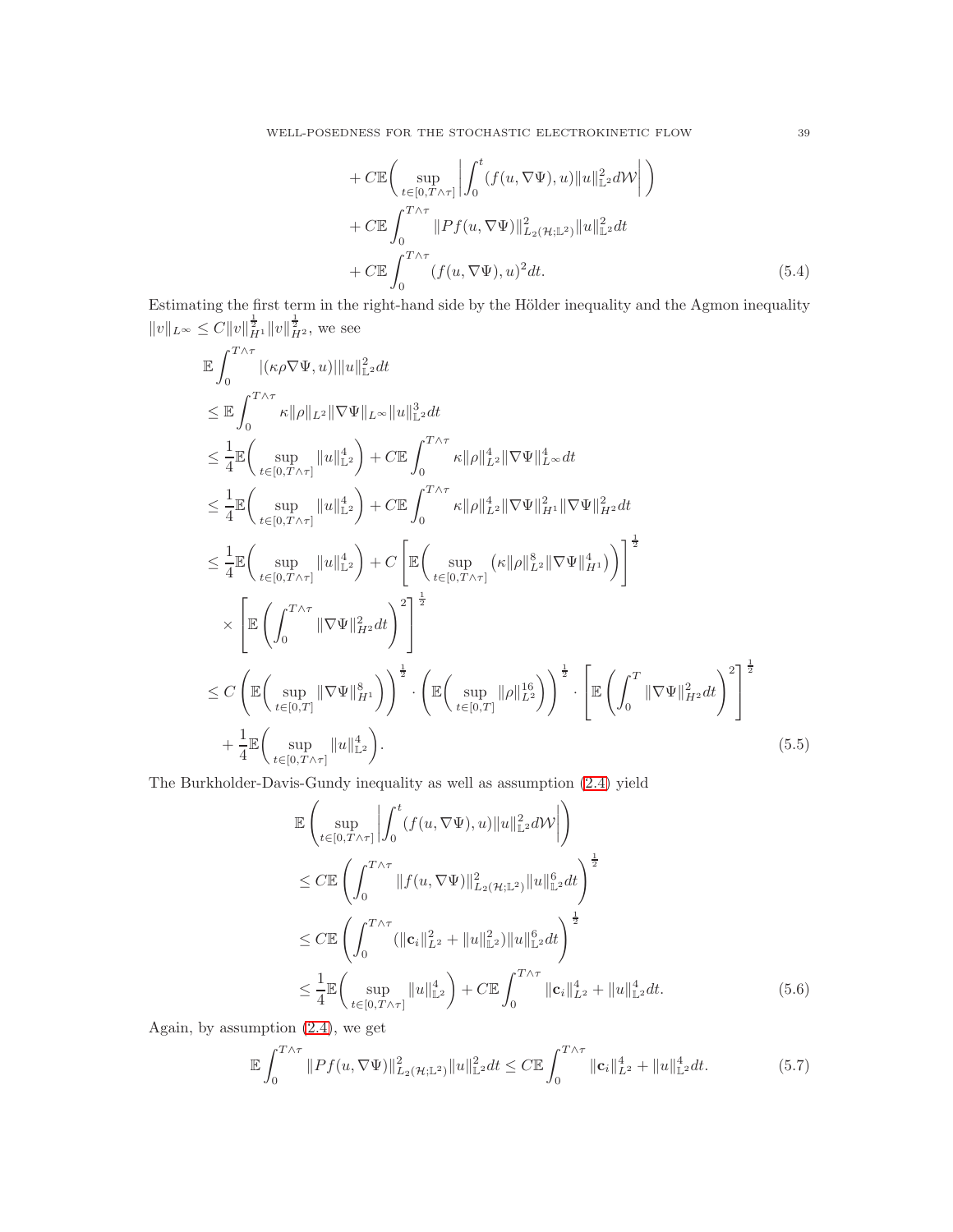We could estimate the last term in [\(5.4\)](#page-38-0) analogue to [\(5.7\)](#page-38-1). Considering [\(5.3\)](#page-37-1)-[\(5.7\)](#page-38-1) and the bound  $(3.23)$ , we deduce that  $(5.2)$  holds after using the Gronwall lemma.

Now, inspired by [\[33\]](#page-41-19), we show that [\(5.1\)](#page-37-0) holds with the help of bound [\(5.2\)](#page-37-2). Since the stopping time  $\tau$  is accessible, there exists a sequence of increasing stopping time  $\varrho_R$  such that

$$
\{\tau<\infty\}=\cap_{R=1}^\infty\{\varrho_R<\infty\}=\cup_{T=1}^\infty\cap_{R=1}^\infty\{\varrho_R
$$

Define the stopping time

$$
\tau_M:=\inf\left\{t\geq 0;\sup_{s\in[0,t\wedge\tau]}\|\nabla\Psi\|_{L^6}\geq M\right\},
$$

if the set is empty, let  $\tau_M = \infty$ . Since  $\Psi \in L^p(\Omega; L^\infty(0,T; H^2))$ , we obtain  $\mathbb{P}\text{-a.s.}$ 

<span id="page-39-2"></span>
$$
\lim_{M \to \infty} \tau_M = \infty.
$$

Define another stopping time

$$
\tau_K:=\inf\left\{t\geq 0;\sup_{s\in[0,t\wedge\tau\wedge\tau_M]}\|\Delta\Psi\|_{L^3}+\int_0^{t\wedge\tau}\|\nabla u\|_{\mathbb{L}^2}^2\|u\|_{\mathbb{L}^2}^2ds\geq K\right\}\wedge T.
$$

Then, we have

$$
\mathbb{P}\{\varrho_R < T\} = \mathbb{P}\{(\varrho_R < T) \cap (\tau_K > T)\} + \mathbb{P}\{(\varrho_R < T) \cap (\tau_K \le T)\} \\
 \le \mathbb{P}\{(\varrho_R < T) \cap (\tau_K > T)\} + \mathbb{P}\{\tau_K \le T\}.\n \tag{5.8}
$$

From the definition of  $\tau_K$  and the Chebyshev inequality, we know

$$
\mathbb{P}\{\tau_{K} \leq T\} = \mathbb{P}\left\{\sup_{t \in [0, T \wedge \tau \wedge \tau_{M}]} \|\Delta \Psi\|_{L^{3}} + \int_{0}^{T \wedge \tau} \|\nabla u\|_{\mathbb{L}^{2}}^{2} \|u\|_{\mathbb{L}^{2}}^{2} dt \geq K\right\}
$$
\n
$$
\leq \frac{1}{K} \mathbb{E}\left(\sup_{t \in [0, T \wedge \tau \wedge \tau_{M}]} \|\Delta \Psi\|_{L^{3}} + \int_{0}^{T \wedge \tau} \|\nabla u\|_{\mathbb{L}^{2}}^{2} \|u\|_{\mathbb{L}^{2}}^{2} dt\right)
$$
\n
$$
\leq \frac{C}{K} \mathbb{E}\left(\sup_{t \in [0, T \wedge \tau \wedge \tau_{M}]} \sum_{i=1}^{m} \|c^{i}\|_{L^{3}} + \int_{0}^{T \wedge \tau} \|\nabla u\|_{\mathbb{L}^{2}}^{2} \|u\|_{\mathbb{L}^{2}}^{2} dt\right).
$$
\n(5.9)

From Lemma [5.1,](#page-37-3) we deduce

<span id="page-39-1"></span>
$$
\mathbb{E}\left(\int_{0}^{T\wedge\tau} \|\nabla u\|_{\mathbb{L}^{2}}^{2} \|u\|_{\mathbb{L}^{2}}^{2} dt\right) \leq C.
$$
 (5.10)

Moreover, we have

$$
\mathbb{E}\left(\sup_{t\in[0,T\wedge\tau\wedge\tau_M]}\sum_{i=1}^m\|\mathbf{c}^i\|_{L^3}\right)\leq C(M). \tag{5.11}
$$

The estimate [\(5.11\)](#page-39-0) is totally same with that of Lemma [4.3](#page-26-4) and [\(4.9\)](#page-26-0). Indeed, according to [\(4.11\)](#page-26-3) in Lemma [4.3,](#page-26-4) the bound will follow once we control the  $\|\nabla\Psi\|_{L^6}$ , here the stopping time  $\tau_M$  plays an important role. Considering [\(5.9\)](#page-39-1)-[\(5.11\)](#page-39-0), we have

<span id="page-39-3"></span><span id="page-39-0"></span>
$$
\lim_{K \to \infty} \mathbb{P}\{\tau_K \le T\} = 0. \tag{5.12}
$$

From the definition of  $\rho_R$ , we have

$$
\mathbb{P}\{(\varrho_R < T) \cap (\tau_K > T)\} = \mathbb{P}\left\{ \left( \sup_{t \in [0, T \wedge \tau]} \| (\nabla u, \nabla \mathbf{c}^i) \|_{L^2}^2 > R \right) \cap (\tau_K > T) \right\}
$$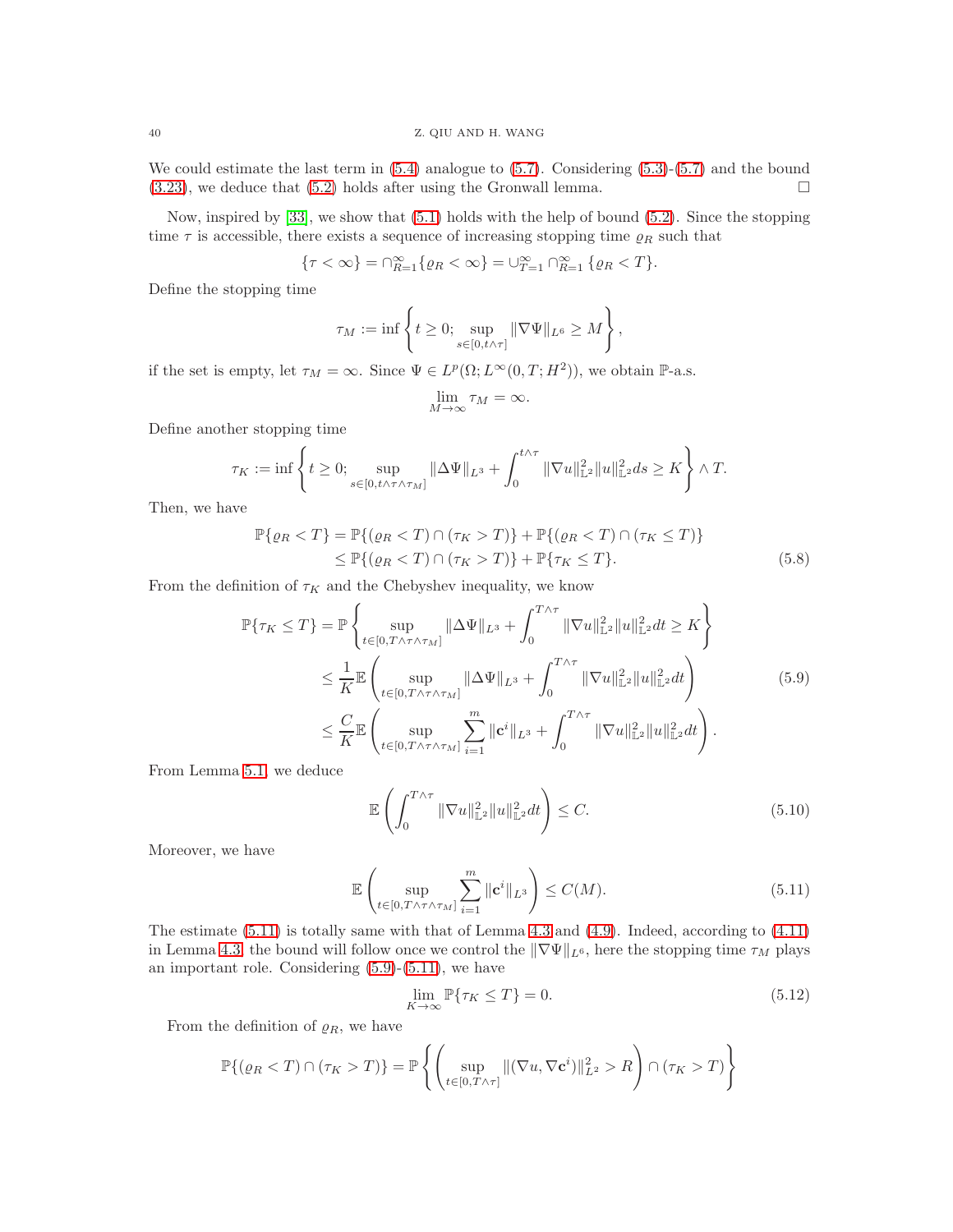$$
\leq \mathbb{P}\left\{\sup_{t\in[0,\tau_K\wedge\tau]}\|(\nabla u,\nabla \mathbf{c}^i)\|_{L^2}^2 > R\right\}
$$
\n
$$
\leq \frac{1}{R}\mathbb{E}\left(\sup_{t\in[0,\tau_K\wedge\tau]}\|(\nabla u,\nabla \mathbf{c}^i)\|_{L^2}^2\right).
$$
\n(5.13)

Therefore, we need that the bound  $\mathbb{E}\left(\sup_{t\in[0,\tau_K\wedge\tau]}\|(\nabla u,\nabla \mathbf{c}^i)\|_{L^2}^2\right)$  is uniform for R. The estimate could be implemented by a same argument as Lemmas [4.3,](#page-26-4) [4.4.](#page-28-4) As mentioned in Remark [4.4,](#page-28-5) we use the stopping time  $\tau_K$  to control the extra terms  $\|\nabla u\|_{\mathbb{L}^2}^2 \|u\|_{\mathbb{L}^2}^2$  in [\(4.21\)](#page-28-6) and [\(4.17\)](#page-27-3),  $\|\Delta \Psi\|_{L^3}$  in [\(4.23\)](#page-28-2), therefore, there exists a constant C depending on  $\overline{K}$  but independent of R such that

$$
\mathbb{E}\left(\sup_{t\in[0,\tau_K\wedge\tau]}\|(\nabla u,\nabla \mathbf{c}^i)\|_{L^2}^2\right)\leq C(K). \tag{5.14}
$$

Hence, from  $(5.13)$ ,  $(5.14)$ , we find for fixed K

$$
\lim_{R \to \infty} \mathbb{P}\{(\varrho_R < T) \cap (\tau_K > T)\} = 0. \tag{5.15}
$$

Since  $\rho_R$  is increasing, using the continuity of finite measure, we have

$$
\mathbb{P}\left\{\cap_{R=1}^{\infty}\left\{\varrho_{R} < T\right\}\right\} = \lim_{N \to \infty} \mathbb{P}\left\{\cap_{R=1}^{N}\left\{\varrho_{R} < T\right\}\right\} \leq \lim_{N \to \infty} \mathbb{P}\left\{\varrho_{N} < T\right\}.
$$

Replacing the parameter R by N in [\(5.8\)](#page-39-2), [\(5.12\)](#page-39-3), [\(5.15\)](#page-40-12), and taking  $N \to \infty$  for fixed K, yield that

$$
\lim_{N \to \infty} \mathbb{P}\left\{\varrho_N < T\right\} = \mathbb{P}\left\{\tau_K \le T\right\}.
$$

Then, passing  $K \to \infty$ , we establish estimate [\(5.1\)](#page-37-0). Then, the maximal strong pathwise solution in two dimensional case is thus global one.

## **ACKNOWLEDGMENTS**

H. Wang is supported by the National Natural Science Foundation of China (Grant No.11901066), the Natural Science Foundation of Chongqing (Grant No.cstc2019jcyj-msxmX0167) and projects No.2019CDXYST0015 and No.2020CDJQY-A040 supported by the Fundamental Research Funds for the Central Universities.

## **REFERENCES**

- <span id="page-40-9"></span>[1] S. Agmon, A. Douglis, L. Nirenberg. Estimates near the boundary for solutions of elliptic partial differential equations satisfying general boundary conditions, Comm. Pure Appl. Math., 12, 623-727, 1959.
- <span id="page-40-4"></span>[2] L. Bedin, M. Thompson. Existence theory for a Poisson-Nernst-Planck Model of electrophoresis, [arXiv:1102.5370v](http://arxiv.org/abs/1102.5370)1, 2011.
- <span id="page-40-6"></span><span id="page-40-5"></span>[3] A. Bensoussan, R. Temam. Equations stochastiques du type Navier-Stokes, J. Funct. Anal., 13, 195-222, 1973.
- [4] H. Bessaih, A. Millet. Large deviations and the zero viscosity limit for 2D stochastic Navier-Stokes equations with free boundary, SIAM J. Math. Anal., 44, 1861-1893, 2012.
- <span id="page-40-3"></span>[5] P. Biler, J. Dolbeault. Long time behavior of solutions to Nernst-Planck and Debye-H¨uckel drift-diffusion systems, Ann. Henri Poincare, 1, 461-472, 2000.
- <span id="page-40-2"></span>[6] P. Biler, W. Hebischand, T. Nadzieja. The Debye system: Existence and large time behavior of solutions, Nonlinear Anal., 23, 1189-1209, 1994.
- <span id="page-40-1"></span>[7] D. Bothe, A. Fischer, J. Saal. Global well-posedness and stability of electrokinetic flows, SIAM. J. Math. Anal., 462, 1263-1316, 2014.
- <span id="page-40-0"></span>[8] D. Bothe, J. Prüss. Mass transport through charged membranes. Proc.4 th European Conf.on Elliptic and Parabolic Problems, 332-342, 2002.
- <span id="page-40-7"></span>[9] H. Breckner. Approximation and optimal control of the stochastic Navier-Stokes equation, Diss. Mathematisch Naturwissenschaftlich Technischen Fakultät der Martin Luther Universität Halle Wittenberg, 1999.
- <span id="page-40-8"></span>[10] H. Breckner. Galerkin approximation and the strong solution of the Navier-Stokes equation, J. Appl. Math. Stoch. Anal., 13, 239-259, 2000.

<span id="page-40-12"></span><span id="page-40-11"></span><span id="page-40-10"></span>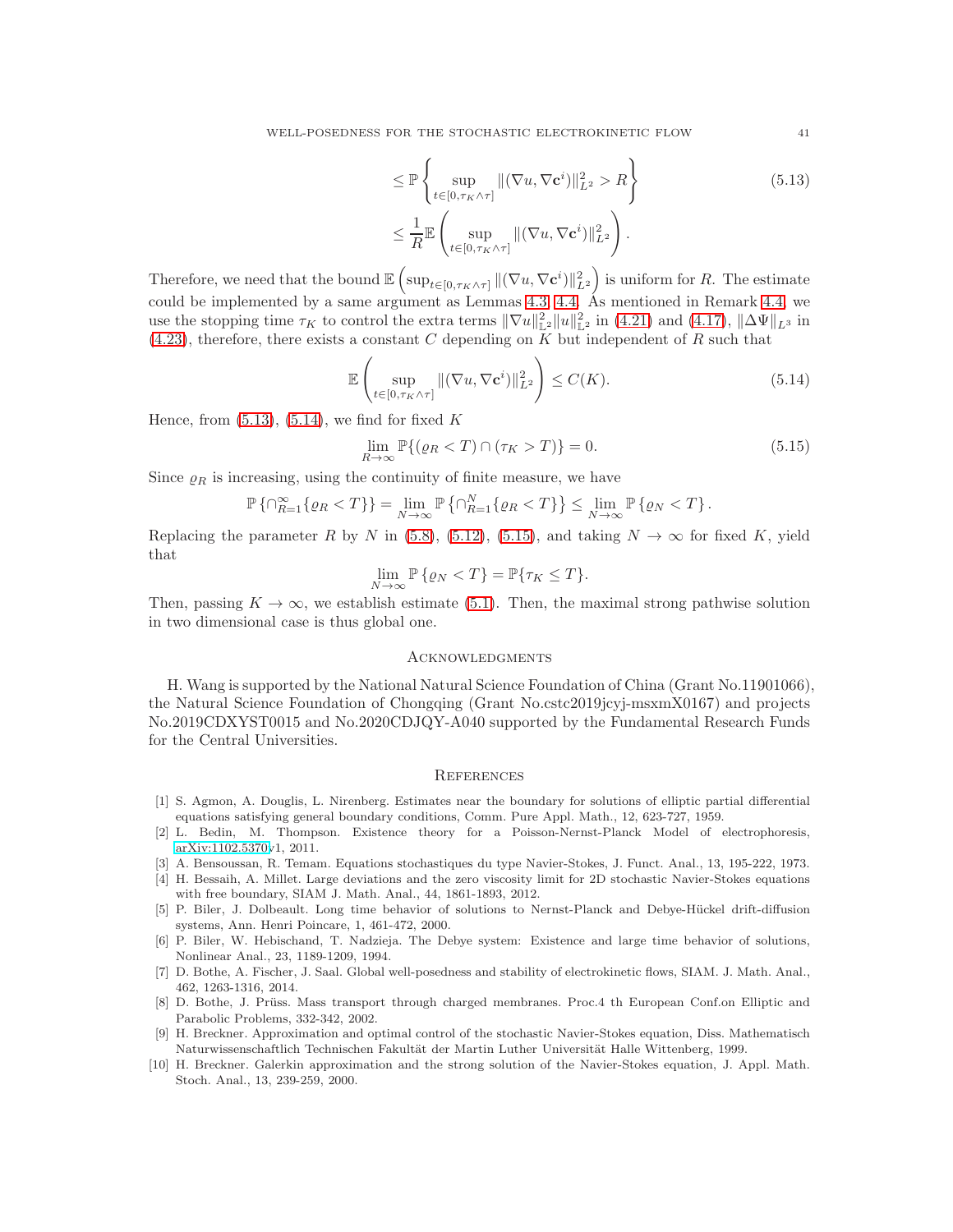#### 42 Z. QIU AND H. WANG

- <span id="page-41-25"></span><span id="page-41-15"></span>[11] D. Breit, M. Hofmanova. Stochastic Navier-Stokes equations for compressible fluids, Idiana Univ. Math. J., 65, 1183-1250, 2014.
- [12] Z. Brzeźniak, S. Peszat. Strong local and global solutions for stochastic Navier-Stokes equations: Infinite dimensional stochastic analysis (Amsterdam,1999), in: Verh. Afd. Natuurkd. 1. Reeks. K. Ned. Akad. Wet., 52, R. Neth. Acad. ArtsSci, Amsterdam, 85-98, 2000.
- [13] M. Capiński, D. Gatarek. Stochastic equations in Hilbert space with application to Navier-Stokes equations in any dimension, J. Funct. Anal., 126, 26-35, 1994.
- <span id="page-41-16"></span>[14] T. Caraballo, J. Real, T. Taniguchi. On the existence and uniqueness of solutions to stochastic three-dimensional Lagrangian averaged Navier-Stokes equations, Proc. Roy. Soc. A, 462, 459-479, 2005.
- <span id="page-41-6"></span><span id="page-41-0"></span>[15] S.T. Chang. New electrokinetic techniques for material manipulation on the microscale, BiblioBazaar, 2011.
- <span id="page-41-10"></span>[16] Y.S. Choi, R. Lui. Multi-dimensional electrochemistry model, Arch. Rational Mech. Anal., 130, 315-342, 1995.
- [17] P. Constantin, M. Ignatova. On the Nernst-Planck-Navier-Stokes system, Arch. Rational Mech. Anal., 232, 1379-1428, 2018.
- <span id="page-41-11"></span>[18] P. Constantin, M. Ignatova, F-N. Lee. Nernst-Planck-Navier-Stokes systems far from equilibrium, Arch. Rational Mech. Anal., 240, 1147-1168, 2021.
- <span id="page-41-4"></span>[19] L. Corrias, B. Perthameand, H. Zaag. Global solutions of some chemotaxis and angio-genesis systems in high space dimensions, Milan J. Math., 72, 1-28, 2004.
- <span id="page-41-31"></span>[20] D. Crisan, F. Flandoli, D.D. Holm. Solution properties of a 3D stochastic Euler fluid equation, J. Nonlinear Sci., 29(3), 813-870, 2019.
- <span id="page-41-24"></span><span id="page-41-23"></span>[21] G. Da Prato, J. Zabczyk. Stochastic equations in infinite dimensions, Cambridge university press, 1992.
- [22] A. Debussche, N.E. Glatt-Holtz, R. Temam. Local martingale and pathwise solutions for an abstract fluids model, Phys. D: Nonlinear Phenomena, 240, 1123-1144, 2011.
- <span id="page-41-29"></span>[23] R. Denk, M. Hieber, J. Prüss. Optimal  $L^p - L^q$  regularity for parabolic problems with inhomogeneous boundary data, Math. Z., 257, 193-224, 2007.
- <span id="page-41-22"></span><span id="page-41-8"></span>[24] J.Q. Duan. An introduction to stochastic dynamics, Cambridge university press, 2015.
- <span id="page-41-9"></span>[25] L.C. Evans. Partial differential equations, American Mathematical Soc., 2010.
- [26] A. Fischer, J. Saal. Global weak solutions in three space dimensions for electrokinetic flow processes, J. Evol. Equ., 17, 309-333, 2017.
- <span id="page-41-17"></span>[27] F. Flandoli, D. Gatarek. Martingale and stationary solutions for stochastic Navier-Stokes equations, Probab. Theory Related Fields, 102, 367-391, 1995.
- [28] F. Flandoli, M. Romito. Partial regularity for the stochastic Navier-Stokes equations, Trans. Amer. Math. Soc., 354, 2207-2241, 2002.
- <span id="page-41-18"></span><span id="page-41-1"></span>[29] J.L. Menaldi, S.S. Sritharan. Stochastic 2-D Navier-Stokes equation, Appl. Math. Optim., 46, 31-53, 2002.
- <span id="page-41-5"></span>[30] B. Kirby. Micro-and nano scale fluid mechanics: Transport in Microfluidic Devices, Cambridge University Press, 2010.
- [31] H. Gajewski, K. Gröger. On the basic equations for carrier transport in semi-conductors, J. Math. Appl. Anal., 113, 12-35, 1986.
- <span id="page-41-19"></span><span id="page-41-7"></span>[32] H. Gajewski, K. Gröger. Reaction-diffusion processes of electrically charged species, Math. Nachr., 177, 109-130, 1996.
- [33] N. Glatt-Holtz, M. Ziane. Strong pathwise solutions of the stochastic Navier-Stokes system, Adv. Differential Equations, 14(5/6), 567-600, 2009.
- <span id="page-41-30"></span>[34] I. Gyöngy, N. Krylov. Existence of strong solutions for Itô's stochastic equations via approximations, Probab. Theory Related Fields, 105, 143-158, 1996.
- <span id="page-41-27"></span>[35] A. Jakubowski. The almost sure Skorokhod representation for subsequences in nonmetric spaces, Theory Probab. Appl., 42, 167-174, 1998.
- <span id="page-41-12"></span>[36] J.W. Jerome. Analytical approaches to charge transport in a moving medium, Transport Theory Statist. Phys., 31, 333-336, 2002.
- <span id="page-41-13"></span>[37] J.W. Jerome, R. Sacco. Global weak solutions for an incompressible charged fluid with multi-scale couplings: Initial boundary-value problem, Nonlinear Anal., 71, 2487-2497, 2009.
- <span id="page-41-28"></span>[38] J.U. Kim. Existence of a local smooth solution in probability to the stochastic Euler equations in  $R^3$ , J. Funct. Anal., 256, 3660-3687, 2009.
- <span id="page-41-21"></span><span id="page-41-20"></span>[39] F-N. Lee. Global regularity for Nernst-Planck-Navier-Stokes systems, Arxiv: 2016.01569, 2021.
- [40] R. Mikulevicius, B.L. Rozovskii. Stochastic Navier-Stokes equations for turbulent flows, SIAM J. Math. Anal., 35, 1250-1310, 2004.
- <span id="page-41-14"></span><span id="page-41-2"></span>[41] R.F. Probstein. Physicochemical Hydrodynamics, Butterworths, 1989.
- [42] R. Ryham. Existence, uniqueness, regularity and long-term behavior for dissipative systems modeling electrohydrodynamics, [arXiv:0910.4973v](http://arxiv.org/abs/0910.4973)1, 2009.
- <span id="page-41-26"></span><span id="page-41-3"></span>[43] I. Rubinstein. Electro-Diffusionof Ions, SIAM Studies in Applied Mathematics, SIAM, Philadelphia, 1990.
- [44] J. Simon. Compact sets in the space  $L^p(0,T;B)$ , Ann. Math. Pura. Appl., 146, 65-96, 1986.